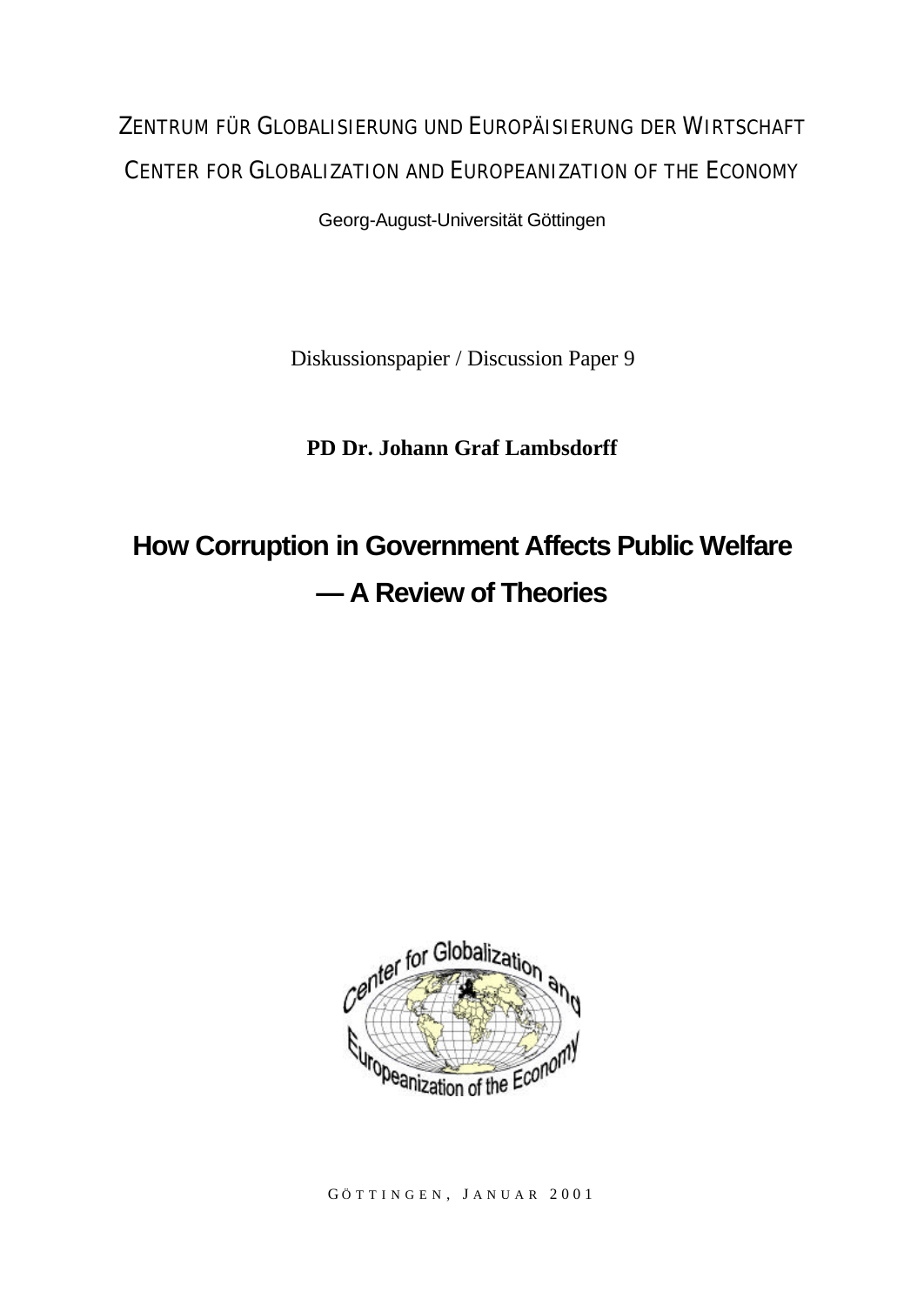Der Autor:

PD Dr. Johann Graf Lambsdorff

Universität Göttingen Volkswirtschaftliches Seminar Platz der Göttinger Sieben 3 37073 Göttingen **Germany** jlambsd@uni-goettingen.de

*CeGE*

CENTER FOR GLOBALIZATION AND EUROPEANIZATION OF THE ECONOMY ZENTRUM FÜR GLOBALISIERUNG UND EUROPÄISIERUNG DER WIRTSCHAFT an der Georg-August-Universität Göttingen Platz der Göttinger Sieben 3 D-37073 Göttingen

ISSN 1439-2305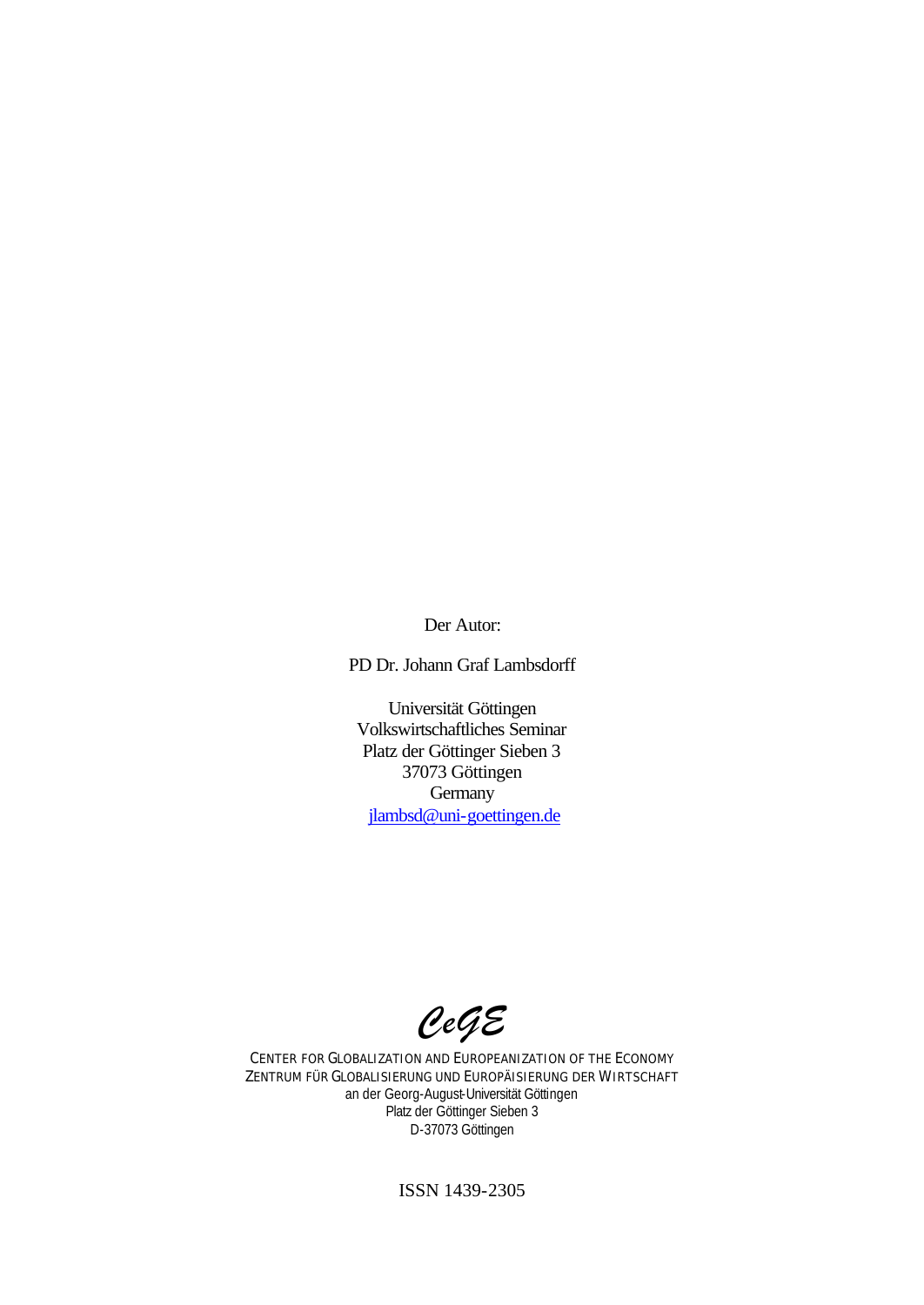## How Corruption in Government Affects Public Welfare — A Review of Theories

PD Dr. Johann Graf Lambsdorff,<sup>1</sup> January 2001

#### **Abstract**

The objectives of government are pivotal to understanding the diverse negative effects of corruption on public welfare. Corruption renders governments unable or unwilling to maximize welfare. In the first case, it distorts agents' decisions and limits the contractual space available to agents and the government, acting as a benevolent principal. In the second case, a corrupt principal creates allocative inefficiencies, cripples its credible commitment to effective policies, and opens the door to opportunism.

JEL: D61, D72, K4

Keywords: Corruption, welfare, principal-agent-theory, rent-seeking, x-inefficiency, kleptocracy, opportunism.

<sup>&</sup>lt;sup>1</sup> The author is grateful to A. Schmidt, J. Ahrens, C. Schinke and M. Schinke for helpful discussions and to C. Ernsting for proofreading.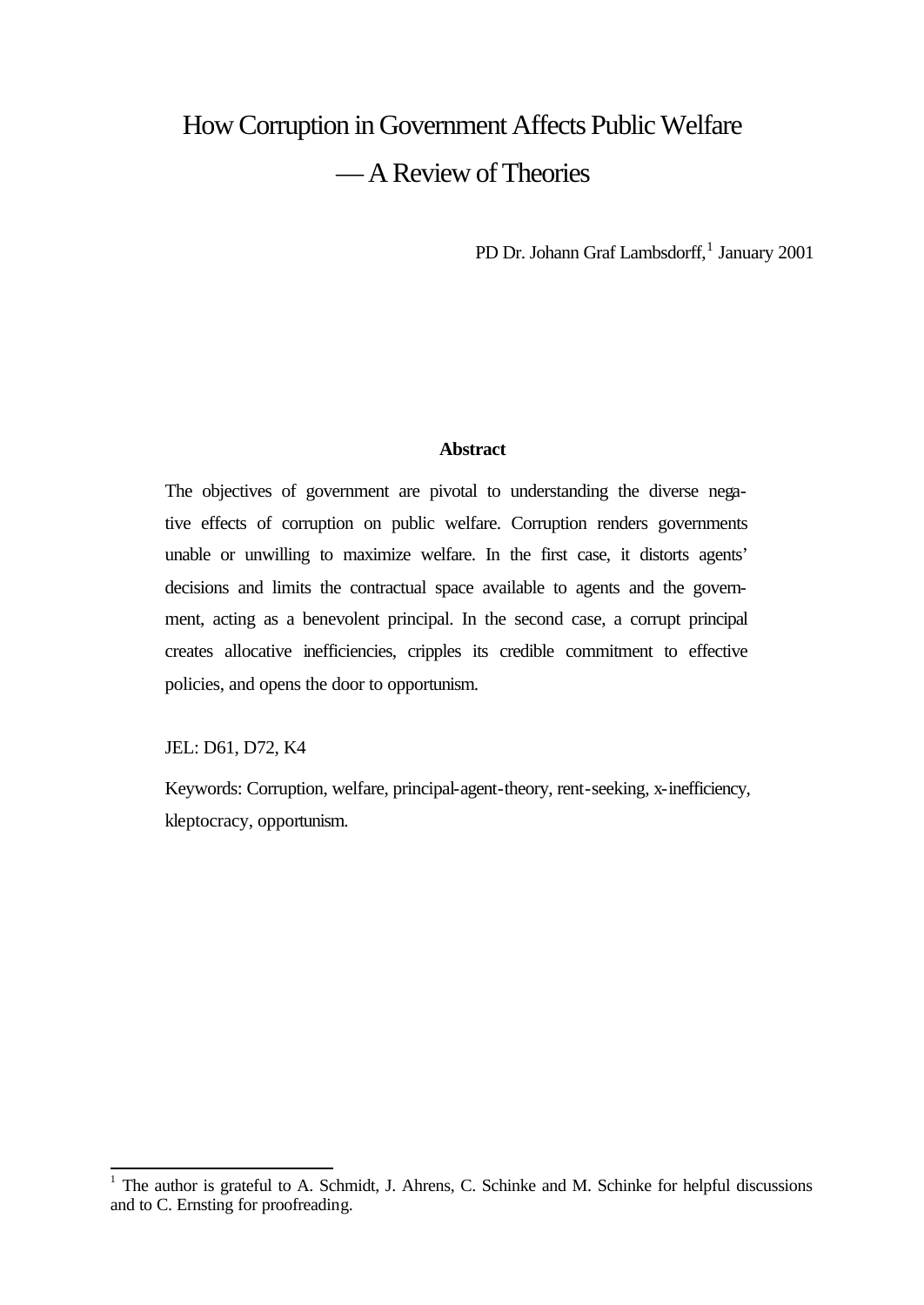#### 1. Introduction

Self-interest is commonly assumed to enhance prosperity because, like an invisible hand, competition leads suppliers to best serve those who demand their products and ensures that these products reach those who most value it. But this type of invisible hand may not exist when private actors deal with the government, request publicly controlled goods or supply products to the state. Quite the contrary, instead of a force that transforms self-interest into efficient outcomes, there may exist an invisible tripwire that topples all parties deeper into distress. Brock and Magee [1984] have introduced the term "invisible foot" for this effect of competition among self-seeking actors. Corruption is the most prominent reason why the exchange between government and its citizens may be a source of inefficiency — one which has been extensively studied of late. Corruption, defined as the misuse of public power for private benefit, involves money changing hands. In some cases, the rich and corrupt become even richer at the expense of the honest and poor. There can be distributional consequences that trigger resentment in the majority of the population. But these distributional effects are not easily linked to public welfare as it is commonly defined by economists. There is a growing empirical literature based on comparative country studies, emphasizing that corruption lowers investment, capital productivity, capital inflows and many other macroeconomic data that are relevant to public welfare, [Lambsdorff 1999]. This study will review the theoretical causes for such an effect on public welfare.

A brief review of the (neo-)classical arguments on corruption and welfare is given (section 2). But it is argued that the explanatory power of these arguments is limited. A principalagent model provides a better approach (section 3). Governments are commonly assigned the role of the principal in agency theory. Welfare losses result from the limited control and power of principals and because corruption constrains the contractual space and disallows agents to commit themselves to honest dealings. But this approach may have to be modified with competition for the principal's position. Such competition may result in a principal striving for non-benevolent goals. Lacking a commitment to serve public interest, the principal may provoke X-inefficiency or cause the type of waste described by rent-seeking theory (section 4). The principal may even be part of the problem if it strives for its own corrupt goals (section 5). Besides allocative consequences such principals may be unable to credibly commit themselves. It will be concluded that depending on the role of government the adverse effects of corruption on welfare can be substantially different (section 6).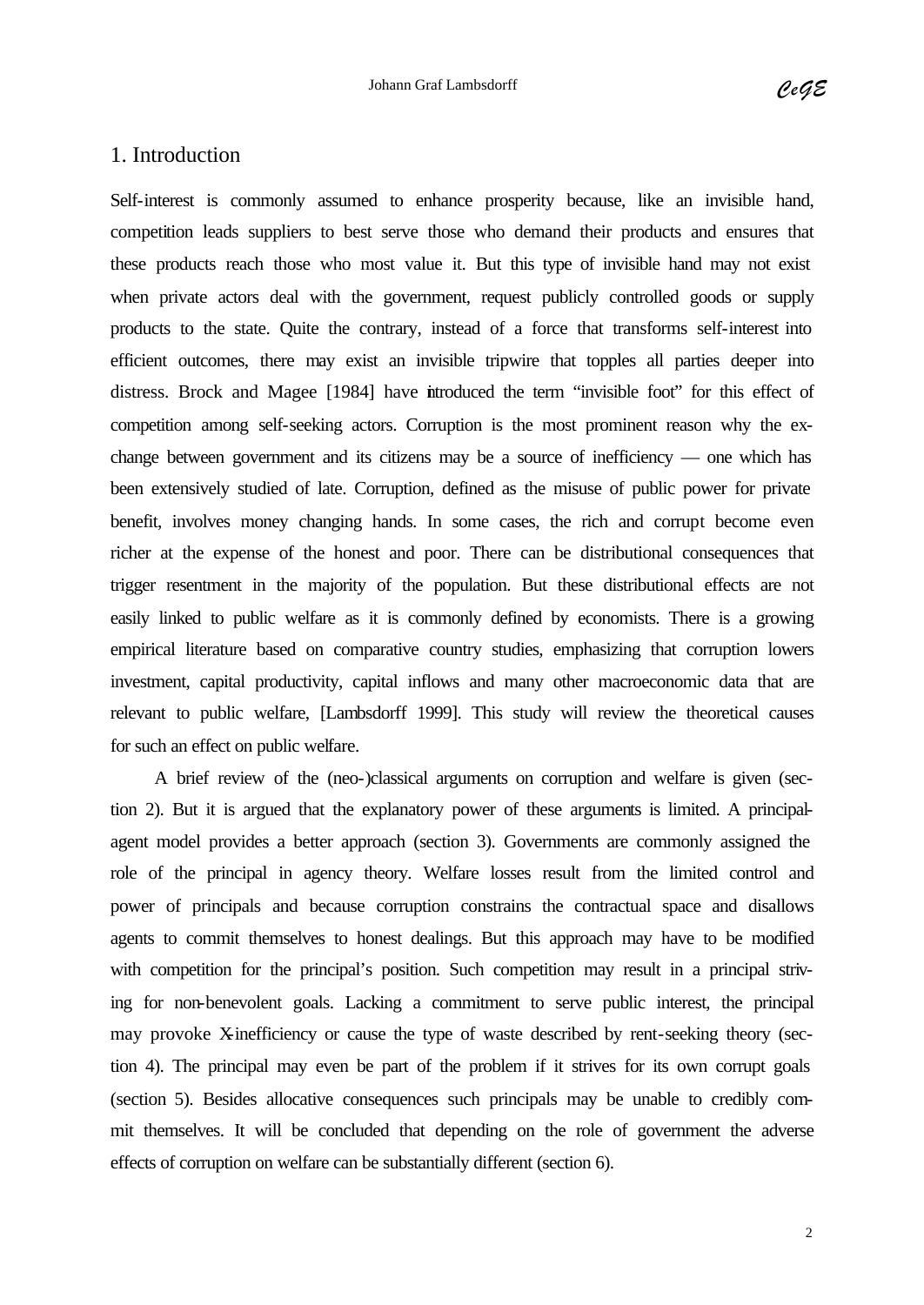#### 2. The Classical Debate

Corruption commonly entails the providing of a service by a public servant or politician in exchange for a bribe. As long as this takes place voluntarily, both actors will be better off, making it difficult to argue that public welfare has suffered. Indeed, some economists consider corruption to be a means of aiding the economy, particularly in the case of cumbersome regulation, excessive bureaucracy or market restrictions, [Bayley 1966], [Nye 1967], [Huntington 1968], [Leff 1964]. Morgan [1964: 414] argues: "Corruption can, in extreme cases, be not only desirable but essential to keep the economy going". Corruption emerges as a helpful inducement for reestablishing market efficiency and has gained recognition in economic textbooks, [Mankiw 2000: 123]. In light of the gains to corrupt parties, there is commonly no unequivocal argument that welfare losses occur. However, negative externalities may be imposed on others, for example on unsuccessful competitors. A common conclusion in this case is that the total effect of corruption cannot be determined *a priori* but depends on the size of externalities.

A similar conclusion can be drawn for a minor case of corrupt misdeed: the payment of speed money. As mentioned already by Douie [1917: 545] with respect to reduced levels of corruption in courts in Bengal, India: "If civil justice was dispensed with much less corruption than under native rule, the litigant had often little reason to congratulate himself on the change. A suitor may be ruined quite as effectively by interminable delays as by the necessity of paying for a decision." This suggests a tradeoff between administrative delays and corruption. Given excess demand for public goods and services, applicants have to line up according to the time of their arrival; files will be piled and not processed according to the needs of the applicants. The resulting waiting costs would be reduced if the payment of speed money could induce bureaucrats to increase their efforts and to process cases according to urgency, a need which might be measured by the applicants willingness to pay. This argument was opposed by Myrdal [1968: 952-3], who argued that corrupt officials might, instead of speeding up, actually cause administrative delays in order to attract more bribes. A similar proposition is put forward by Rose-Ackerman [1978: 90], arguing that bureaucrats behave like monopolists who profit from increasing prices by creating scarcity. To the contrary, with the help of a formal model Lui [1985: 773] argues that the effort required for a bureaucrat to serve a client represents a disincentive and makes shirking the norm among the bureaucracy. Payment of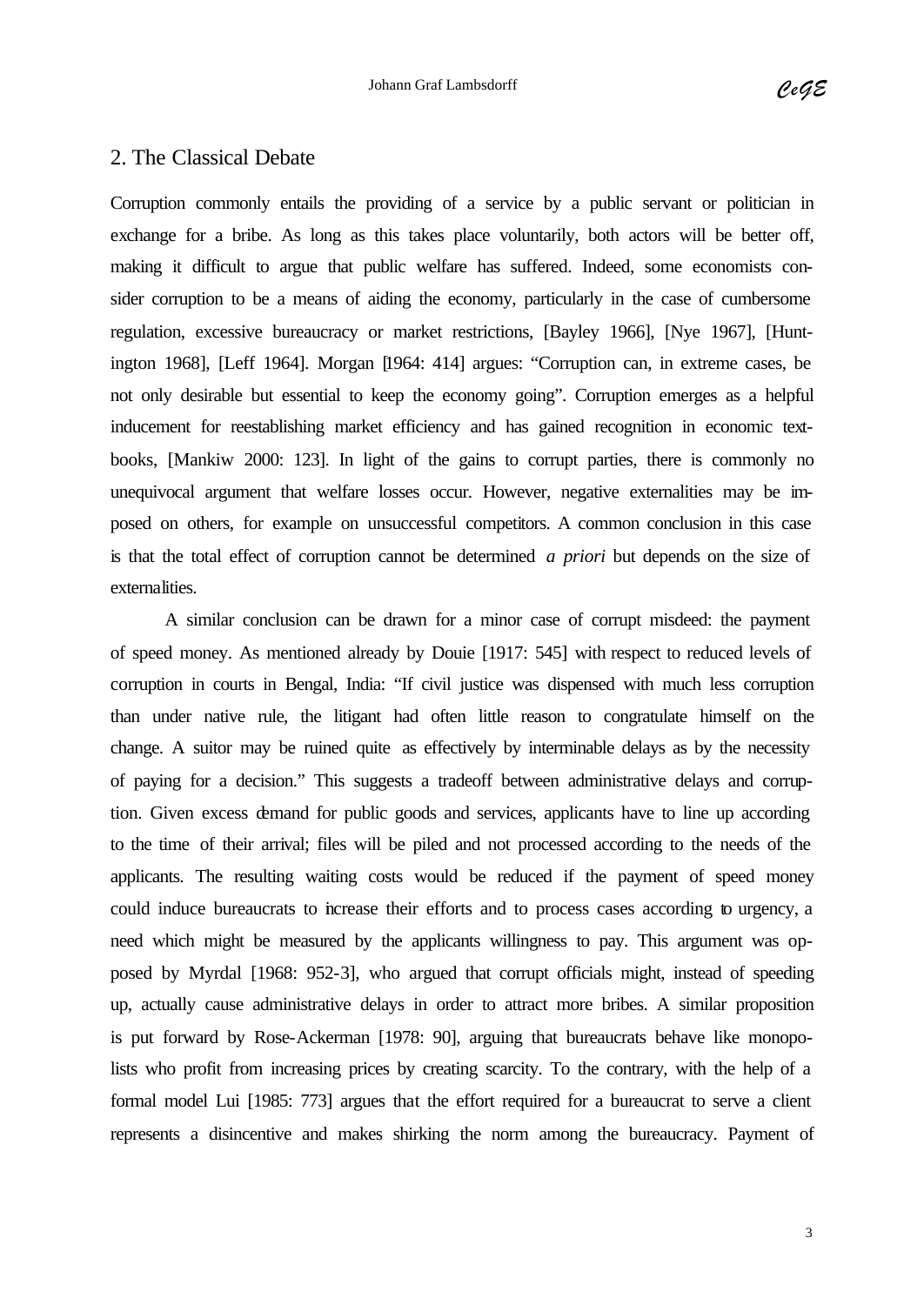speed money would provide an incentive for speedier delivery. But this argument will not hold when bureaucrats are initially monitored to perform a decent service and income from speed money is used to pay off their supervisors. Or when politicians who could threaten to close down a non-performing civil service are passed on parts of the bribes in return for prolongating bureaucrats' labor contracts. An equal effect can arise when bribes distract bureaucrats from an intrinsic motivation to behave honestly and provide a decent service. In all of these cases, corruption is likely to slow down bureaucracy. Negative externalities from corruption will arise which must be assessed against the gains to corrupt parties.

Assuming that society considers corruption to be illegitimate and undesirable, one may tend to argue that the negative externalities of corruption outweigh the gains. But where poor institutional preconditions and extensive distorting regulation exist, some economists would rather downplay the size of these externalities and favor corruption as a means to open up new contractual possibilities, [Ades and Di Tella 1999]. Poor institutional conditions can provide fertile ground for corruption to flourish; however they are often not the basis but themselves a consequence of corruption, [Lambsdorff 2001b]. A vicious circle emerges of inefficient regulation leading to corruption, which in turn cultivates the further spread of regulation so as to enhance administrative power and the opportunity to exact further payoffs. As expressed by Myrdal [1956: 283]:

"In many underdeveloped countries ... the damaging effect [of quantitative controls] have been serious. The system tends easily to create cancerous tumors of partiality and corruption in the very center of the administration, where the sickness is continuously nurtured by the favors distributed and the grafts realized. Industrialists and businessmen are tempted to go in for shady deals instead of steady regular business. Individuals who might have performed useful tasks in the economic development of their country become idle hangers-on, watching for loopholes in the decrees and dishonesty in their implementation."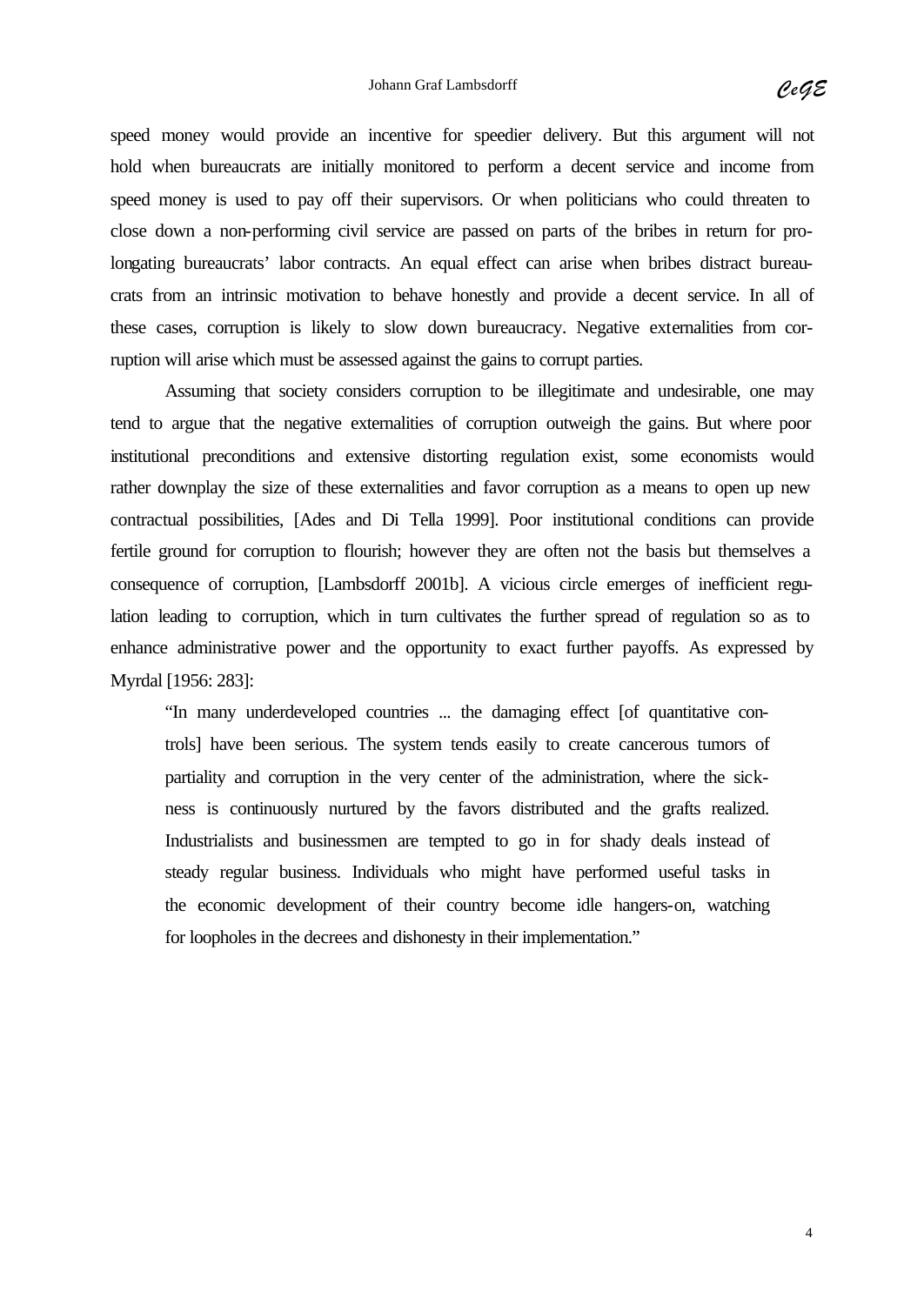As shown in figure 1, there is not only an impact of dysfunctional public institutions and market restrictions on corruption. Also the reverse impact exists. As this study will argue, corruption is likely to induce the selection of the wrong contractors and products in public procurement, the hindrance of competition and promotion of monopolies in public regulation,



arbitrary decision-making and opportunism among public servants. To then defend corruption as a means to avoid cumbersome regulation would be misplaced. If this impact is considered to be relevant, welfare analysis of corruption should incorporate the investigation of institutions and regulation and must not consider them exogenous to the analysis. A politicaleconomic viewpoint with endogenous assessment of regulations is required.

#### 3. Benevolent Governments

#### **3.1 The Principal-Agent Approach**

An approach where the creation of rules is considered to be endogenous to the model is provided by principal-agent theory. While this model was initially developed for the relation between private contractual parties such as owners and managers, it has also been utilized to model bureaucracy and public institutions. Its application to the investigation of corruption goes back to Rose-Ackerman [1978: 6] and is meanwhile standard to many economists, [Jain 1998] and [Klitgaard 1988: 73]. An orthodox approach towards welfare suggests that economic actions are restricted by legislation and regulation, that these restrictions should be assumed to be exogenous to the analysis and that corruption can enlarge the set of possible actions to be taken by the parties involved.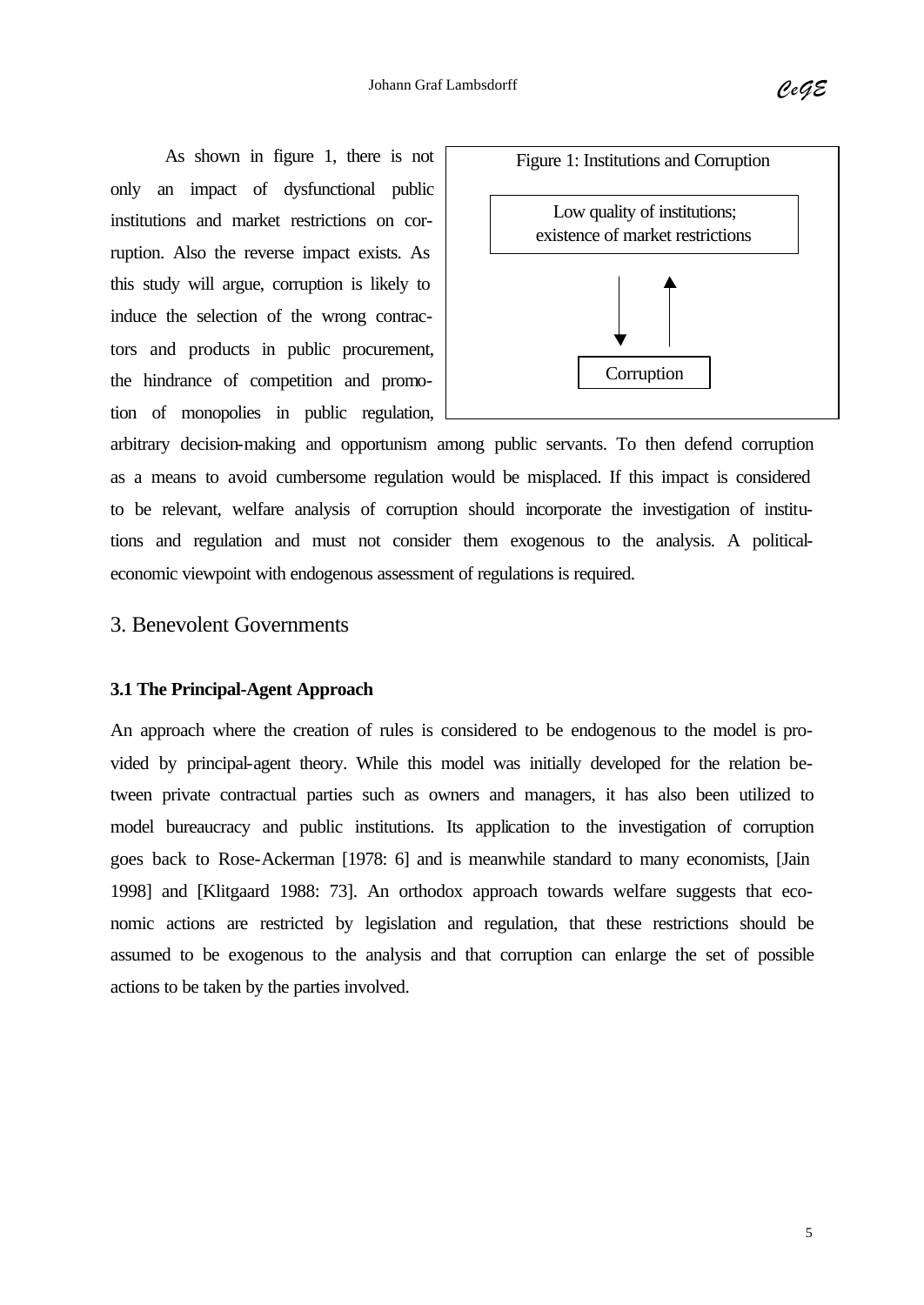

From a principal-agent approach the design of the regulatory system becomes the actual subject of analysis. For our purposes of government regulation, the model is commonly developed as in figure 2. The principal (P) creates rules directed at assigning tasks to the agent (A). These are intended to regulate exchange with the client (C). Such exchange relates to the

payment of taxes and customs tariffs, the provision of services and licenses, or the awarding of contracts. This framework is then used to determine an optimal regulatory system.

A conflict of interests arises between principal and agent. While each of the two actors is maximizing utility, the principal may be insufficiently skilled or facing time constraints that favor delegation of tasks to the agent. But the agent in turn will have an informational advantage. Either his effort is not observable by the principal, he can hide information from the principal after the contract is negotiated, or he can obfuscate his qualifications before the contract is sealed. An example of the last-named case is that agents may have a certain propensity to behave honestly which is hidden to the principal, [Besley and McLaren 1993]. Given this informational advantage, it may not be possible to write contracts contingent on the agent's quality. Likewise a contract that specifies the agent's effort level is not enforceable, [Furubotn and Richter 1998: 179-80]. The principal thus faces problems of moral hazard or adverse selection. One solution suggested for the relationship between private parties is to pay the agent an "information rent" in the form of making him partly the residual claimant of the operation. This incentive aims at invoking truthful revelation of information and compliance to the terms of the contract. But in reality the role of such economic incentives is lower than predicted by theory, [Furubotn and Richter 1998: 202]. Not only does the common assumption of risk aversion restrict the attempt by principals to make agents residual claimants of the operation, but particularly for bureaucracies such incentives play a minor role, because there is no measurable economic surplus accruing to a bureau head, serving as a yardstick for remuneration, [Moe 1984: 763]. Governments, instead of rewarding honesty, often rather levy a "tax on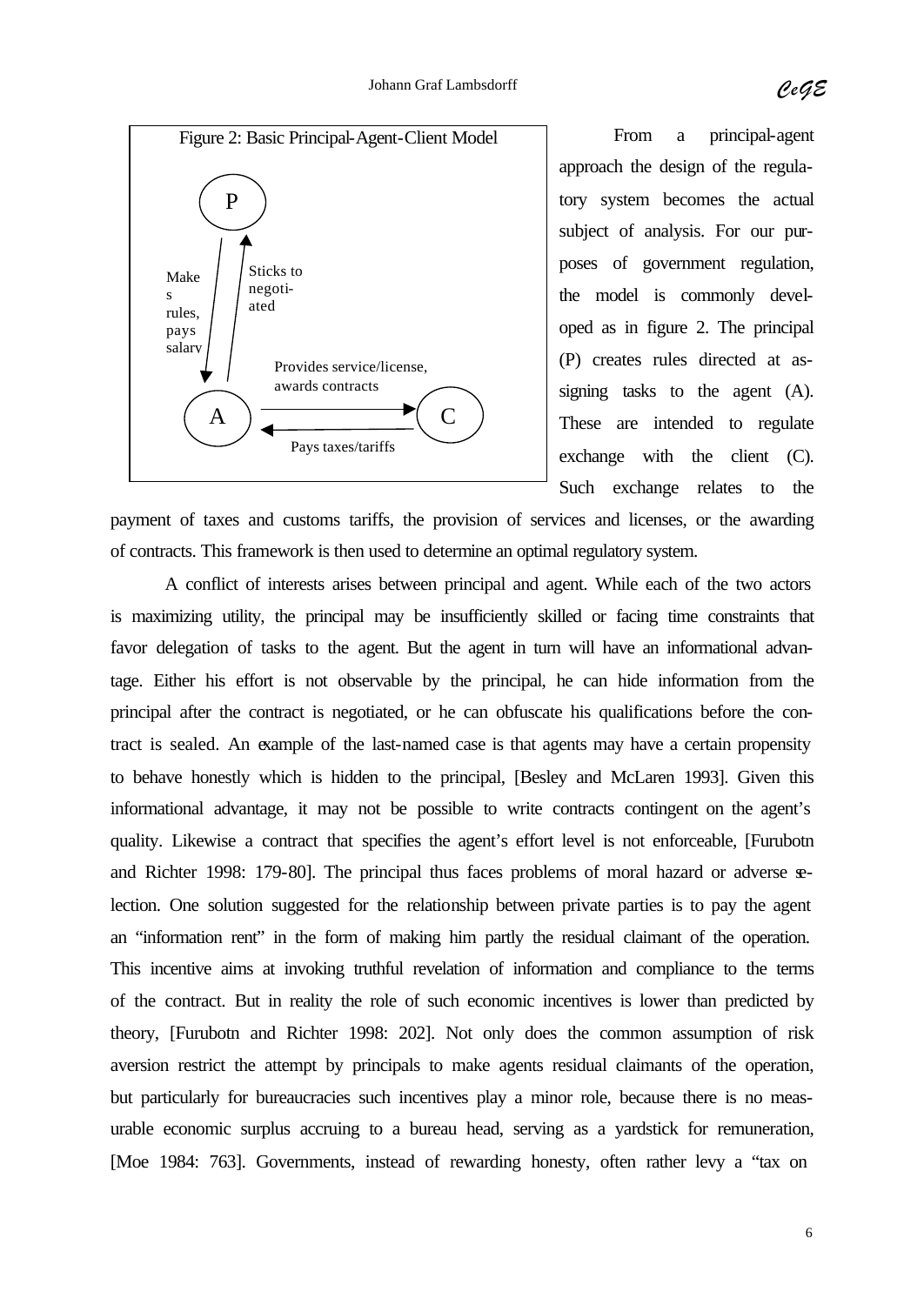honesty" on their citizens. For example, Hart [1970: 875-7] argues that taxpayers have tremendous scope for concealing their true income and may even bribe the revenue agent, so that honesty becomes expensive and is implicitly taxed by government. Instead of providing monetary inducements, principals may try to substitute costly incentives with an appeal to agent's intrinsic honest motivation. Or they may attempt to impose psychological barriers against agents' self-seeking, for example by encouraging moral conformity through education. Easier to describe in economic terms are attempts by agents to make credible commitments where the resulting signals of honesty are helpful indicators for principals. While the term "informational asymmetry" is an "amoral" term that does not include normative assessments, these mechanisms may explain why, in reality, principal-agent relationships are often supported by social norms like custom or professional ethics.



l

Whether the self-seeking behavior of agents can already be termed corruption may be food for debate. There is an unavoidable normative element in the judgment of whether an agent is regarded as being entitled to maximize his self-interest or whether this is a misuse of the public funds and a breach of the trust he bears. Particularly when the size of funds involved is

small and the agent is simply lazy, the term corruption seems inappropriate. But in the case of large-scale cost-padding and embezzlement, some observers may consider this term adequate.<sup>2</sup> Another crucial characteristic of corruption can be seen in the agents' relationship to third parties. A client adds another dimension to the principal-agent approach, because he provides another opportunity for the agent to cheat. Corruption is deemed to take place when an agent trespasses on the rules set up by the principal by colluding with the client and pro-

<sup>&</sup>lt;sup>2</sup> Whether embezzlement represents a type of corruption can be up to dispute because it does not require an exchange between two parties at the cost of others — that is, the existence of a client. But in order to conceal the true costs of a project and to over-invoice, agents often require the cooperation of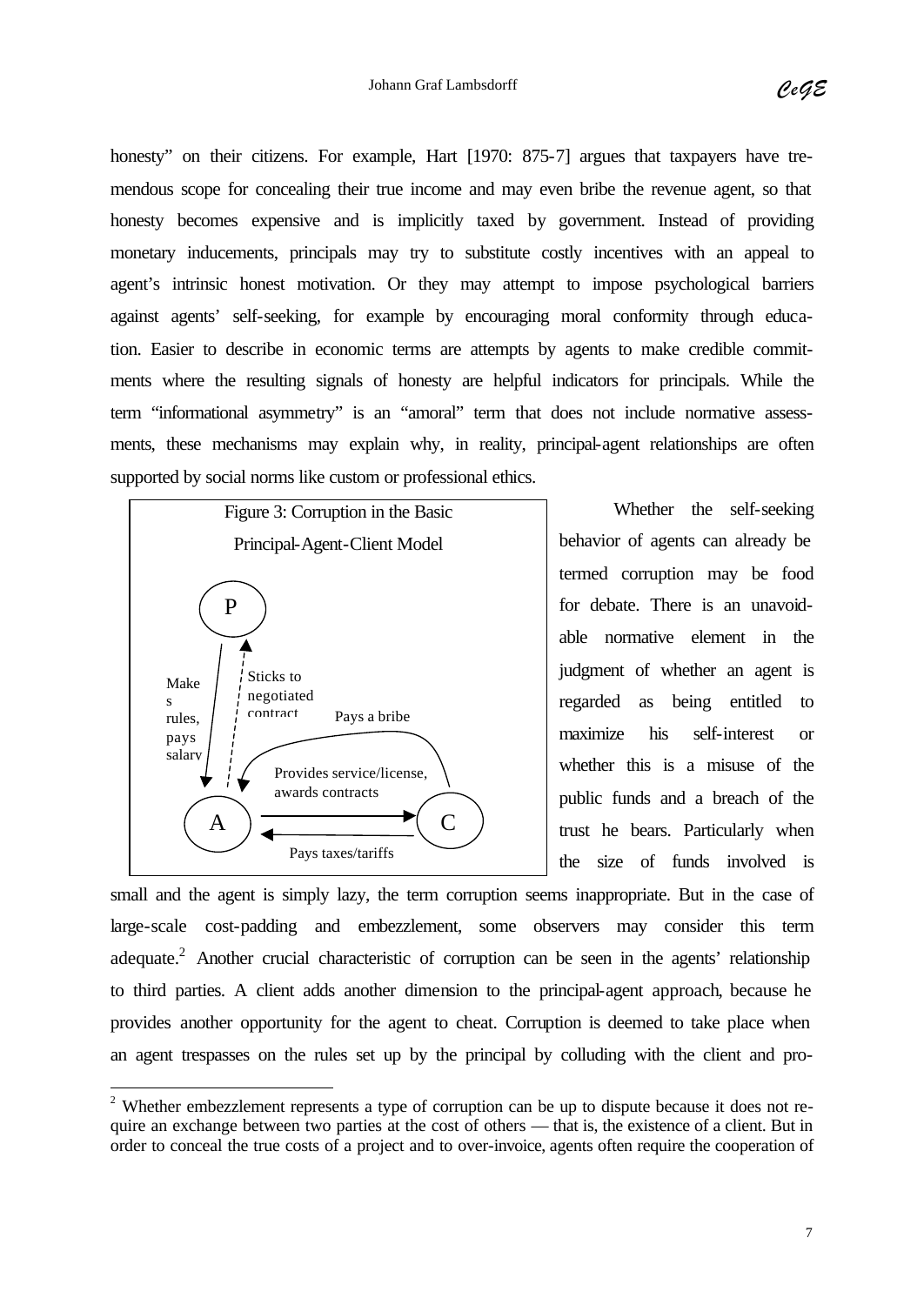moting his own benefit. He obtains a bribe that is hidden to the principal. This is depicted in figure 3. The aim of a bribe is to loosen loyalty between agent and principal and induces the agent to bend the rules in favor of the client. It is this type of collusion between a client and the agent that distinguishes corruption from simple self-seeking behavior among agents.



Another variant of the principal agent model emerges when a supervisor/auditor is introduced, who is supposed to monitor the agent and report truthfully to the principal, so as to alleviate the informational asymmetries faced by the principal (see figure 4). But if a supervisor can collude with the agent, he can be induced to falsify his

reports. For a review of the relevant literature see Khalil and Lawarrée [1995].

Case studies can be illustrative to show the relevance of the principal-agent approach. Some authors suggest that as a result of corruption, controls are circumvented, inferior contractors selected, inefficient technologies applied, inappropriate public projects promoted and ineffective policies implemented, [Frisch 1999: 92-4] and [Klitgaard 1988: 36-48]. Corruption and poor quality of investment projects are often linked. One example of poor quality is the Beijing West Rail Station. Platforms were built on mud rather than concrete. They sank and had to be rebuilt. Floors cracked, tiles warped, walls were damaged by water. Travelers found shattered glass panes and light fixtures, missing or misshapen ceiling panels. Elevators didn't work and fire-alarm systems were out of order. A Chinese investigation disclosed that bribes and other forms of corruption were the reasons that construction firms did not adhere to the specified contracts.<sup>3</sup>

Investment projects often require sound control of the construction firms. These private firms may try to economize on costs where this is not in the interest of the principal. For example they might claim to provide high quality work and charge the government accordingly

l

outsiders. They employ clients who provide fake documents, falsely certify the provision of services and pay kickbacks for obtaining inflated prices in procurement.

<sup>&</sup>lt;sup>3</sup> See Associated Press, 6.1.1999, "Corruption Rule s in Modern China".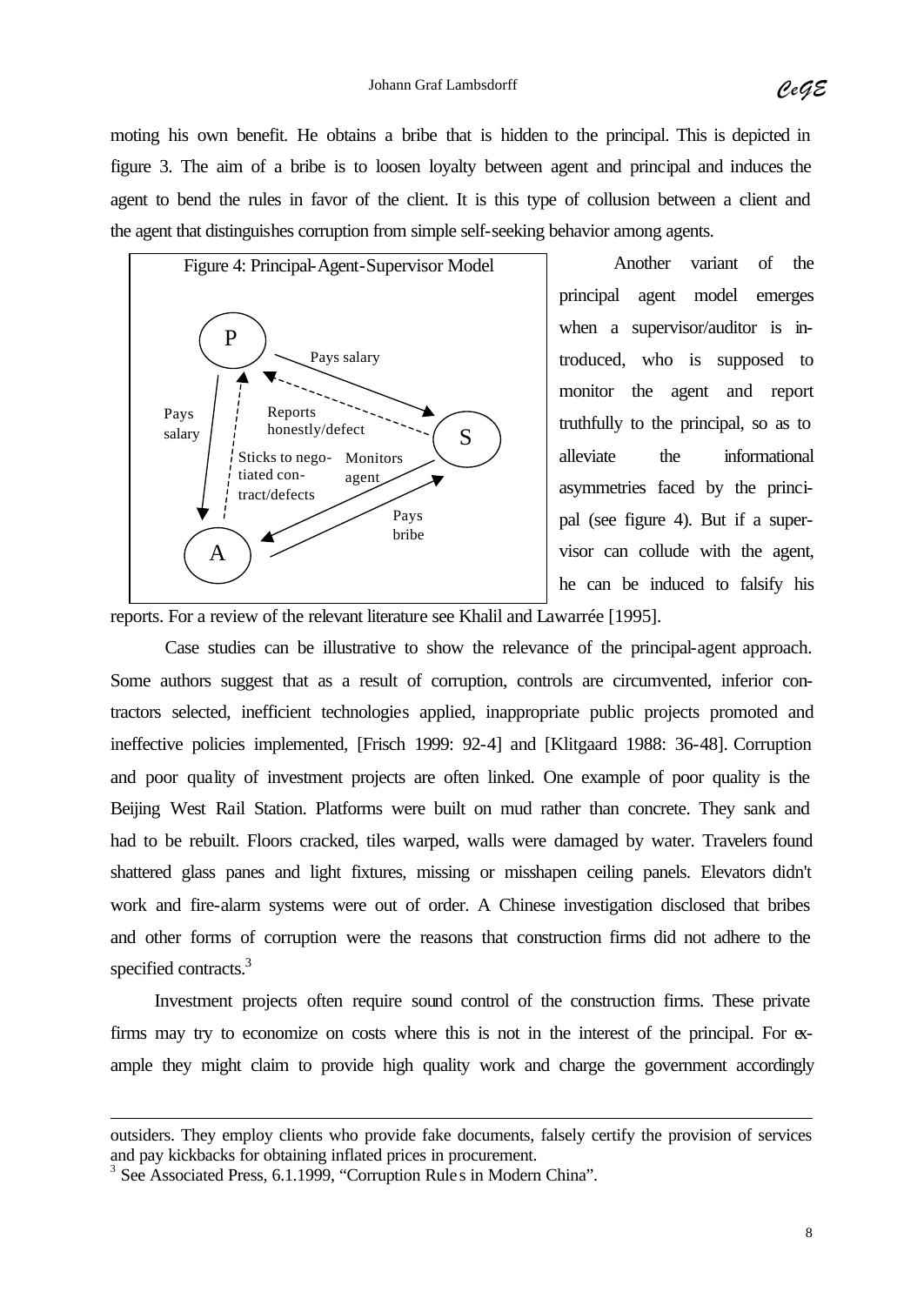but instead provide inferior quality and make a profit on the difference. Two employees of the World Bank toured a dozen villages in Java, Indonesia, looking at schools built with World Bank funding only to find all of them crumbling just months after their completion. This was caused by massive corruption that resulted in the use of substandard material. $4$  A road between Nairobi and Mombasa in Kenya, just recently repaired with funds from the World Bank, was destroyed by heavy rain, revealing that the tarring was too thin and the underlay insufficient. Just months after the repair, the road was back to its original condition, due to an administration lacking the required level of accountability. The local director of the World Bank explained one of the reasons for the poor quality of Kenya's roads. He admitted that corruption was an essential determinant.<sup>5</sup> Another factor contributing to the bad quality of roads in Kenya are weigh-station clerks who instead of protecting public highways turn a blind eye to overloaded trucks in return for a bribe.<sup>6</sup> Rose-Ackerman [1999: 18] provides further evidence for the low quality of investments in Korea and New York as a result of corruption.

Supervisors are often engaged to monitor and assess whether agents provided the contracted quality. If these take bribes instead of reporting malfeasance, agents can get away with bad quality work. Bribe-taking supervisors were behind a case in South Korea, where a department store collapsed in 1995, killing more than 500 people and injuring 900 others. Twelve officials were found guilty of receiving bribes for approving the mall's illegal design changes and haphazard construction. In 1998 a summer camp dormitory was given operating permission although serious safety problems existed. It was suspected the camp's owner bribed officials to get approval for his facility. In July 1999 the camp burned down, killing 19 children and 4 adults.<sup>7</sup> In Illinois, USA, driving licenses had been given to unqualified truckers in exchange for bribes. As alleged by one newspaper, the lack of qualification resulted in many crashes, injuries as well as an accident that killed six children.<sup>8</sup>

.

 4 See Wall Street Journal, 14.7.1998, "Speak No Evil: Why the World Bank Failed to Anticipate Indonesia's Deep Crisis".

<sup>5</sup> See Neue Zürcher Zeitung, 3.2.1998, "Der Regen ist nicht an allem schuld".

<sup>&</sup>lt;sup>6</sup> See Philadelphia Inquirer, 26.4.2000, "Crumbling roads tell tale of corruption in East Africa".

<sup>&</sup>lt;sup>7</sup> Both cases provided above were reported by CNN, 6.7.1999, "Police: official bullied to approve dorm that burned, killing 23".

<sup>&</sup>lt;sup>8</sup> See Chicago Sun-Times, 6.10.1999, "Truck License Probe Widens" and Reuters, 17.1.2001, "Illinois Official Pleads Guilty in License Scandal".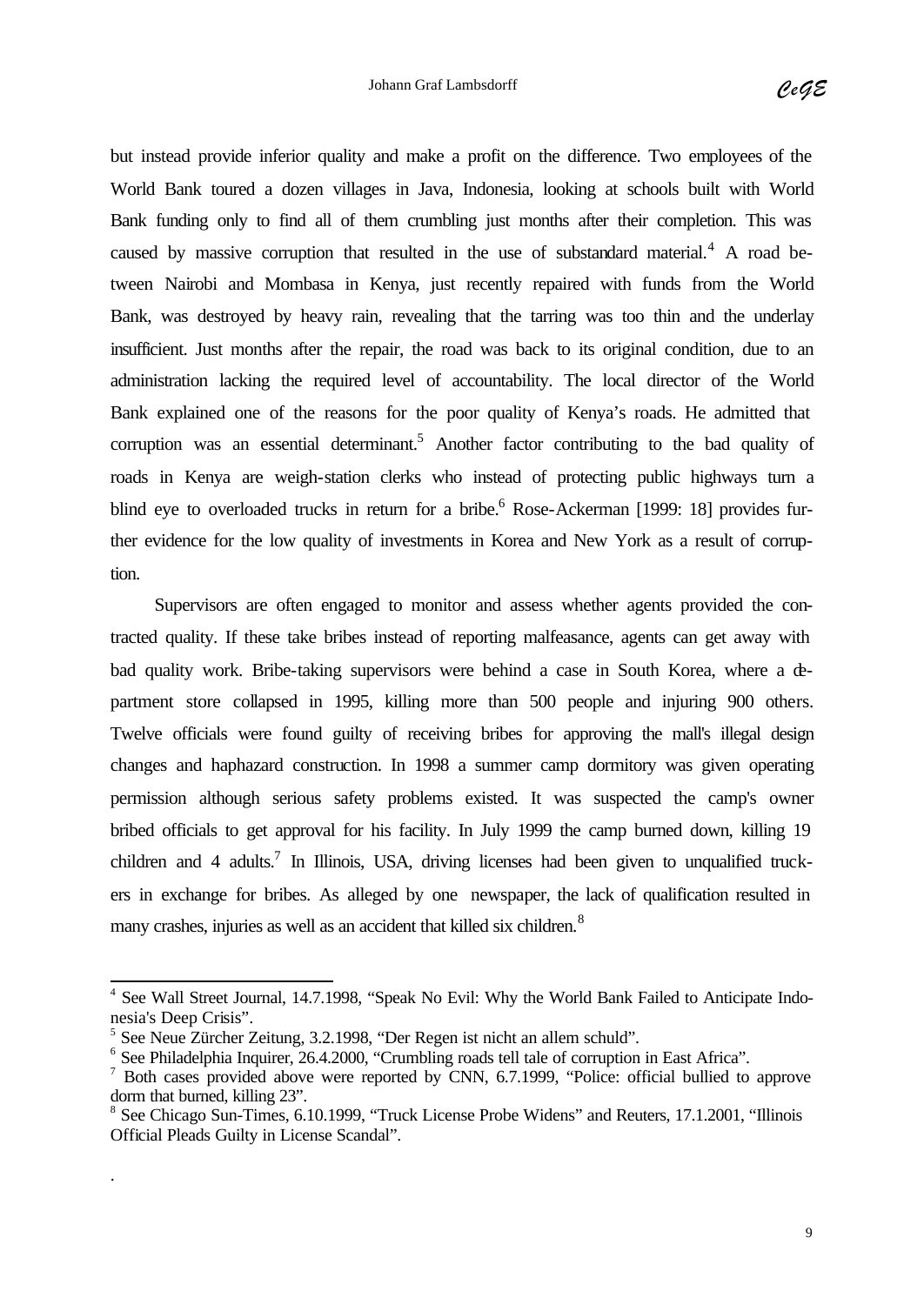In addition to corrupt supervisors, tender officials who take bribes can also be the cause of noncompliance by private firms. This can result when the winning bidder is not best qualified but rather best connected or is most unscrupulous about paying bribes. Chinese bridges were of poor quality as a result of bribes and connections. A local Communist Party cadre member had accepted \$12,000 in bribes in connection with its construction. Many of the defective bridges had to be torn down shortly after completion. Two others collapsed, killing altogether 40 people. Since the Communist Party cadre member was a former classmate of the contractor, allegations were raised that the best-qualified bidder had not been selected.<sup>9</sup>

Apart from the quality of investments, also poor administrative decisions can result from corruption. Hafner [1998] investigates the destruction of tropical forest. Case studies from Indonesia, Brazil, Cambodia and the Philippines show that business people profit from the felling of timber or burning of forest to clear it for plantation. Attempts by the state to protect the environment were either circumvented by bribing the public officials charged with enforcing the ban or by paying ministers and officials for awarding logging concessions. Rose-Ackerman [1999: 30-1] reports that in 1975 Nigeria imported cement far above its needs, an amount totaling two-thirds of the needs of all Africa. This inefficient purchase was motivated by kickbacks.

#### **3.2 Welfare Implications**

Corrupt agents certainly harm their principals. But the overall loss might be less because the agent gains and the principal may adjust. A net loss will result, however, if the agent not only makes inroads in the principal's realm, but if decision-making is distorted. This type of distortion is not easy to pin down. Agents will tend to contract with those who give the largest bribes. But in perfect markets, those who produce most efficiently can also afford the largest bribes. This conclusion is even valid when incomplete information about competitor's actions exists, [Beck and Maher 1986] and [Lien 1986]. But markets are typically imperfect and competitors will differ in their inclination to offer bribes, [Lambsdorff 1998 and 2000]. This commonly results from the large transaction costs associated with making corrupt deals. Due to the associated risks and the private institutional arrangements required to enforce corrupt deals, the circle of those in a position to make corrupt deals is limited to some insiders

<sup>&</sup>lt;sup>9</sup> See Los Angeles Times, 1.3.1999, "China May Be Heading Down Road to Ruin" and Frankfurter Rundschau, 22.6.1999, "Wie auf Tofu gebaut".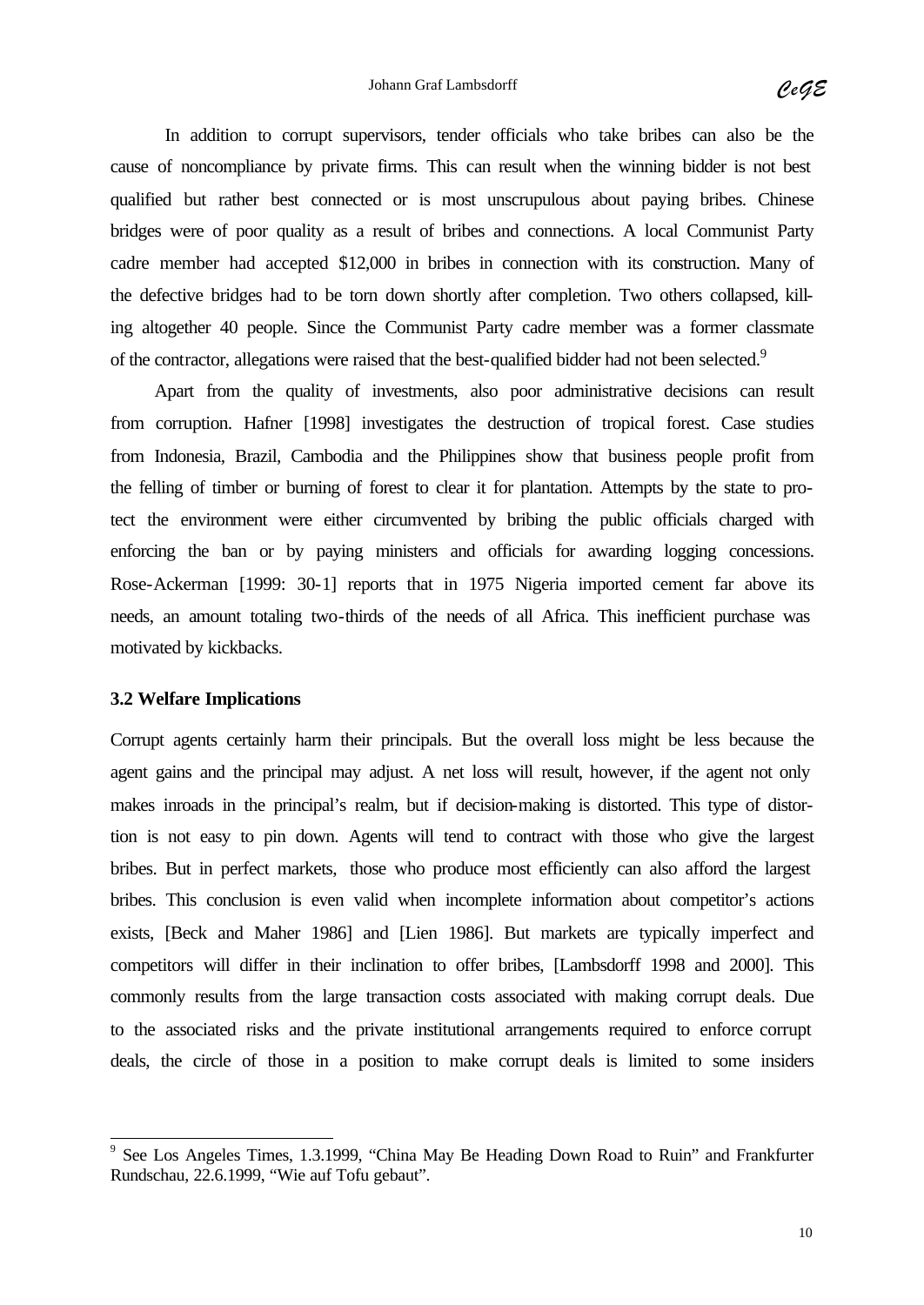[Lambsdorff 2001a]. Clearly, those who are most inclined to bribe and best connected for arranging a corrupt transaction are not necessarily the most efficient.  $10$ 

Another distortion might be that customized goods present better opportunities to arrange for hidden payments than off-the-shelf products. Shleifer and Vishny [1993] report on a bottle-making factory in Mozambique that needed a new machine for fixing paper labels onto the bottles. A simple machine could have been bought for US \$ 10,000, but the manager wanted a more sophisticated version for ten times that price. Since there was only one supplier of this machine, this provided sufficient room to over-invoice and pay a kickback to the manager. The loss to the factory would in this case have been substantial. Winston [1979: 840-1] argues that the risk associated with corruption increases with the number of transactions, the number of people involved, the duration of the transaction and the simplicity and standardization of the procedure. Since the risk does not clearly increase with the value of a transaction, large, one-shot purchases create a more efficient base for a kickback. This biases the decisions made by corrupt agents in favor of capital intensive, technologically sophisticated and custom-built products and technologies.

Furthermore, it can be the explicit goal of collusion between agents and clients to create distortions. When clients pay agents for restricting competition by harassing their competitors, distortions are a straightforward consequence of the corrupt dealings, [Bardhan 1997: 1322]. It may not help in this context that their competitors may do the same and that the most efficient firms may win the battle. Another apparent example at hand is when clients pay agents (and supervisors) for turning a blind eye to the use of sub-standard material, where the creation of a distorting decision is the actual intention of the corrupt inducement.

The principal, on the other hand, will seek ways to counter self-dealing by the agent by trying to induce the agent to reveal his true actions. But this will not be sufficient to avoid distortions. All the principal can achieve are second-best solutions. Losses still arise for all concerned because certain types of contracts which would be beneficial to both sides cannot

 $\overline{\phantom{a}}$ 

 $10$  Another position against this "efficiency" argument arises when a tender is not of a "winner takes" all"-type but instead the less efficient firms are awarded other (smaller) projects. If only private firms are informed about their quality, the principal is limited in its capacity to treat each firm differently (according to its capacity), because the efficient firm may otherwise pretend to be less capable and gain from the slack, the difference between reported and actual effort it has to exert. This suggests that principals treat second best firms "excessively bad" so as to further deter efficient firms from masquerading. Therefore, adverse sele ction distorts the principal's decision-making and allows only second-best solutions, [Furubotn and Richter 1998: 202-12]. Bribes contribute to this inefficiency by distorting information and increasing problems of asymmetric information.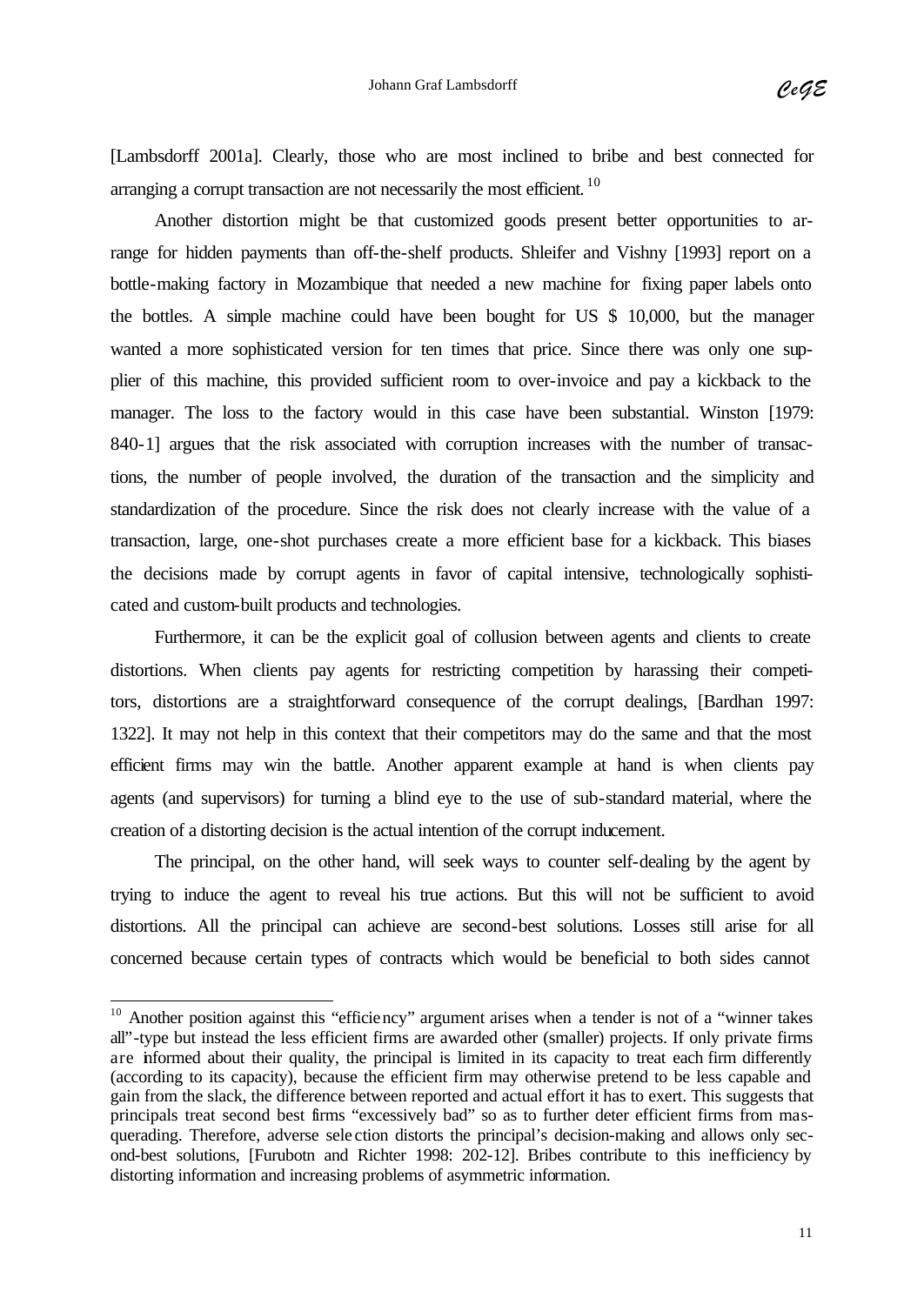be carried out. Those aspects of an agreement which are not measurable and enforceable cannot be contracted for because the principal insufficiently oversees and limits the actions of his agent. Those contracts which require honesty and the absence of corruption will not be sealed when the principal faces an agent who will take advantage of the arising opportunities. The benefits such a contract would provide to both parties cannot be obtained. Ironically, corruption does not enlarge the contractual possibilities. Quite the contrary, these are limited when agents do not adhere to the prohibition of accepting side-payments. When agents cannot credibly promise to reject side-payments from clients, they are not trustworthy when writing contracts which require the absence of such payments. Principals will not offer such contracts in the first place. For example, it may be thought worthwhile to construct good-quality roads, but bad quality is expected to result from unavoidable collusive behavior; in this case, principals may cancel the project and the possible benefits for all parties cannot be achieved. Or imagine that a fair and efficient tax system should be established, but tax collectors cannot be kept from taking bribes in exchange for turning a blind eye to underreporting; the project may fall into disfavor and be terminated by the principal. A related situation arises for the principal's relation to a supervisor. If the supervisor cannot guarantee that he will not fake reports in exchange for a bribe, his contribution looses value for the principal and he may not be hired in the first place – even though an honest exchange would have been favorable to both parties. Anti-corruption becomes a public good, to be promoted by regulation, detection and sanctions. This fact has already been identified by Marshall [1897: 130]:

"Everyone is aware of the tendency to an increase in the size of individual businesses, with the consequent transference of authority and responsibility from the owners of each business to its salaried managers and officials. This would have been impossible had there not been a great improvement in the morality and uprightness of the average man: for even as late as the seventeenth and eighteenth centuries we find the great trading companies breaking down largely in consequence of the corruption and selfishness of their officials."

It must now be noted that the overall level of corruption might be endogenous to the model, depending on actions taken by the principal. Reducing corruption is commonly costly to implement. Costs may arise from detection and punishment, [Klitgaard 1988: 26], from inducing agents to behave honestly, [Kofman and Lawaree 1996], [Laffont and Tirole 1993], [Olsen and Torsvik 1998], [Strausz 1995]; or reducing corruption may require downsizing government and permitting the persistence of market failure, [Acemoglu and Verdier 2000].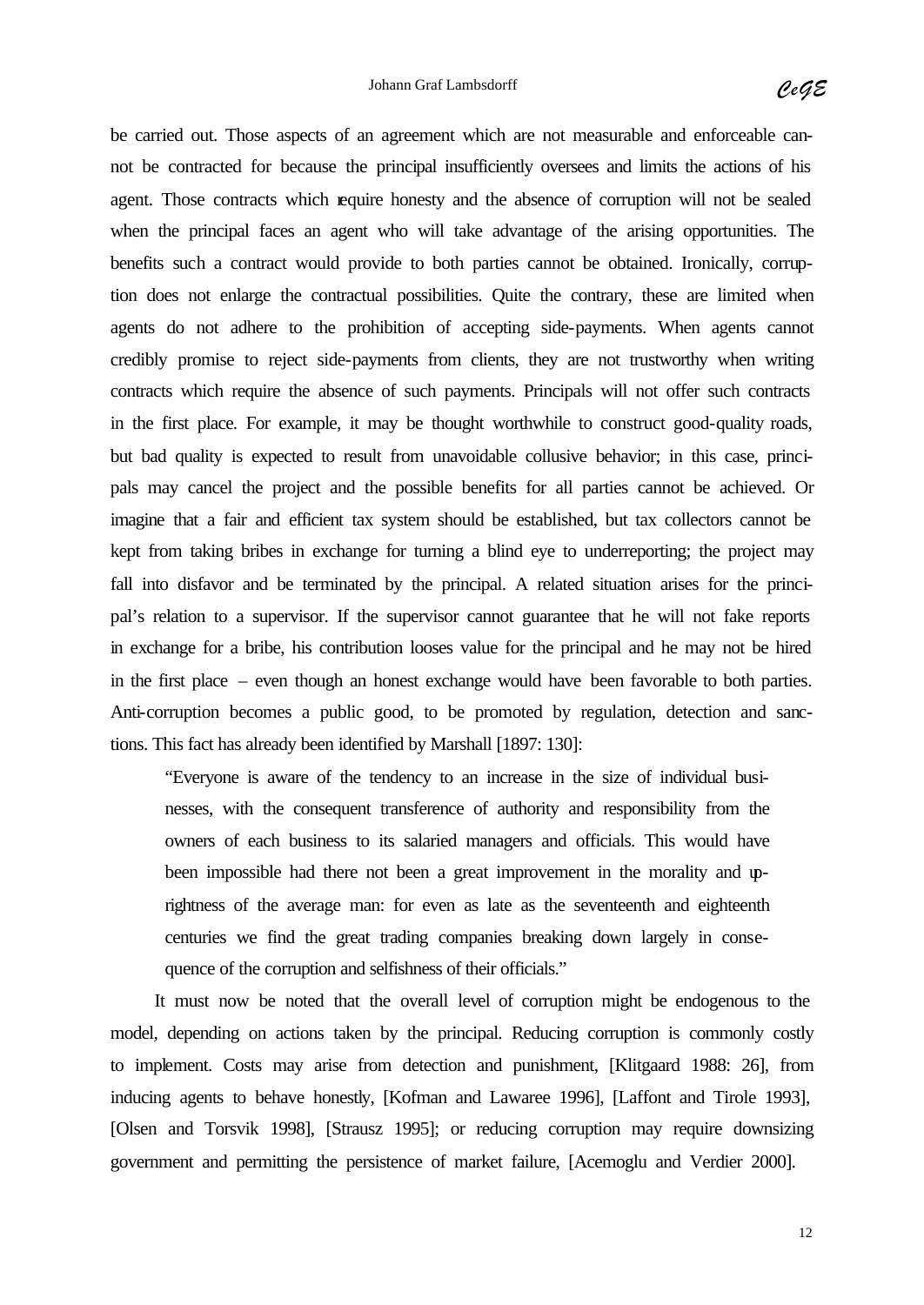The optimum choice of the principal then includes a level of corruption which best balances the advantages from increased honesty among agents against these costs. Lower levels of corruption may not be entirely beneficial if they can only be achieved through excessive expense for detection, enforcement and incentives or if it goes along with an insufficient reduction of market failures. In so far as a benevolent government can effectively influence the level of corruption, one will assume it to choose this optimum level. But there can be limits to this influence and various other exogenous determinants of corruption levels may be more important than actions taken by the principal. Claims that levels of corruption are at their optimum may therefore be undue. But with a powerful and benevolent principal the worries about corruption should be limited.

#### 4. Contested Governments

In the search of optimal incentive schemes, formal principal-agent models often assume that the principal has full control over the legal framework, over rewards and penalties, i.e. over incentives that impact on the agent's actions, see for example [Kofman and Lawaree 1996], [Laffont and Tirole 1993], [Olsen and Torsvik 1998], [Strausz 1995]. But one may question whether in reality governments have full control, [Moe 1984: 765-72]. Governments are faced with competition and must exert effort to remain in power and seek support from outside. This changes the analysis in various respects. First, it must be analyzed in how far the assumption of benevolence can be maintained. Second, the relationship between principal and agent will change, and third, the resulting competition may have additional welfare consequences.

#### **4.1 Evolution and Benevolence**

The assumption of benevolence seems overemphasized and has been criticized on a variety of grounds. Politicians may not be primarily motivated by productive efficiency or the public interest and they are not even seeking an optimally balanced set of hierarchical controls and monitoring mechanisms, [Moe 1984: 761-2]. One crucial reason for this is that politicians may also be motivated to gain power and remain in this position once achieved. Crucial to our analysis must therefore be in how far competition helps societies select benevolent principals and in how far the resulting welfare effects change our previous results.

In dealing with this issue, it must now be recognized that benevolence and power may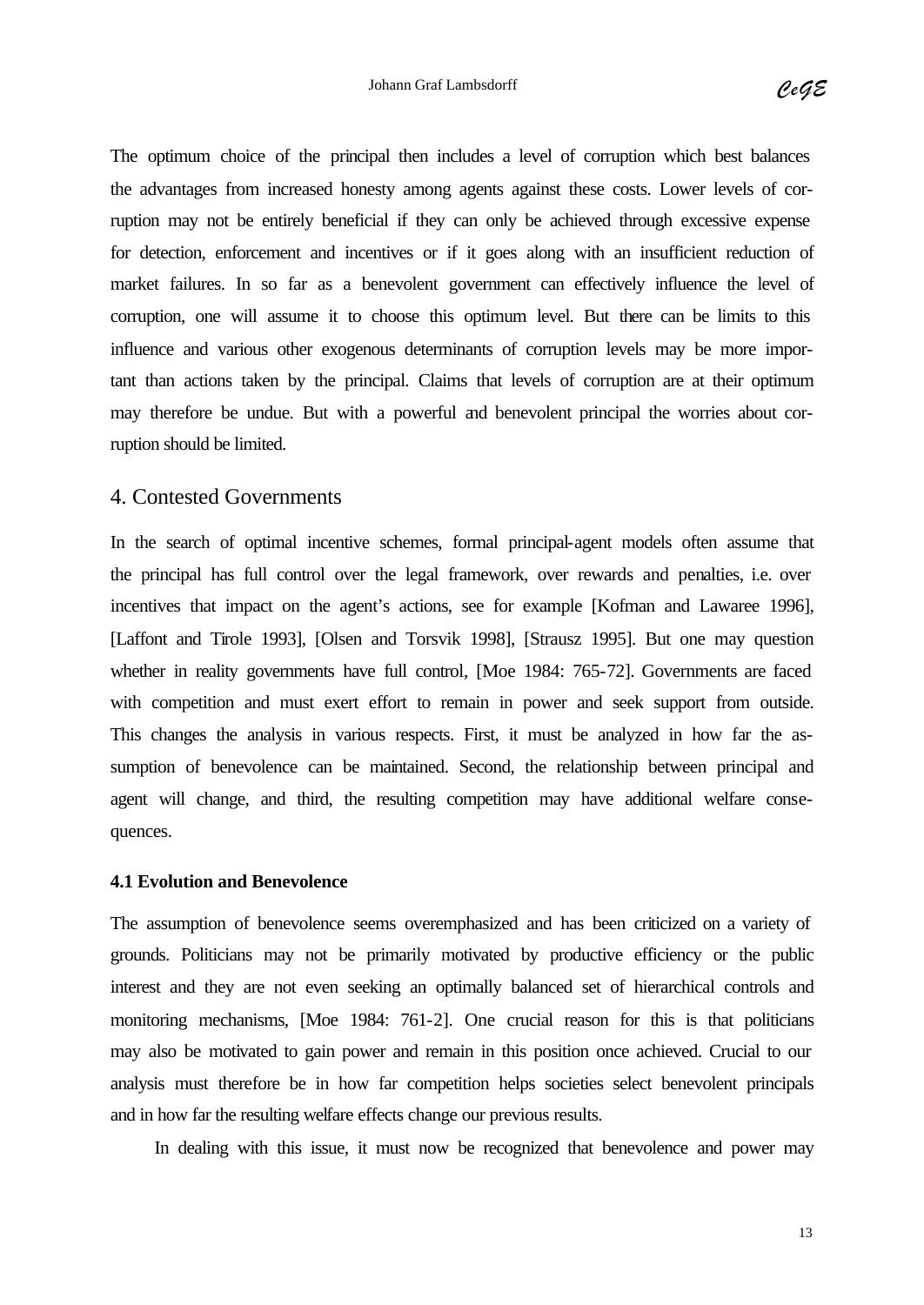not go hand in hand. Particularly in societies where corruption permeates many public institutions, the notion of a benevolent principal holding full power may be unrealistic. Those who control the legal framework and the various operations of government may not be immune to corruption. Legislation as well as its enforcement and the imposition of penalties may suffer from corruption. The role of the principal in this case can either be assigned to the benevolent actors category or the ones with power. If the first variant is pursued, the benevolent actors may be limited in their control and their chances of containing the level of corruption are hampered.<sup>11</sup> The second alternative would be to assign the role of the principal to those in power. This is the line of argument further pursued here — that is, principals have power but they are not necessarily benevolent.

At first, competition for the principal's position should enable societies to get rid of those performing particularly poor. Principals who care little about public welfare are unlikely to stay in power for long. On the other hand, competition does not ensure that benevolent persons obtain the principal's position. It may not operate like a hidden hand, substituting a possible lack of motivation among politicians with a mechanism for introducing benevolence into politics. It does not guarantee that inefficient programs are eradicated and that dishonest politicians are disposed of, [Moe 1984: 762]. This results particularly because corruption can be a means to subvert the selection process. Politicians with control over corrupt income may spend these resources in return for staying in power. Corruption and the power to allocate rents to supporters can be a helpful instrument for buying political survival. Honest politicians have fewer such resources at their disposal and may perish as a result of competition for political positions, [Buchanan 1993: 69]. Those who can trade in most political assistance are in a prime position for survival. As a result, benevolent principals may have to trade in some of their generous motivation for political support and those who put less emphasis on pursuing public interests may have a good chance of surviving in politics. In sum, competition alone may be insufficient to ensure that benevolence among the leadership prevails.

With principals struggling to retain control, agents are likely to become more powerful. For example, Niskanen [1975] has been prominent in arguing that the bureaucracy has a strong position vis-à-vis Congress. Politicians face restrictions from countervailing powers and they may have to seek the support of their agents to secure their own survival. Also, due

 $\overline{\phantom{a}}$ 

 $11$  This study largely identifies principals and government. This suggests that government acting as the principal is limited in its power and cannot control the various regulation authorities. Another ap-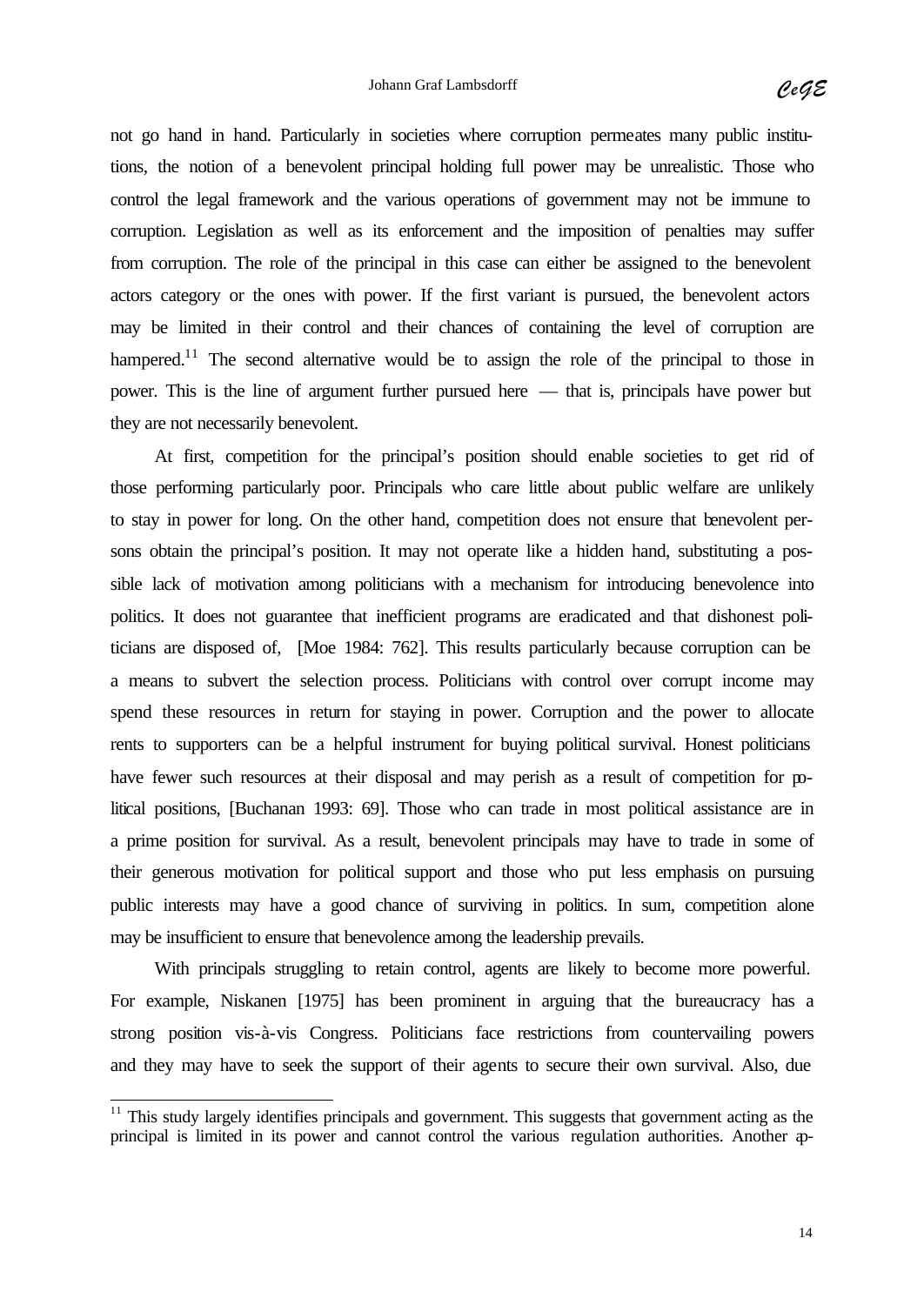to a division of power there might be multiple principals in place who all want to control the agent. The agents, in turn, may be in a position to favor one principal over another and obtain a stronger bargaining position.

#### **4.2 X-inefficiency**

l

One approach to model the resulting welfare effects has been offered by the theory of Xinefficiency. While this approach was modeled for different purposes it has also been considered useful for describing the adverse impact of corruption and government operations on public welfare, [Isham and Kaufmann 1999], [Button and Weyman-Jones 1994: 91-2]. In contrast to allocative inefficiency, this type of inefficiency is defined as one that originates from a lack of effort and motivation among the workforce, resulting in productive units not operating on the production possibility frontier. The original approach to X-inefficiency as developed by Leibenstein aimed at explaining the efficiency losses resulting from a lack of competition in private goods markets. In addition to the allocative losses depicted by the classical Harberger triangle, Leibenstein argues that monopolistic firms do not minimize costs for a given production level, [Leibenstein 1966: 398-402]. In a competitive environment, inefficient producers are put under pressure from competing firms, but monopolies can maintain their market position without effort. The market selects those firms that are able to efficiently use their factor inputs. But such a selection process does not exist in the case of a monopoly. This absence of pressure results in a lack of motivation and effort among the workforce and an inefficient organization of production. A chief manager in a firm may be willing and capable of optimally allocating his resources, but this is not likely to relate to his own effort level, [Leibenstein 1973]. Another aspect of competition is that it provides a mechanism for processing information and discovering the best alternatives. Rationality is not an *a priori* condition for making decisions but it emerges *ex post* when the inferiority of alternatives is detected, [De Alessi 1983: 74]. With a monopoly such a process does not take place. High-cost firms can survive, while neither managers nor shareholders become aware that other technologies could be tested and prove superior.

This parallels the situation faced by public institutions, where it may be questioned whether evolution selects benevolent principals who motivate agents to serve the public. The

proach would be to assign a powerful government the role of the agent, facing a benevolent but less powerful principal, such as the parliament or the constituency.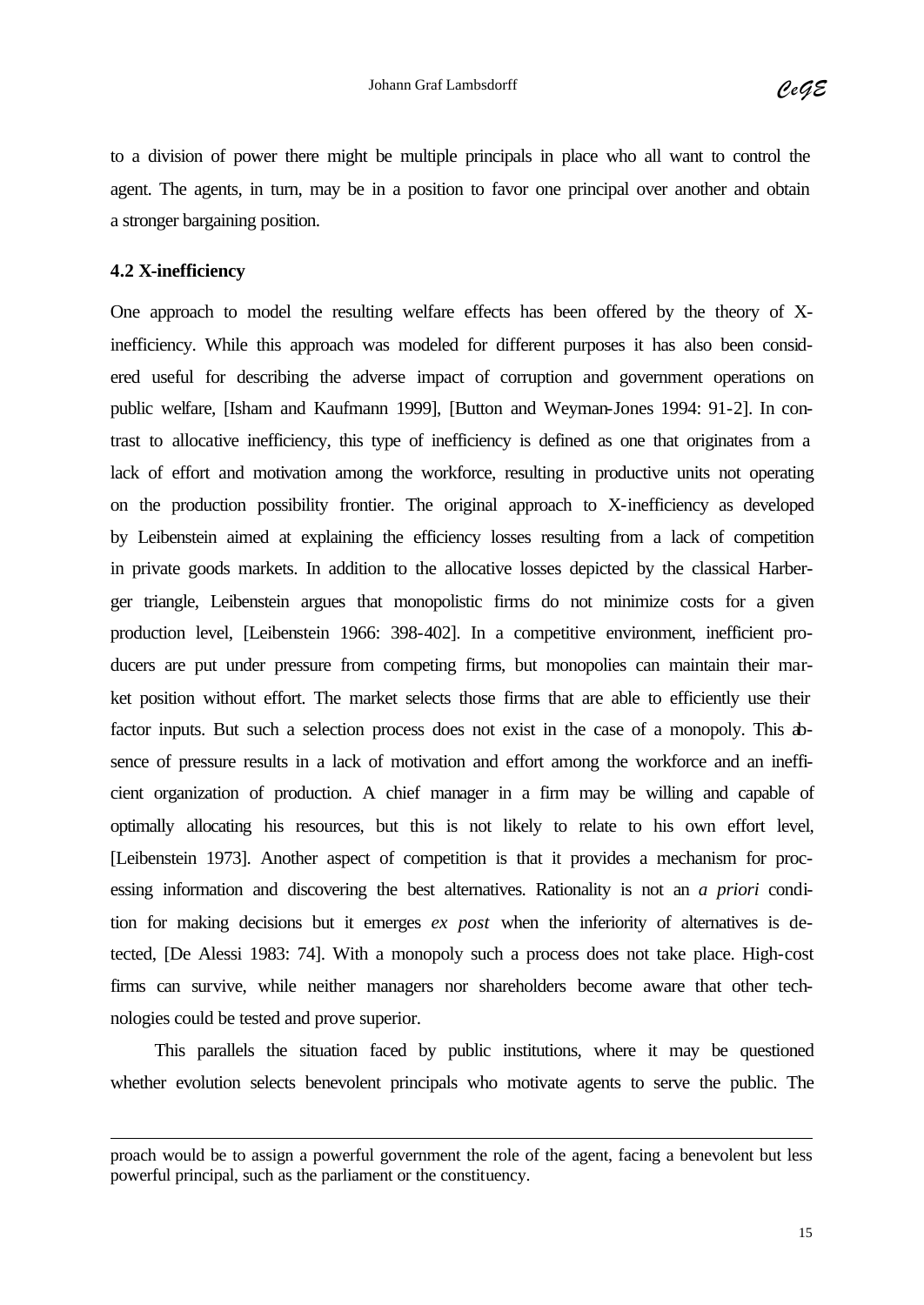resulting type of inefficiency appears to apply particularly to an uncontested principal, a leadership position which is not repeatedly occupied by new and innovative persons. Societies miss the opportunity to test new applicants and types of leadership. Organizational innovation no longer takes place and the constituency does not become aware that alternatives may prove superior. Above that, the principal's subordinates may be aware of their uncontested position. Collective nonperformance among them does not cause their organizational unit to go bankrupt. Fears of loosing one's job are mitigated. Engendering a sense of responsibility for welfare-enhancing policies, being motivated towards a common goal along with supervising the effort exerted by colleagues is therefore harder to implement and may find few protagonists within an uncontested government. In such a situation governments may be little motivated to secure that agents serve the public. Shirking and laziness may be condoned. An equal conclusion can be drawn with regard to corruption, because the uncontested principal will avoid the effort required to control agents.

But competition for the principal's position may not represent an improvement in this respect when those politicians who own corrupt resources are at an advantage over honest contestants. One reason is that agents may become more powerful. Agents may be in a position to provide political support to a contested principal. Due to this position the principal may not be able to instigate competition between them, nor select the best qualified and highest motivated. Governments may now be forced to go along with corruption among agents, when these can effectively threaten to withdraw their support. Self-seeking among the bureaucracy is not contained as predicted by formal principal-agent analysis and corruption is far from being at its optimal level. Principals may be neither willing not able to fight corruption and contain the self-enrichment of their subordinates. In return for the political support provided by agents, principals must allow some bureaucratic slackness, some X-inefficiency, maybe even some outright bribe-taking among lower levels in the public service.

It has been questioned whether X-inefficiency represents a net loss of resources, because what the superior looses is won by the subordinate. The slackness among the workforce (in our case the bureaucracy) can be regarded as a non-monetary form of income. This income may outbalance the losses to the manager (in our case the government), [Stigler 1976] and [Parish and Ng 1972]. But X-inefficiency is likely to aggravate agency problems, [Button and Weyman–Jones 1992: 440 and 1994: 92-3]. Powerful agents obtain more leeway to follow their own self-interest. If, as argued before, opportunities for side-payments distort agents' decisions so as to pick the wrong firms, the wrong products and impede markets, lack of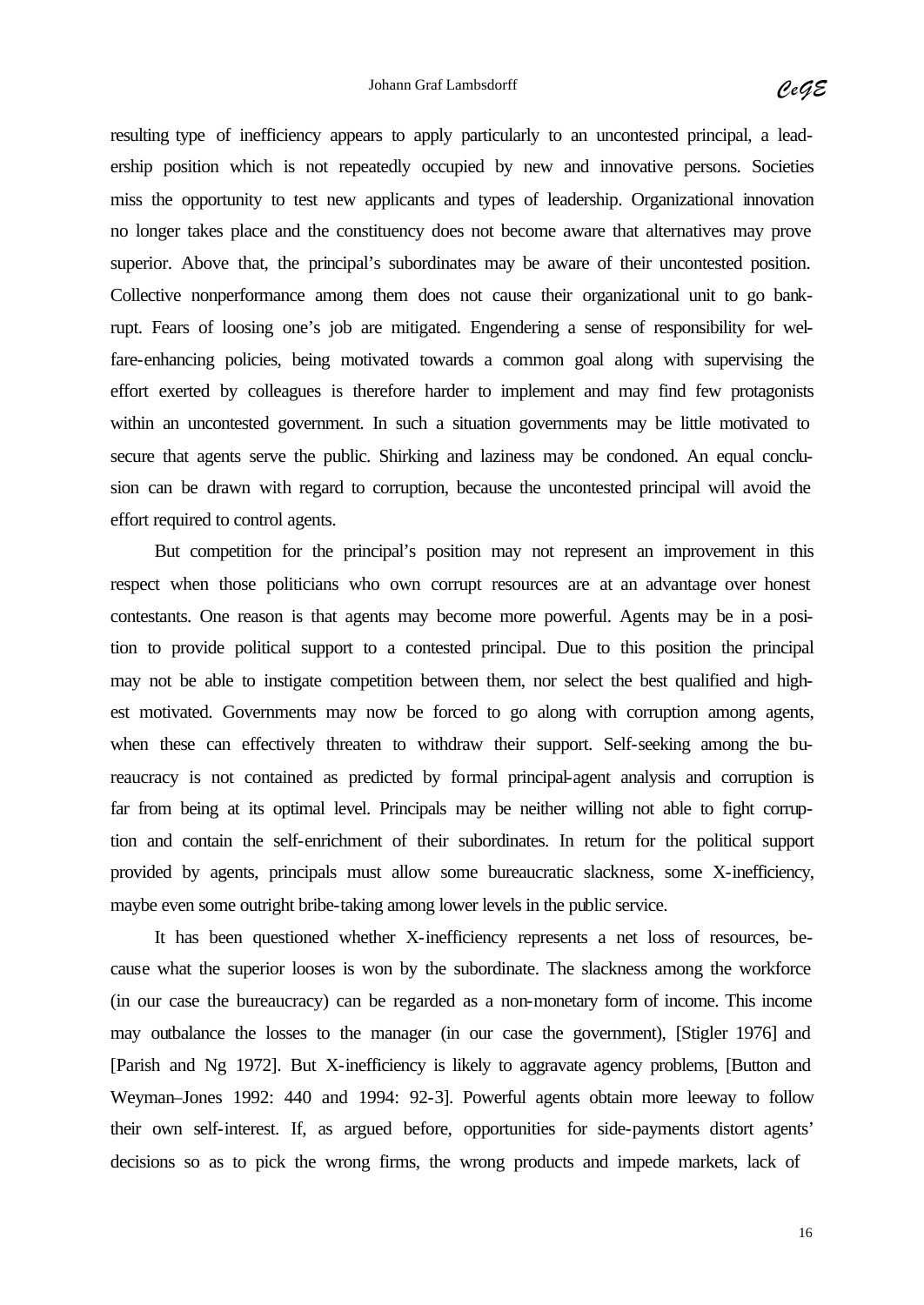monitoring among politicians is likely to aggravate this distortion. When politicians turn a blind eye to public welfare, bureaucrats may easier obtain extra income by allowing the use of sub-standard material, by awarding contracts to less qualified bidders or by providing jobs to inadequate applicants.

#### **4.3 Wasteful Competition**

Another approach to model competition, lobbying and corruption has been suggested by protagonists of the Virginia School and representatives of the traditional rent-seeking theory, [Rowley 1988] and [Coate and Morris 1994]. While governments create laws and regulations, they may not be able to overlook its consequences and control to whom the resulting stream of incomes accrues. Lacking a clearly defined goal or being too naive to understand the vested interests that are behind the measures they are requested to support and implement, politicians are regarded there as mere brokers for the interests of others, [Tullock 1993: 26]. As a result, there is no consistent (benevolent) force which drives the regulatory system. There can be various reasons, other than benevolent, why new regulations are imposed on markets. Unlike traditional welfare analysis, rent-seeking theory is not concerned with the resulting inefficient allocation of resources in the product market. Rather, it is concerned with the problem that most types of regulation create artificial rents and invoke competition in the attempt to influence regulation on one's own behalf and to seize these rents. Private parties invest in lobbying. Costly campaigns are organized or lawyers hired to increase chances for winning artificially created rents. A marketplace emerges for preferential treatment by public decision makers, and private parties are requesting these services and investing resources for this purpose. These resources are not used to serve consumers and the public by increasing the cake, but rather to battle for a larger slice of the given cake for oneself. Welfare losses in this case arise because there is a zero-sum game where resources are invested into influencing the outcome. These expenses represent a form of waste because they go along with effort but not with increasing overall public welfare, [Lambsdorff 2001b].

While the existence of this form of waste appears plausible, it is not clear how it can be avoided. Advising governments to avoid the creation of rents can be naive when their creation is itself motivated by corruption. North [1984: 39] therefore argued that the form of waste identified by traditional rent-seeking theory may simply be a form of unavoidable transaction cost in political decision-making. Ironically, rent-seeking theory predicts that no loss of wel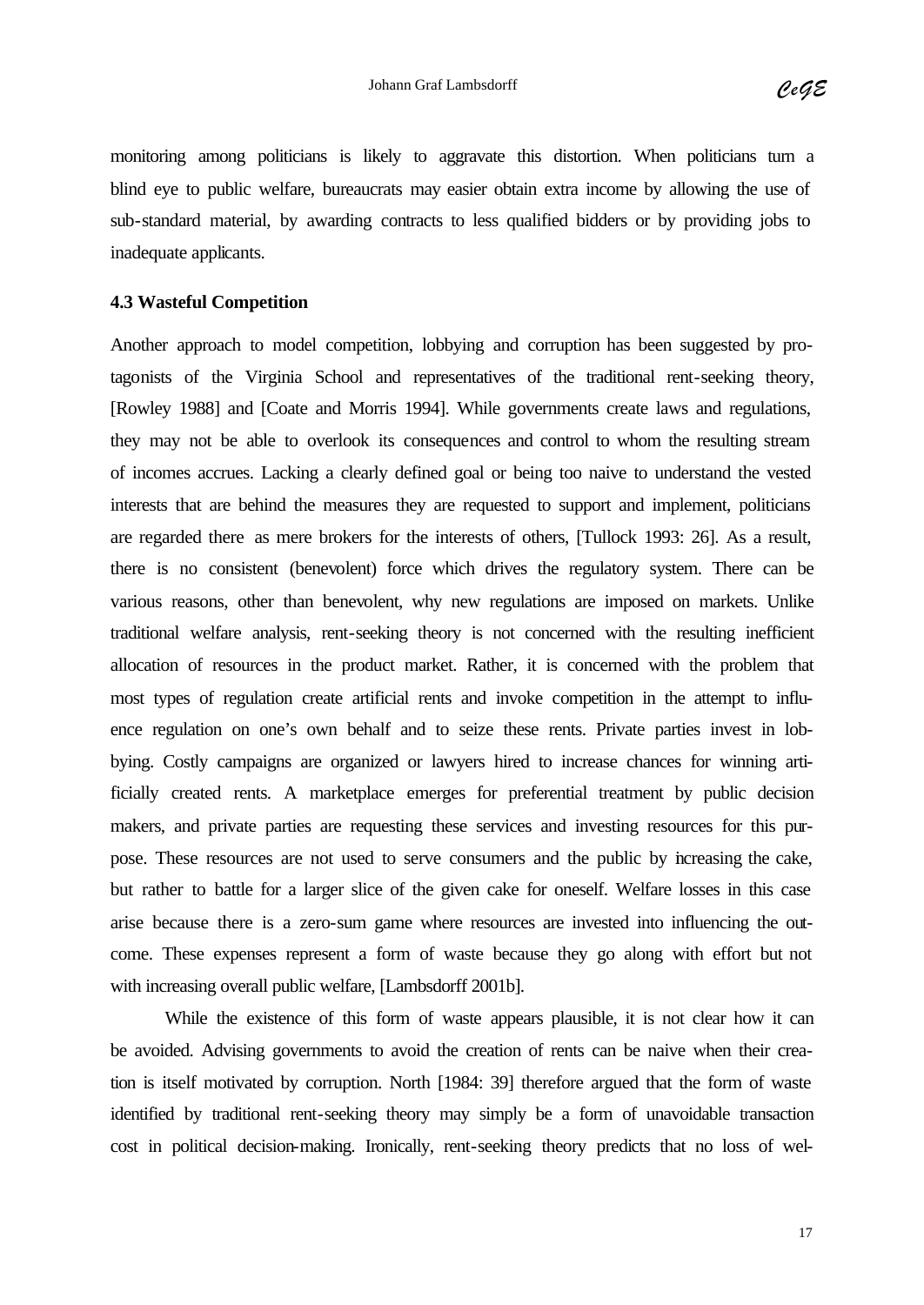fare occurs in the case of bribery and where there are monopolistic forms of rent-seeking. In the former case expenses for lobbying are not wasted but instead used to increase the benefit to a corrupt recipient, while in the latter case lack of competition means that the monopolist can avoid wasteful expenditures spent on staying ahead of rivals. Lambsdorff [2001b] shows that these conclusions are misplaced, primarily because corruption can be a source of inefficient regulation in itself. But the standpoint can still be maintained that losses result when a principal is merely a "passive broker among competing private rent seekers", [McChesney 1987: 102]. Waste arises when the principal is indeterminate, particularly with regard to who should receive the income resulting from artificially created rents.



As illustrated in figure 5, there do not exist specific roles for principal and agent within the traditional rent-seeking approach; politics embraces both of these roles. Rather, the rents created by political interference invite private parties to compete for preferential treatment which is now at the disposal of politicians and bureaucrats. The lobbying warfare involves the wasting of re-

sources. As we will argue later, this type of waste is not likely to arise with perfectly powerful principals. But if principals must compete against potential rivals, they cannot be sure whether to remain in power. Expenses for lobbying, while wasteful to the public, may prove helpful to such principals, for example when they include donations to finance election campaigns or to harass rivals. Competition for the role of the principal involves that a vacuum of power emerges, inviting for lobbying warfare. Strong leadership may be the only type of governance which avoids this type of loss. But, certainly, whether such a strong principal is benevolent or not might have an even greater impact on public welfare. If corruption is considered to signal the lack of benevolence, its welfare effects can be much more severe than predicted by rent-seeking theorists.

#### 5. Self-Seeking Governments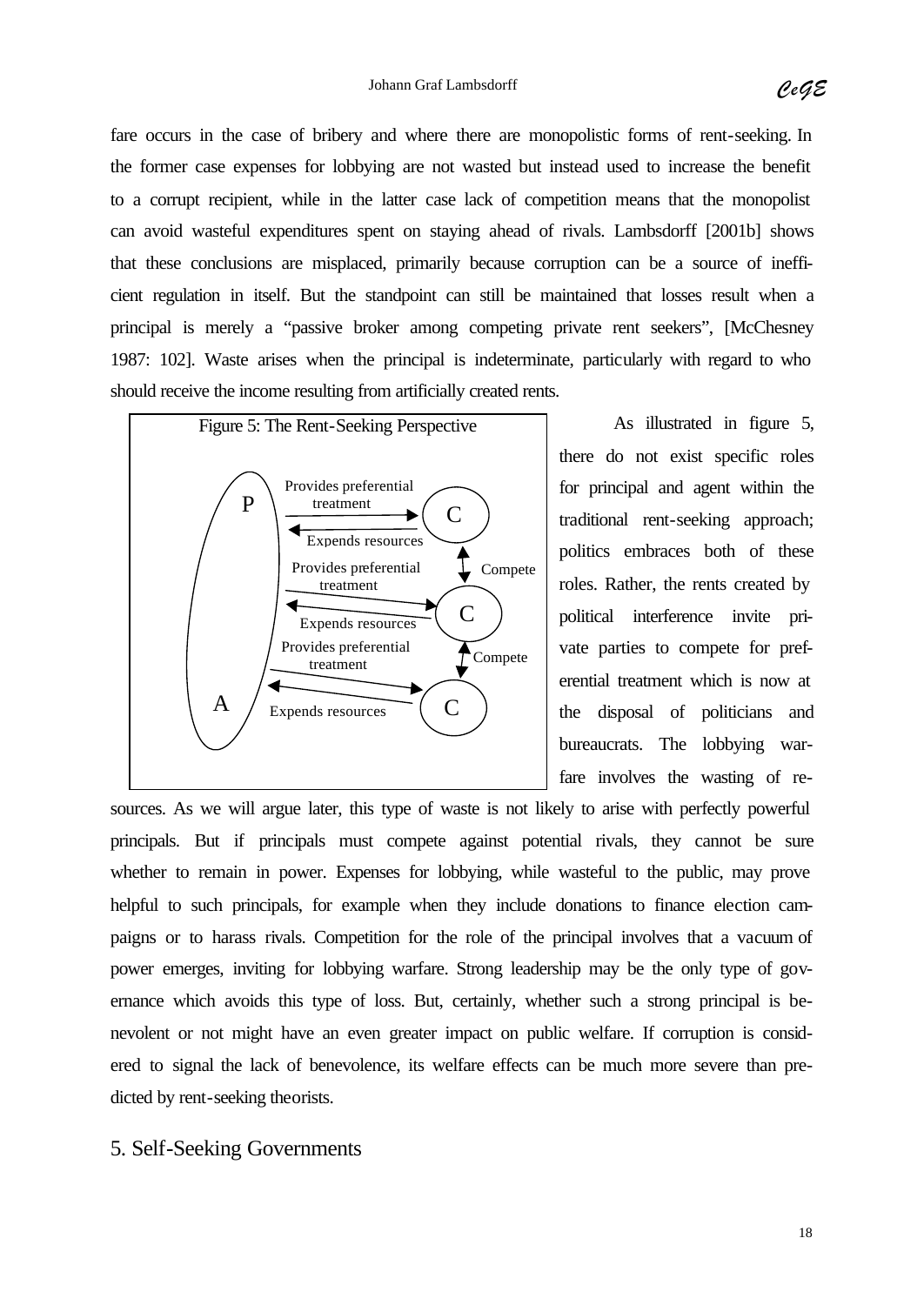The large firms use their political influence to get the rules changed, but they do tend to abide by the rules so changed. One wonders if this characteristic behavior of large organizations in modern society should not somehow be classified as an even more malicious sort of fraud. Or shall we continue to consider corruption an evil only if it is carried out by little people in small doses?

J.M. Buchanan [1954: 353]

Corruption has been defined as the misuse of public power for private benefit. But the term "misuse" can be open to different interpretations. In section 3 it involved the rules set up by a benevolent principal which were trespassed by a self-seeking agent. This approach is no longer valid if the principal itself is maximizing its self-interest because the rules in this case do not deserve public adherence. The term corruption may be misplaced when applied to a disobedient agent who is disloyal to rules that are themselves the result of self-seeking. Instead, it may be more accurate to assign this term to the principal's own self-seeking behavior. In this case "misuse" is not clearly related to the trespassing of rules, which are the principal's own creation. The principal may create an environment where laws do not prohibit the self-enrichment of a ruling class, a situation where insufficient regulation is in place to restrict politician's self-seeking. Corruption can even accompany and underlie the writing and enforcing of rules and laws designed with the intention of furthering the principal's corrupt goals. With regard to the operation of central government units, this is expressed by Simons [1944: 4]: "An essential difference between federal and local corruption ... is that the latter generally stinks, while the former is generally practiced by seemingly honest people and effected in impeccably legal ways". The term "misuse" can no longer be applied to violating rules (in the legal sense). Instead, the act in question must either be regarded as illegitimate by the general public, or it may be an act that contradicts the public interest. Heidenheimer, Johnston and LeVine [1989: 3-14] provide a review of various approaches to defining corruption. Corruption in this context may best be described as the seeking of preferential treatment by public decision makers for the advancement of narrow interests, Lambsdorff [2001b].

The principal-agent approach becomes inadequate, because a corrupt agent may just take part of what the corrupt principal would otherwise get. The agency approach is primarily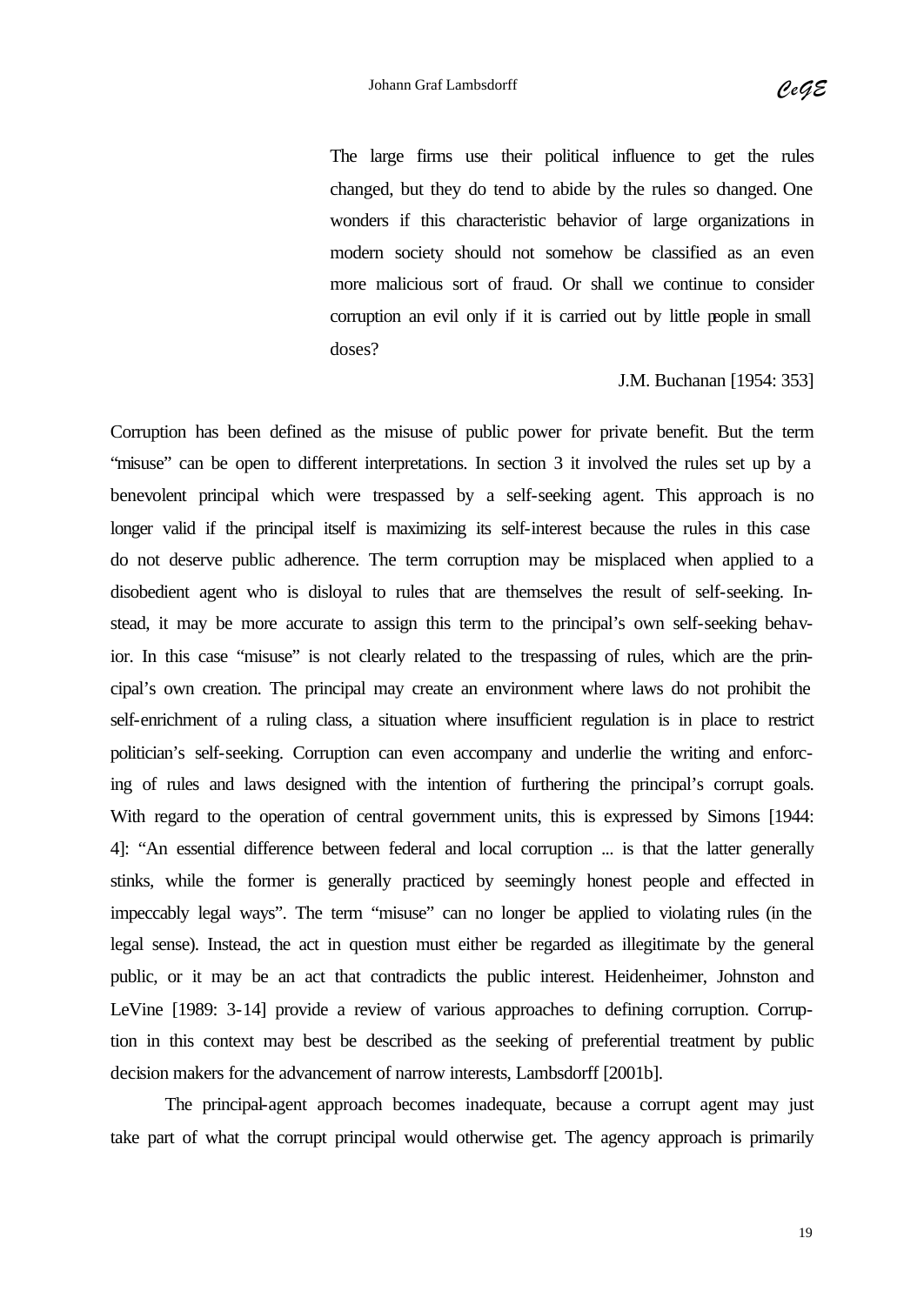concerned with the distortion that results from the principal's limited capacity to control the agent. Such distortions can certainly also arise with a self-seeking principal and bring about inefficiencies. But if control is not carried out to benefit the public, it becomes ambiguous whether the limitations faced by the principal are a bad thing. Prerequisite to the agency  $\varphi$ proach would be that honesty among agents must allow for a deal with the principal which also benefits the public. But if the loyal agent serves the corrupt goals of the principal, only very odd circumstances could be imagined in which his loyalty also increases public welfare. Other approaches are needed to model corruption and to represent public welfare losses. A more promising way to assess the effects on welfare is by a straightforward reference to the goals pursued by the principal and less to the principal's limitations, as in section 2.<sup>12</sup>

#### **5.1 Inefficiency by design**

 $\overline{\phantom{a}}$ 

One such approach in which principals seek to strike deals which are unfavorable to the general public is provided by representatives of the Chicago School, [Stigler 1971] and [Posner 1974]. In their view, lobbying groups and politicians design regulations so as to create rents and promote the narrow interests of individuals or private parties. One crucial point with regard to the consequences to general welfare is that they do not consider any form of Xinefficiency to be relevant. Posner [1974: 337-9] argues that governments operate with reasonable efficiency. Bureaucrats are motivated in a way similar to private business persons. They are subject to similar supervision as well as competition from colleagues and other agencies. While there is no X-inefficiency associated with its operation, inefficiencies result from the kinds of goal pursued by governments. This comes about as politicians supply protection against troublesome competition by means of subsidies, import quotas, tariffs, tax exemptions and preferential treatment to interest groups paying for this service, [Stigler 1971]. In sum, governments operate with reasonable efficiency to purposefully attain deliberately inefficient goals, Posner [1974: 337-9].

While the term "corruption" is rarely mentioned in this context, the approach by the Chicago School emphasizes that the inefficiency of government operation does not result from its limitations or lacking motivation. As seen by representatives of the Chicago School,

 $12$  One may defend the applicability of agency theory by arguing that government should be regarded as an agent of the general public. But there is no consistent treatment of this scenario in the literature. The principal is commonly assumed to be benevolent and to have full control over the contract design. If these two characteristics do not fall hand in hand in reality, one may assign the role either to the benevolent party or to the one with the actual power. We pursue the second line of argument here.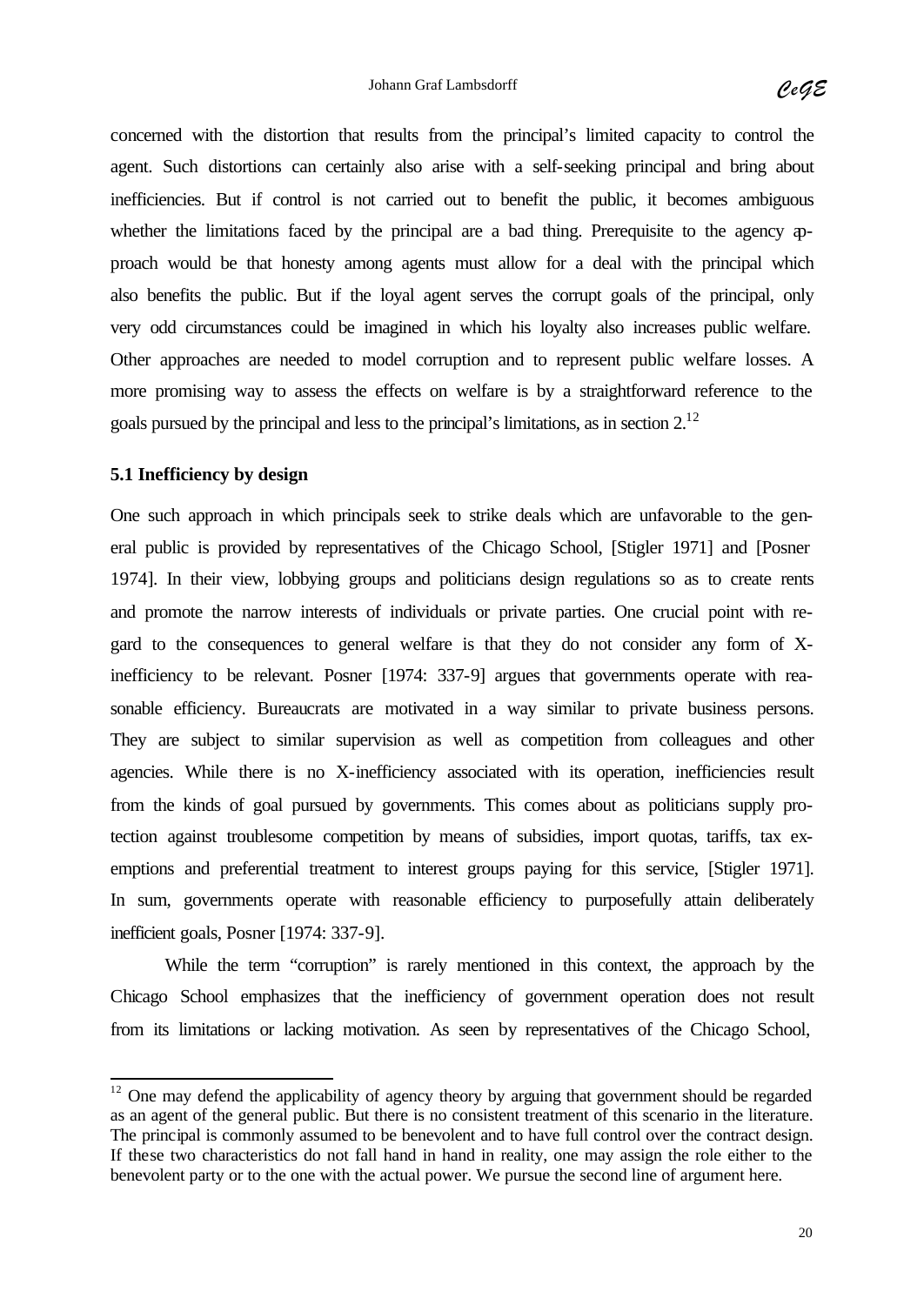it is not even the principal's self-seeking behavior which is responsible for the inefficiency of laws and regulations, but rather the strong leverage that interests groups have over government's operation. The government is not intentionally self-seeking, but falls victim to the selfseeking of private actors. Thus two types of regimes can be distinguished. Either self-interest brings about a "predatory government", a "grabbing hand" regime, [Djankov et al 2000] — in this case rules and regulations are designed so as to profit the government — or lobbying groups are in a strong position and regulations are created to generate rents for their benefit. But in both cases, the problem rests with a government's goals and not its limitations. Since representatives of the Chicago School consider government to strive for inefficient goals, any limitations upon the principal may actually be beneficial to the public interest instead of being a source of inefficiency — contrary to the agency approach.

Minimizing government may be a straightforward means of reducing its distorting impact. This is a measure that finds support among various economists, see e.g. Becker [1994] and for a critical review Orchard and Stretton [1997]. On the other hand, there can be disadvantages to this strategy; a weak government may invite the kind of wasteful expenditures described by rent-seeking theorists and much needed government services are insufficiently supplied. The argument to downsize government may be well heard in public debate. But it is not convincing that a public debate will effectively limit a self-seeking principal. A principal will inflate government as long as this serves its own goals. This includes that it may be willing to downsize government where government serves the public but resist such temptations where it would contradict its own self-seeking. Those aspects of government may survive which are least responsive to public debate and poorest in serving the population at large.

Self-seeking in government can lead to allocative distortions. Some of these distortions mentioned in the case of self-seeking agents may be equally relevant if principals further their own goals and try to increase their corrupt income. If opportunities for side-payments are larger for capital intensive, technologically sophisticated and custom-built products and technologies, it will now be the government itself who will distort decisions, and not those who act as agents. But the case of a corrupt principal may differ insofar as it controls the regulatory system and can follow its corrupt goals in an even more systematic way. The principal does not have to circumvent laws and regulations but can design them — to serve its own interests. One apparent effect of corruption can be that prices are distorted because the government takes advantage of its monopoly position. This occurs, for example, when tariffs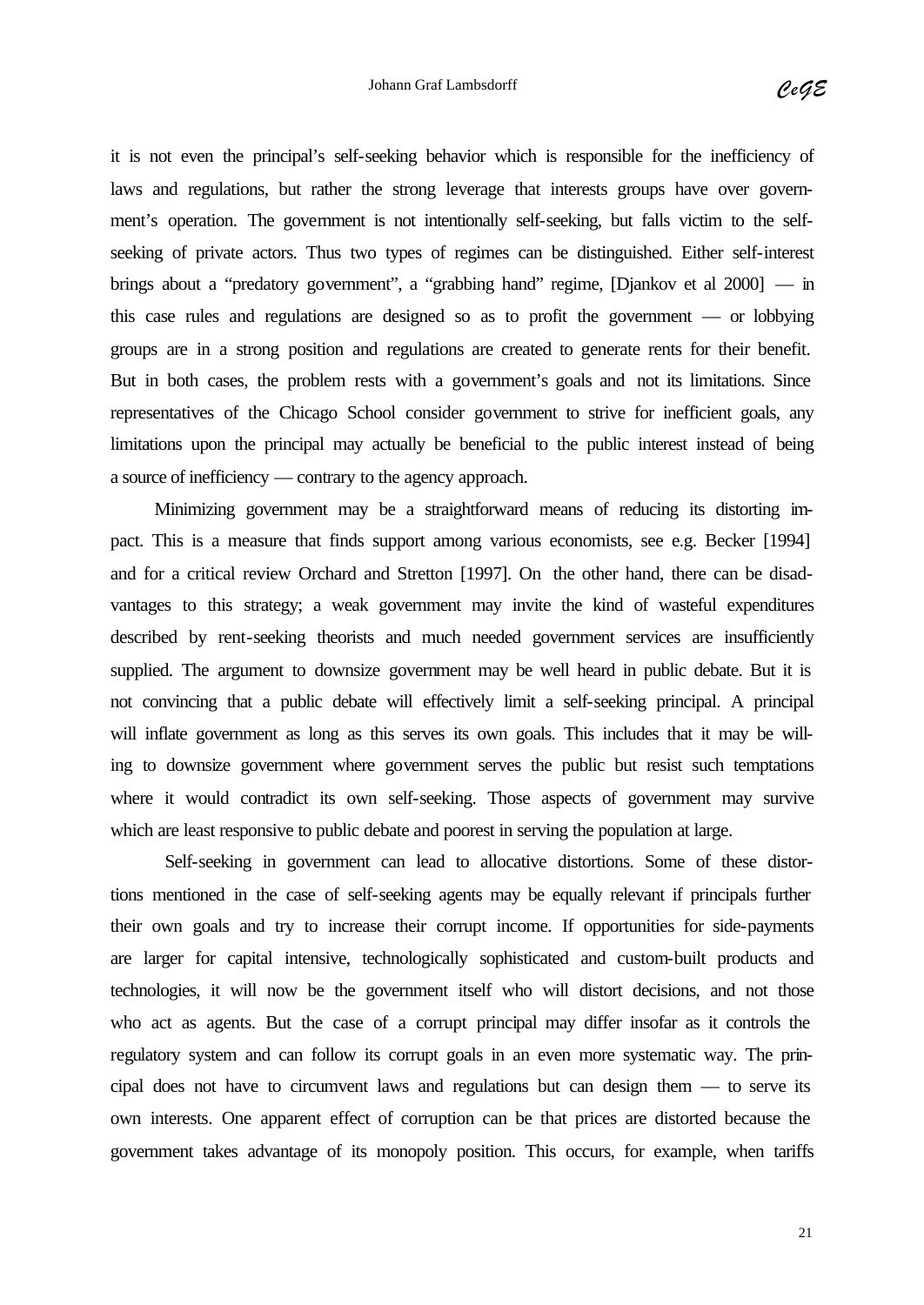are imposed in favor of domestic firms who share part of their income with corrupt politicians. A corrupt government can restrict the amount of necessary permits and licenses so as to create artificial scarcity. Another case are public utilities such as gas, water or telecommunications where politicians take kickbacks in exchange for contracts. For example, in spite of excess capacity for power in Indonesia in 1995 Siemens and PowerGen arranged to build Paiton II, another power plant. Bimantra, a local firm controlled by a son of President Suharto, was given 15 percent of the operation. In return, it arranged for a 30-year contract with PLN, the governments utility authority, at largely inflated prices demanded from Indonesian customers.<sup>13</sup> Such deals may be illegal in some cases, but government may successfully resist public demand to declare such actions illegal in others. The price paid for government services will increase, [Klitgaard 1988: 39], [Rose-Ackerman 1999: 28-9]. Another example is when private firms can obtain a monopoly position with the help of government protection, in exchange for favors.<sup>14</sup>

With respect to the nature of protectionism, this association between corruption and monopolistic behavior has already been highlighted by Edgeworth [1903: 574-5]: "Protection, once introduced into the body politic, is apt to increase and multiply; engendering not only its own kind, but also the evils of jobbery and corruption ... such attempts .. have established the tyranny of monopolies sustained by the corruption of public life." Further case studies may illuminate this relationship. Pakistan's gold trade was formerly unregulated and smuggling was common. Shortly after Ms Bhutto returned as Prime Minister in 1993, a Pakistani bullion trader in Dubai proposed a deal: in return for the exclusive right to import gold, he would help the government regularize trade — and make some further private payments. In 1994 the payment of US \$ 10 million on behalf of Ms Bhutto's husband was arranged. In November 1994, Pakistan's Commerce Ministry wrote to the trader, informing him that he had been granted a license to be the country's sole authorized gold importer — a profitable monopoly position.<sup>15</sup> Another illustrating case comes from Nigeria. The son of General Abacha was helpful in establishing the firm of Delta Prospectors Ltd., which mines barite, a mineral that is

l

<sup>&</sup>lt;sup>13</sup> Far Eastern Economic Review, October 21, 1999, "Trouble on the grid", and Financial Times, March 10, 2000, "Interim deal in Indonesia power dispute".

 $14$  There are also examples of corruption lowering prices, particularly when it accompanies fraud. Customs officials may collect only the bribe rather than a more costly official duty. Tax collectors may lower the amount owed in exchange for a cut, [Shleifer and Vishny 1993]. At the legislative level tariffs can be lowered for favored sectors or tax privileges be given to industries in exchange for bribes.

<sup>&</sup>lt;sup>15</sup> See The Straits Times, Singapore, 1.2.1998, "Paper trails points to illicit Bhutto hoard", and 2.6.1998, "The Scandals".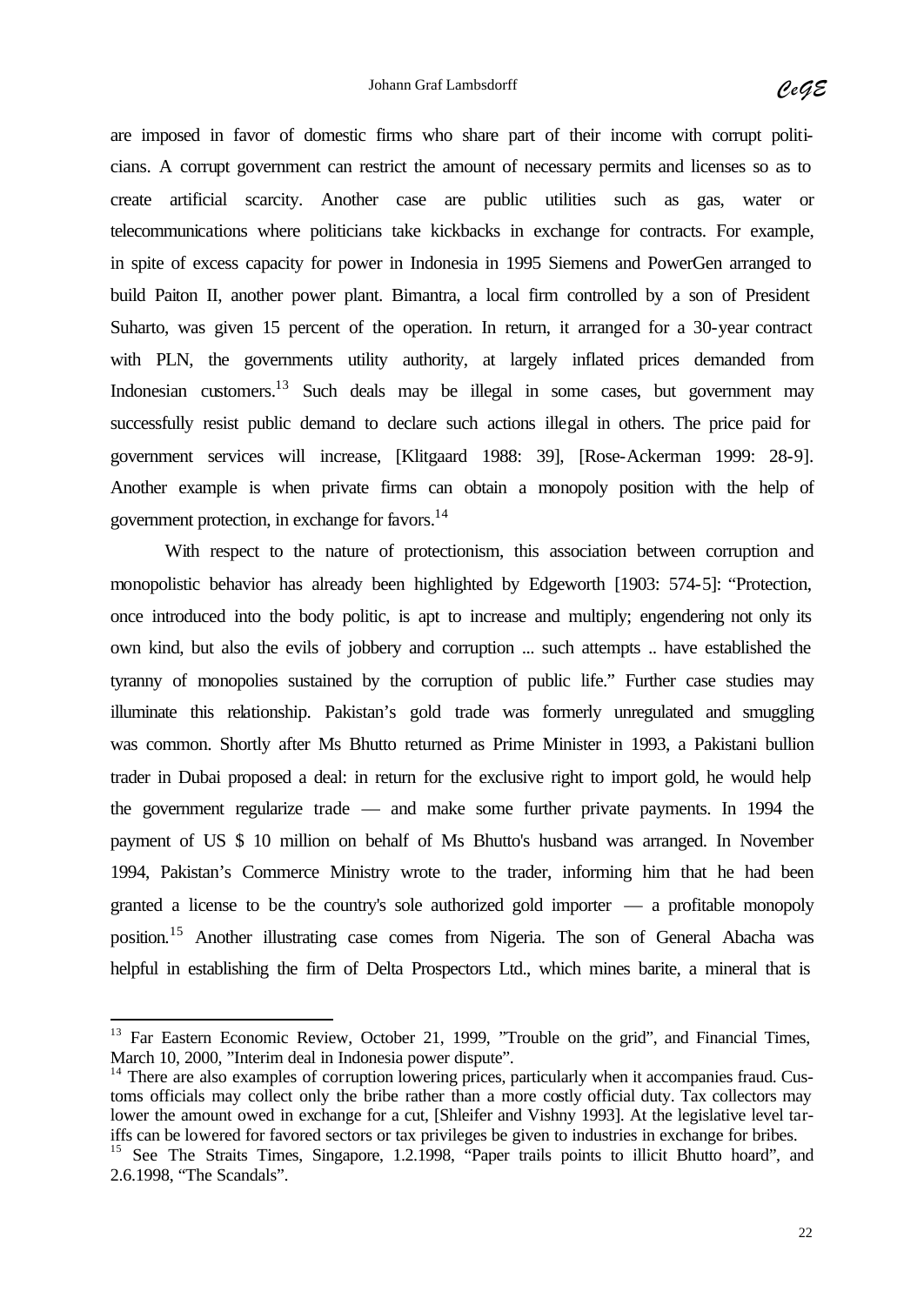an essential material for oil production. In spring 1998, shortly after Delta's operations had reached full production, the government banned the import of barite. This turned the company into a monopoly provider for the large Nigerian oil industry.<sup>16</sup> Rose-Ackerman [1999: 37] provides further examples where market concentration has been increased as a result of corruption, even when formerly state-owned firms have been privatized. Another illustrative case stems from Saudi Arabia. Via the Internet, allegations were made concerning a son of the Minister of the Interior in Saudi Arabia. It was suggested that he had established a chain of body shops for car repairs. Afterwards he engaged his father to obtain a decree by the king, imposing a requirement for the annual inspection of all 5 million cars registered in Saudi Arabia in a licensed car repair shop. His chain was the first to obtain the license. As far as known, no evidence has been produced to substantiate the claims. But the existing rumors are helpful in illustrating the point being raised here.

Government officials can use their coercive power to create monopolies, form cartels or deter entry into markets, [Stigler 1971] and [Posner 1974]. Corruption provides a motivation for public decision makers to impose market restrictions, because they can pocket parts of the rents for themselves, [Lambsdorff 2001b]. Hindering competition may already be an option for agents. For example, police officials may offer to harass competing firms in exchange for a bribe. Or license authorities may restrict market entry when paid bribes from insiders. But principals can impose such restrictions in much more forceful way by making them part of law. The notion of corrupt public decision makers as monopolists, creating market restrictions and rents, suggests the application of a classical instrument of welfare economics to the analysis of corruption — the Harberger triangle. The governments' monopoly position implies that the bribes demanded are inefficient. The reason for this inefficiency is that mutually profitable exchange is impeded because the large price forces those out of the market whose willingness to pay falls short of the monopolistic market price. This is harmful to the actors because marginal costs of producing the product are lower than the monopoly price, and an exchange which is beneficial to both sides does not take place because the monopolistic government takes into account that lowering the bribe reduces the revenues obtained from all the other corrupt deals it undertakes. As a consequence welfare losses occur because equilibrium bribes are too high.

 $\overline{\phantom{a}}$ 

<sup>&</sup>lt;sup>16</sup> See Washington Post, 9.6.1998; "Corruption Flourished In Abacha's Regime. Leader Linked To Broad Plunder".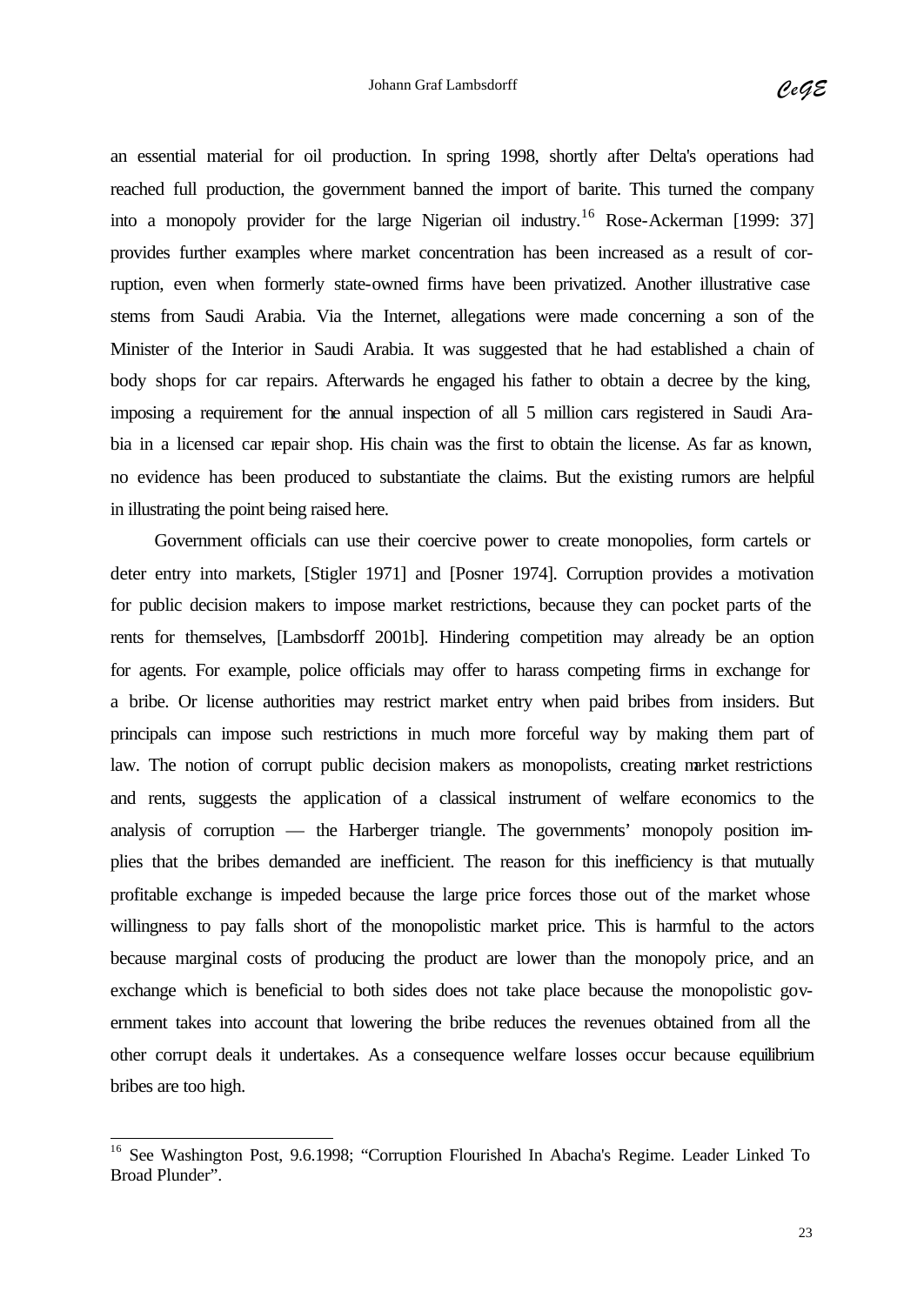At the same time, some areas or input factors are unattractive to those seeking a corrupt income. Investments may present a better opportunity to extract money as opposed to smaller labor contracts, [Mauro 1997] and [Tanzi and Davoodi 1997]. In extreme cases, public investments fail to meet public demand, resulting in "white-elephant projects". The Ajaokuta steel project in Nigeria, costing the state US  $\%$  billion, is an example in this respect. The official justification was to industrialize the country so that local coke and iron could be used to build railways. But decision makers never paid attention to feasibility studies — as a result of national pride and large kickbacks associated with the project. Ajaokuta has yet to produce a single bar of steel and will probably never be able to do so at a profit.<sup>17</sup> As pointed out by Alesina and Weder [1999: 8], this distortion does not only arise in the case of public investments but is also relevant to private investments once investors belong to the inner circle of those profiting from bribery. Capital input will exceed its efficient level while labor input will fall short of it. Education is an area where corrupt principals find few opportunities to extract income for themselves. Mauro [1998] declares that expenditure levels will be too low, arguing that other expenditures offer public servants better opportunities to collect bribes. Similar considerations suggest that expenditure on maintenance is too low, particularly when a corrupt government can better extract bribes from new investments, [Tanzi and Davoodi 1997].

Tullock [1980: 27] and Shleifer and Vishny [1993] extend this welfare analysis by arguing that corrupt political structures which are monopolized are superior to disorganized monopolistic structures which are corrupt. The latter is the case if a businessperson must bribe several departments simultaneously for the operation of his business, for example local legislature, the central ministry, the fire authorities, the police and the water authorities. Each of these institutions acts independently and provides a complementary good because a businessperson needs permission from all. As a result of their independent maximization the departments "overgraze" the market. Each public servant does not take into account that the bribe he charges reduces business operations and consequently the bribes all the other departments can pocket. The departments therefore suffer from the lack of cooperation. This case much resembles that of groups of road bandits along a single road. Taking into account that extortion lowers road traffic, each group will determine the optimal "fee" it charges for using the road. But it does not take into consideration that the fee it charges also reduces the revenues of other road bandits. As a consequence of poor cooperation, the bandits will rob travelers excessively.

 $\overline{\phantom{a}}$ 

 $17$  See The Economist, 15.1.2000, "A Tale of Two Giants".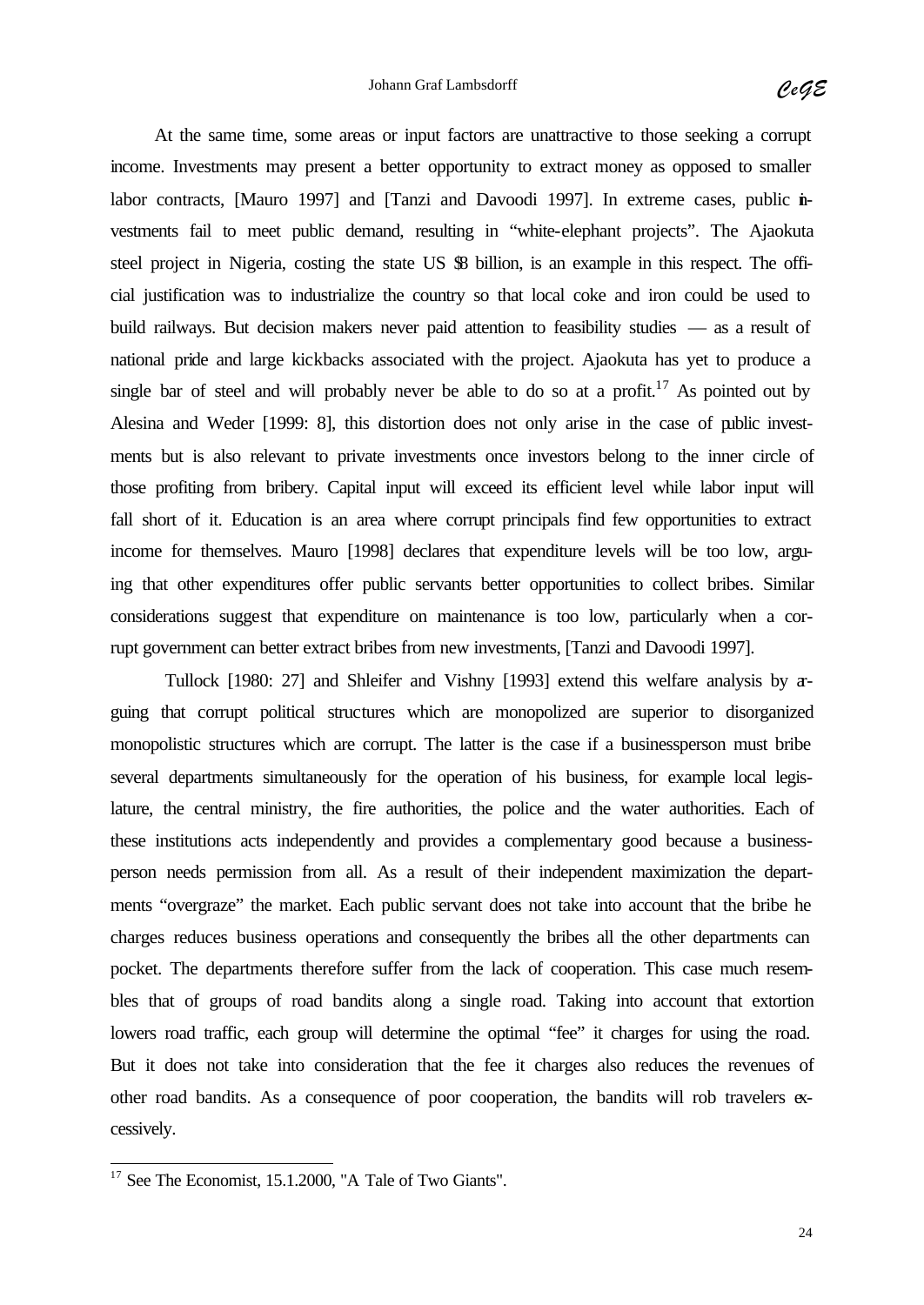The inefficiency described originates from bribes being "too high" so that allocation is distorted towards other sectors. But there may also be a benefit from exorbitant bribes. When private parties are not seeking licenses and permits but goods such as market protection from public decision makers, excessively large bribes may be welfare enhancing. Since the good being exchanged does not add to public welfare but is a "bad thing", large bribes inhibit their creation. But there are similar allocative inefficiencies resulting from the imposition of market restrictions, because prices rise in the protected market. But there is another favorable aspect of excessively large bribes which emerges when legal alternatives to a corrupt activity exist. Instead of paying a bribe, businesspeople may confront a corrupt government by reporting the case to the media, by seeking legal recourse or by writing complaints to various institutions. If government can successfully be pressurized, these alternatives become appealing to businesspeople particularly when bribes are high. This can in turn help to limit the self-seeking behavior of a corrupt government.

#### **5.2 The Kleptocrat's Dilemma**

A self-seeking principal may try to avoid the various inefficiencies described, particularly one who is sufficiently strong. Corruption resulting in price increases is particularly distorting when it bears on some goods while the prices of others are unaffected. But such a distortion will not arise if prices for all goods and services increase evenly. When the impact of corruption is equal on all economic sectors, resource allocation will not be distorted to favor one sector over another. Cynics may conclude that losses in public welfare can be avoided by training scrupulous bureaucrats and politicians how to take bribes so as to level the playing field. One more realistic option would be for a self-seeking government in a very strong position to organize a corrupt system to operate like a tax. But bribes are still worse with regard to public welfare than taxes because they must be concealed, [Rose-Ackerman 1978: 8], [Shleifer and Vishny 1993]. Self-seeking governments may have to obfuscate their selfenrichment and employ costly mechanisms for gathering bribes. As a result, Rose-Ackerman [1999: 117] notes that "efficient regulatory reforms will be opposed by the kleptocrat if the reforms would convert illegal into legal pricing systems". On the other hand, secrecy is not an issue when the media and the judiciary can be pressured to play along with political leaders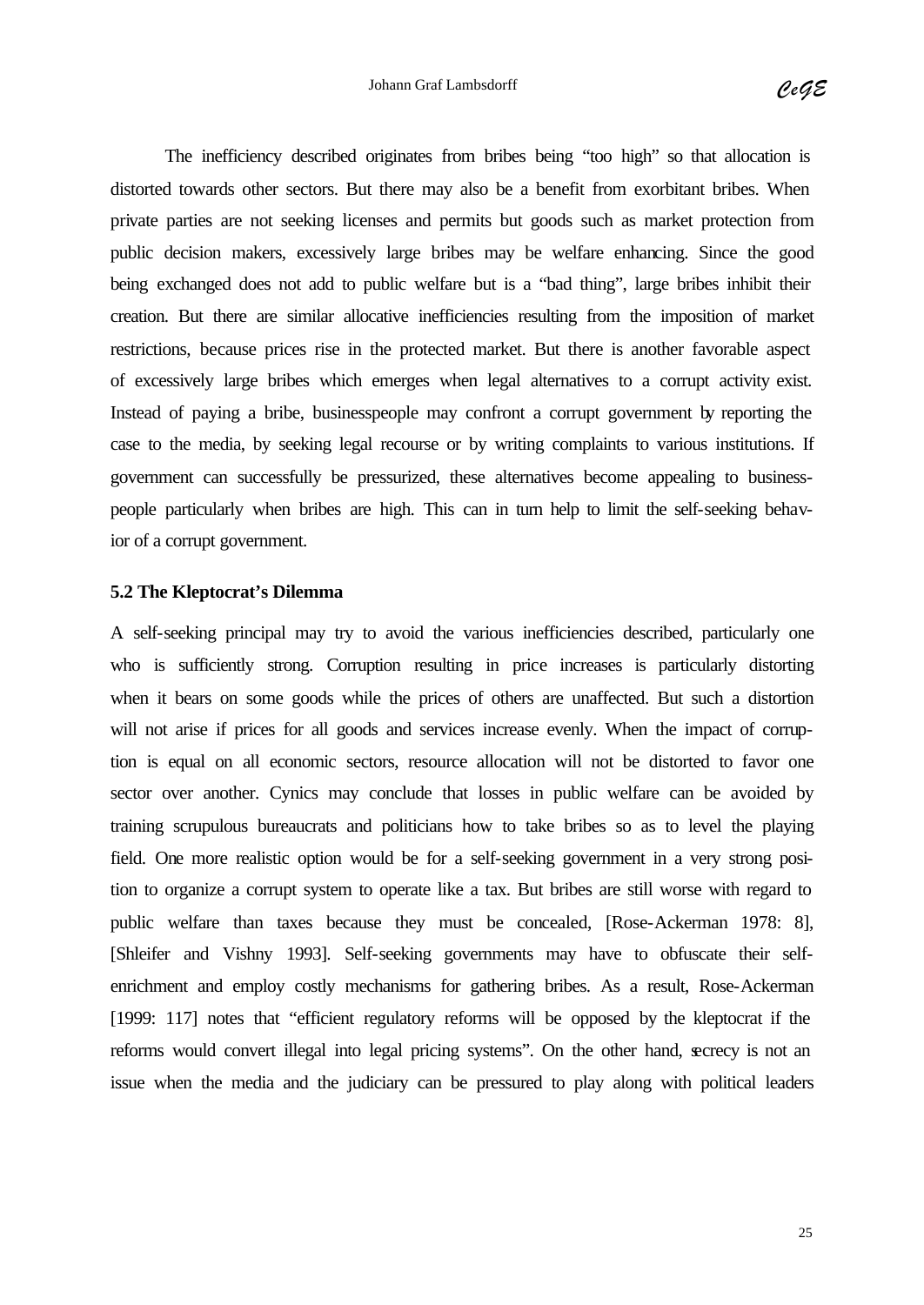who demand their cut.<sup>18</sup> And if a self-seeking government equally controls revenues that result from the legal pricing system it does not have to distort allocation to favor illegal pricing systems. Consequently, Murphy, Shleifer and Vishny [1993: 413] argue that the problems with corruption are mitigated when corrupt rulers can collect bribes efficiently.

Also the option of discriminating with prices would avoid a distortional allocation. Self-seeking governments may want to charge their customers according to their willingness to pay, discriminating with their prices between the needy and the less interested. One example in this respect is provided by della Porta and Vanucci [1999: 133-4], who report on corrupt bureaucrats. These demanded a bribe for forwarding from one office to the next dossiers which entitled applicants to receive advanced payments in public procurement. The size of the bribe depended on how quickly the entrepreneurs needed the payment and ranged from 1 percent of a contract (from an entrepreneur with a solid financial position who could afford to wait) to 2.5 percent (from another entrepreneur who was in chronic deficit). Those most vulnerable to bureaucrats' arbitrariness have to expend the largest additional payments. While this discriminatory power may cause the public to feel uncomfortable and deprived of its consumers' rent, the classic welfare loss does not occur. Instead, a corrupt government can seize the full rent and all deals that are mutually profitable are carried out.

A strong government will even seek to contain low-level corruption among the bureaucracy, as presented in sections 2 and 3. This behavior is already known with regard to laziness. Superiors will discourage slack behavior among subordinates because this absorbs "slack resources" which are otherwise available to themselves, [Moe 1984: 763]. A selfseeking principal will equally avoid corruption among agents, simply because any selfenrichment by the bureaucracy takes away from the resources the principal considers to be its own. Also, such a government cannot gain from allowing sub-standard quality in public procurement. Either it prefers to embezzle the required funding right away, or it hopes for future economic (corrupt) gains resulting from an improved public infrastructure — which then has to be of good quality. X-inefficiency among the bureaucracy will not be condoned, [Posner 1974: 337-9]. It appears unlikely that favoring unqualified contractors in tendering procedures is helpful to such a regime. Lobbyists will not be allowed to waste resources and time in an attempt to influence the principal. Also distorting regulation may not be an issue for self-

 $\overline{\phantom{a}}$ 

<sup>&</sup>lt;sup>18</sup> Githongo [1997] provides evidence that the Kenyan press was largely free to report on corruption but that its impact was so minor that the government was basically indifferent to widespread revelations of high-level corruption.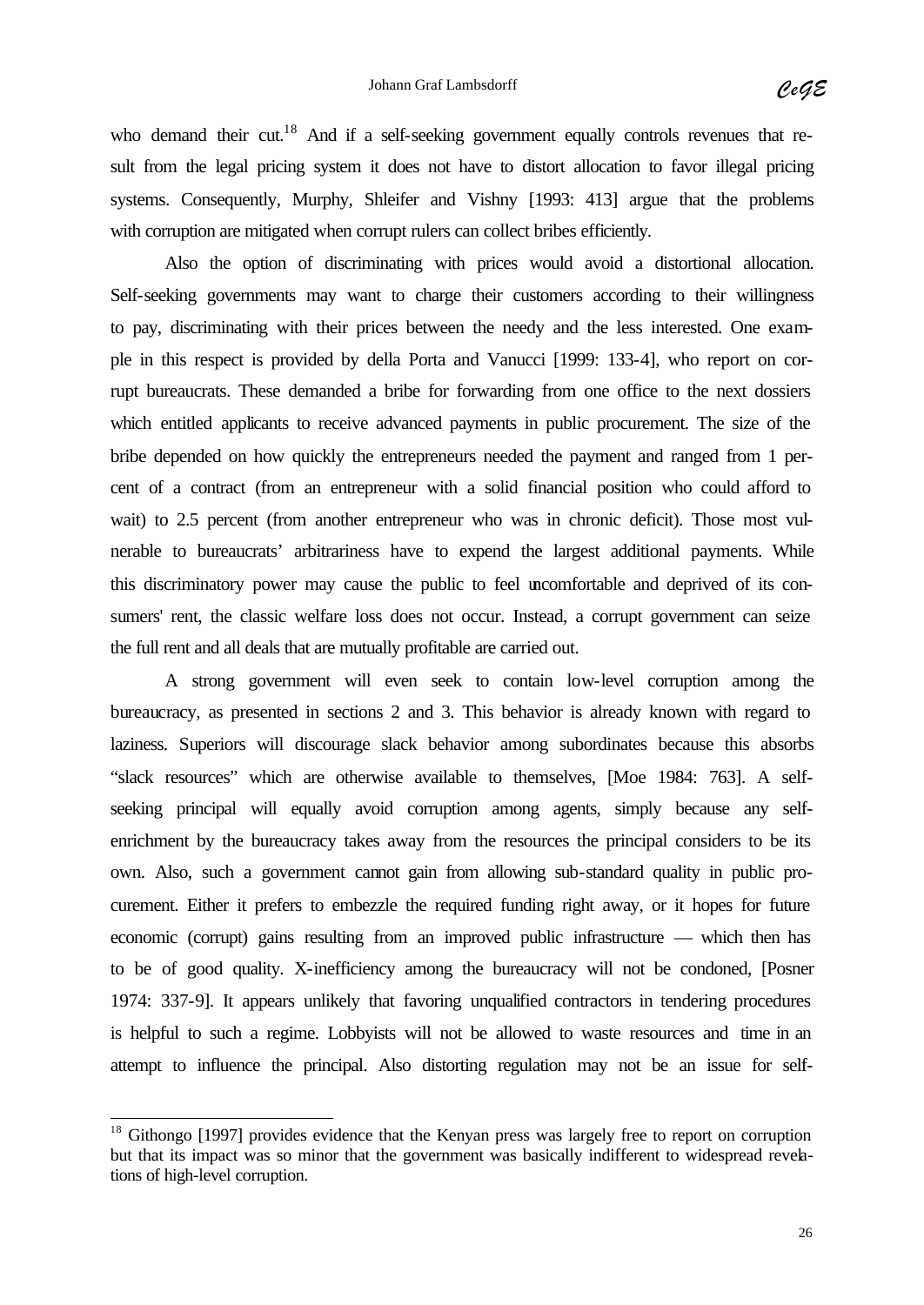seeking governments. McChesney [1997: 153-55] argues that such regimes strive for extortionary income but are able to levy the burden equally on all private parties. Governments threaten inefficient regulation, but these are avoided by payments from private parties. Due to this negotiating process, inefficient regulation is commonly avoided. A strong principal will also prevent individual departments from "overgrazing" the market. Clearly, this requires a corrupt government to be particularly strong. This type of a system is commonly termed a "kleptocracy" and the ruler can be called a "stationary bandit". While such a government is in a prime position to acquire large bribes, a negative effect on public welfare is not trivial to proclaim. Quite the contrary, McGuire and Olson [1996] argue that self-seeking rulers with complete coercive power have an incentive to exercise this power consistent with the interests of society. Such leaders will abstain from overgrazing the market by taxing excessively and they will provide public goods so as to increase future tax income.

Whether there exist reasonable limits on the taxes squeezed out by a predatory regime depends crucially on the elasticity of the tax base. Marcoullier and Young [1995] argue that this elasticity is rather low so that predatory regimes can always rake off more surplus by increasing the rate of taxation. This is why, from a historical perspective, predatory regimes tended to squeeze their citizens without pity. But this is an aspect which concerns distribution and does not allow for conclusions with regard to public welfare, as commonly defined by economists. Certainly, there are reasons why a predatory regime may fail to allocate resources efficiently. Even the most powerful kleptocrats have to share power with their subordinates and the resulting coordination problems may produce inefficient outcomes. Kleptocrats may have to assign property rights in exchange for peace with potential contestants, i.e. for buying off competing factions, and not to those who put it to the most productive uses, [North 1981: 28]. A flourishing economy may threaten a principal's power because it can provide potential competitors with resources to overthrow the ruler, [North 1993: 14]. Inefficiency may also result when a ruler has a short time horizon, [McGuire and Olson 1996]. Finally, given the ruler's precedent, lower levels in the hierarchy may be motivated to seek extra-legal income for themselves instead of being loyal to higher ranks, [Rose-Ackerman 1999: 114-7]. But many of these caveats will not hold if a stationary bandit is sufficiently strong. This type of strong and corrupt government might be utopian. But it nonetheless challenges the analysis because it may invite cynics to argue that corruption should not be fought but perfected. A corrupt ruler's power would not have to be challenged but rather increased to avoid its distort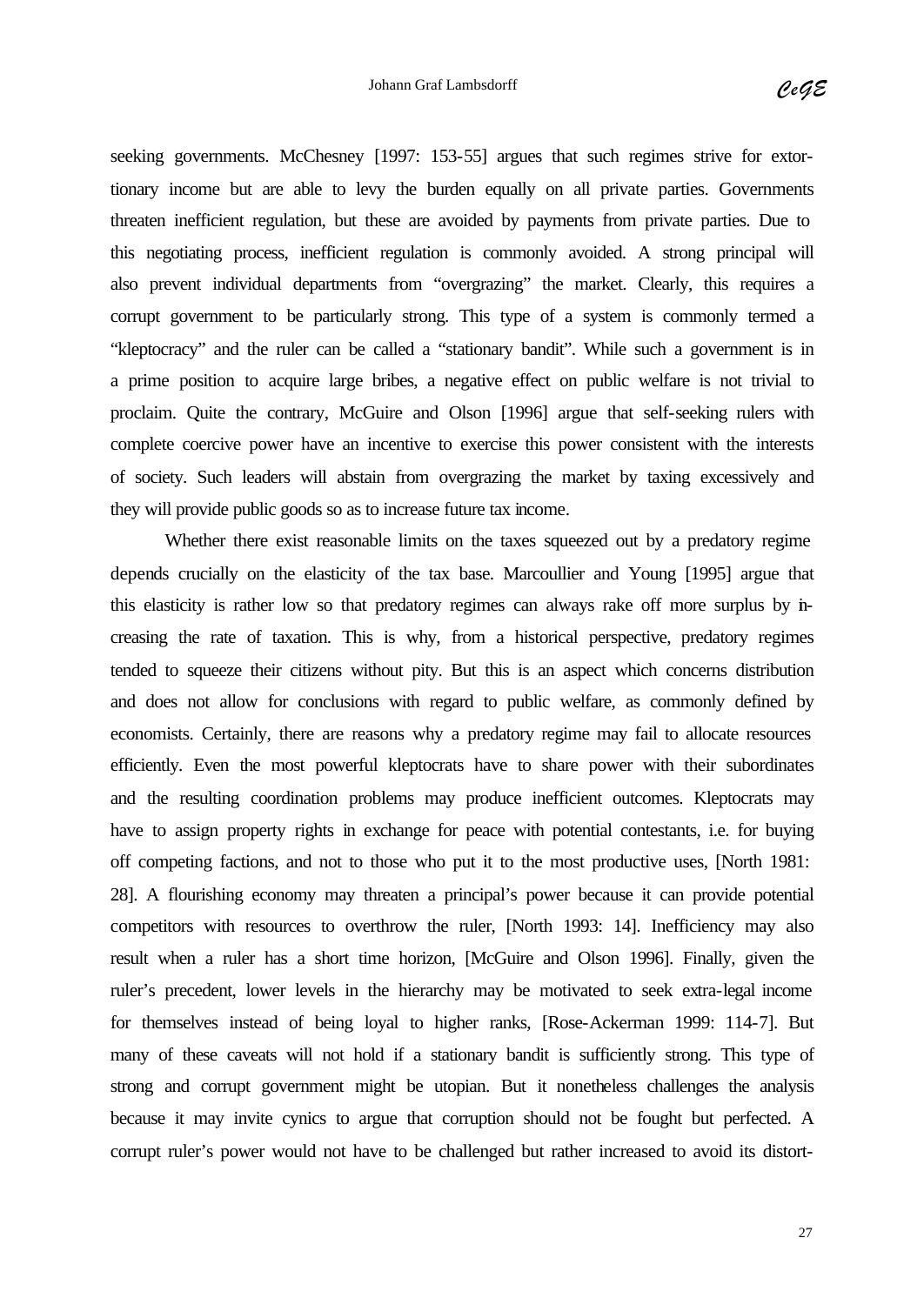ing consequences.

At first, the distributional consequences of corruption are likely to deteriorate. What people consider to be their property will instead often be transferred into foreign bank accounts. One need not be a moralist to utterly deplore this. But this study focuses on the consequences to public welfare, which are commonly separated from aspects of distribution. Therefore it becomes crucial to assess whether this type of self-enrichment of principals also goes hand in hand with inefficiencies. One argument along this line may be that citizens will attempt to circumvent the extortionary corruption of its principal. They will invest in techniques to conceal their income and to lower the contribution they must provide to the principal. While this type of tax evasion is not peculiar to a kleptocracy, the corruption of the principal can provide legitimacy to these actions and enhance civic anti-principal cooperation. Both sides may expend resources for improving their position; the citizenry to better evade taxation and the principal to increase its cut. As in the traditional rent-seeking approach, these expenditures do not increase general welfare and are wasteful, [Tullock 1971]. But the strongest argument in favor of inefficiencies existing as a concomitant of the self-enrichment of principals arises when considering that the strong, corrupt regime faces a credibility problem, a point to which we will turn now.

#### **5.3 The Credibility Problem**

The most crucial problem with a strong self-seeking principal is that it will not be able to commit itself to policies with any credibility. Such credibility issues have been dealt with in New Institutional Economics, [Wiggins 1991], [Klein, Crawford and Alchian 1978] and [Williamson 1985]. This analysis was fruitfully applied to the operation of political institutions, [North 1993: 14], [Weingast 1993].

Investments usually require sunk costs. Once sunk, such resources cannot easily be transferred or assigned to different tasks. Railroads cannot be removed, power plants cannot be relocated to different countries, and technical know-how cannot easily be used for other purposes. Thus, investors become locked into a particular usage of resources and, being limited in their power to protect their property against rival attacks, they must fear for the expropriation of their rents. Investors are particularly vulnerable where there is corruption because self-seeking rulers are not motivated to honor their commitments, nor are they sufficiently constrained to do so, [Ades and Di Tella 1997: 1026], [Murphy, Shleifer and Vishny 1993: 413] and [Mauro 1995].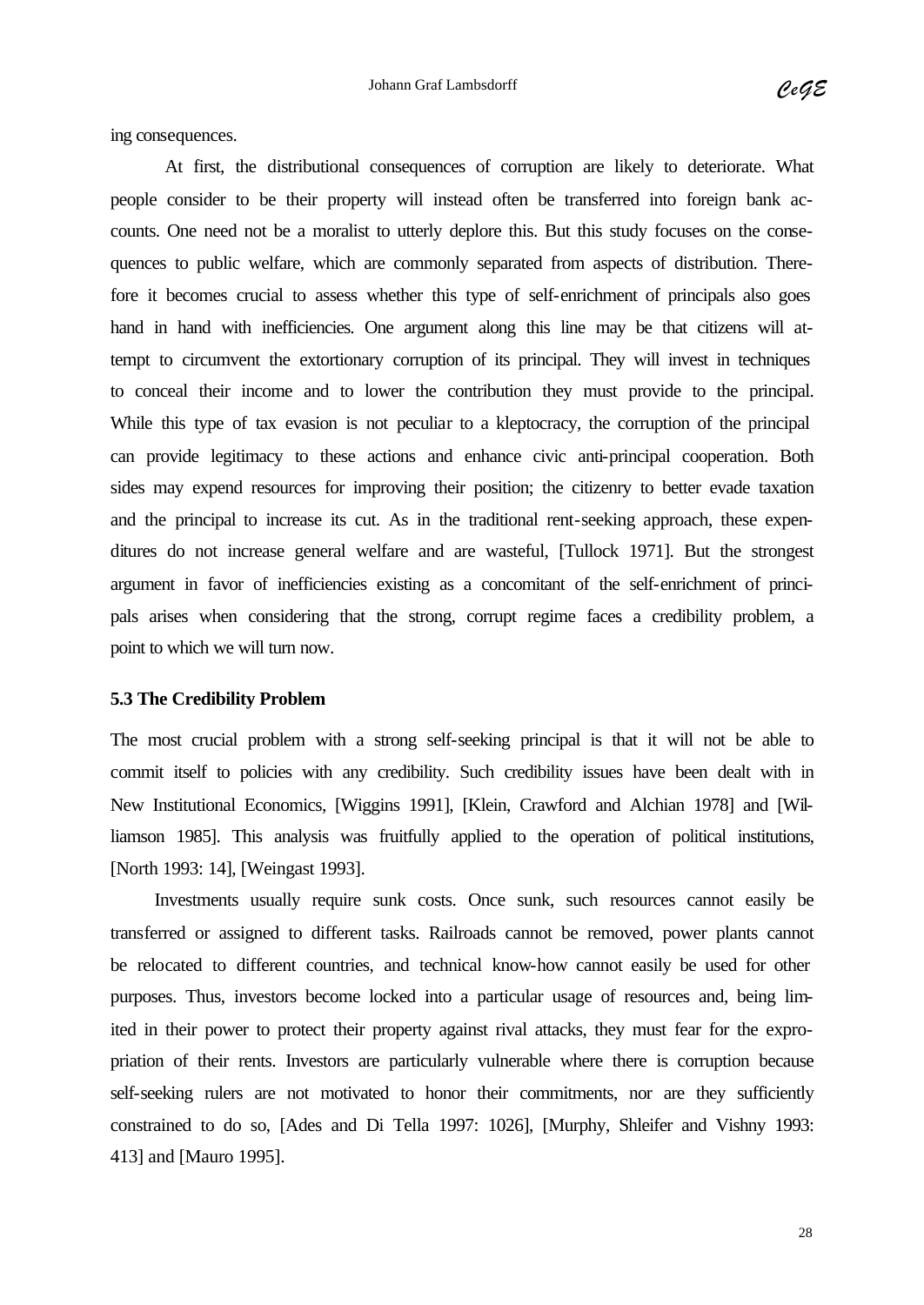The credibility problem resulting from corruption can already be observed with regard to lower level public servants. Corrupt tax collectors can impose excessive tax burdens on investors, corrupt regulators may threaten an arbitrary application of the law, corrupt customs authorities may control necessary trade and demand their cut and corrupt politicians may threaten an unfavorable application or drafting of the law. All these actors may be in a position to demand a bribe, while at the same time an investor has lost the outside option of withdrawing the investment decision, having already sunk too many irretrievable assets into the project. In a survey of business people in Karnataka, India, it was found that the software industry was less affected by the high level of corruption among the local administration. It was noted that compared to the construction and manufacturing industries these units could easily shift assets outside the state because this industry depends less on immovable assets. This lower dependency seems to have reduced extortionary demands for bribes among public officials and rendered aspects of credibility less pressing.<sup>19</sup>

Also private contractors are frequently in a position to behave opportunistically and profit from the sunk costs invested by someone else. They may renege on negotiated prices as soon as the counterpart has committed himself and lost the outside option. This behavior also occurs in the absence of corruption. In order to prevent this, private parties will try to write long-term contracts or seek some other type of institutional solution which is self-enforcing or allows for legal recourse. But corrupt courts will not necessarily enforce these contracts and may favor the party which offers the largest bribe. This implies that corruption also inhibits the enforcement of contracts between private parties, discouraging the sinking of resources into a project, [Acemoglu and Verdier 1998].

A similar argument can be brought forward with respect to accumulating savings. Savings require trust in a country's banking system. Corrupt governments may interfere in the banking sector and influence the granting of loans according to kinship, lobbying or outright bribery rather than merit. Such intervention can easily reduce the security of deposits, [Fons 1999]. Problems of poor credibility are likely to multiply when not only bureaucrats but whole governments are self-seeking. As argued by [North and Weingast 1989: 803-4]:

"The more likely it is that the sovereign will alter property rights for his or her own benefit, the lower the expected returns from investment and the lower in turn the incentive to invest. For economic growth to occur the sovereign or govern-

l

<sup>&</sup>lt;sup>19</sup> See The Hindu, 10.1.2000, "Investors see Red in Karnataka".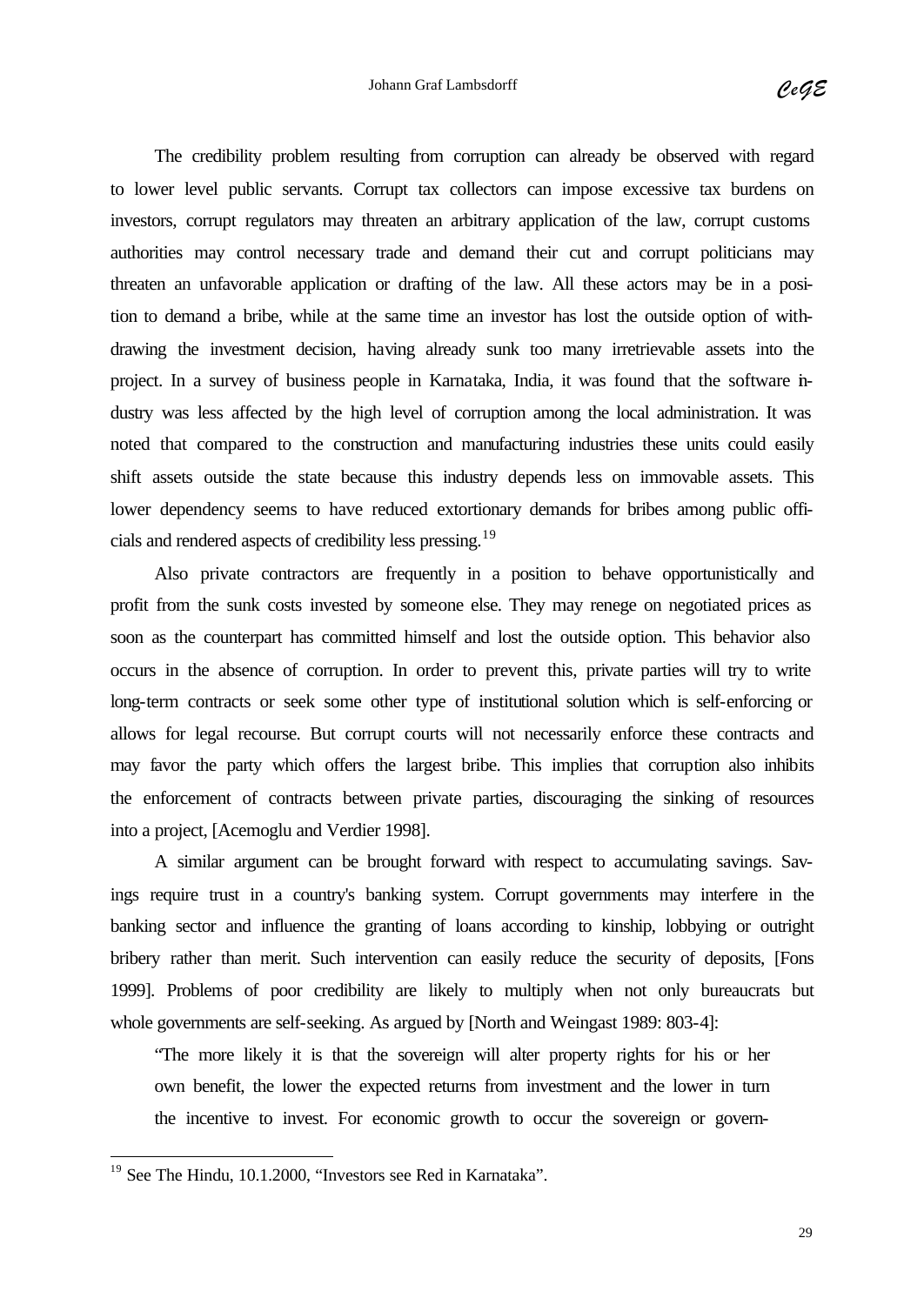ment must not merely establish the relevant set or rights, but must make a credible commitment to them. A ruler can establish such commitment in two ways. One is by setting a precedent of 'responsible behavior,' appearing to be committed to a set of rules that he or she will consistently enforce. The second is by being constrained to obey a set of rules that do not permit leeway for violating commitments."

In order for commitments to be credible the respective person must be motivated or forced to honor them, [North 1993: 13]. But a corrupt ruler is devoted only to personal enrichment and lacks the motivation for honoring commitments, [Rose-Ackerman 1999: 118]. Corruption implies that a government is unscrupulous when it comes to taking advantage of arising opportunities. On the other hand, the utopian autocrat with full control faces no legal restrictions and can quickly overturn constitutional obstacles if this becomes favorable to his or her corrupt goals, eliminating any external constraints. This is particularly an issue for a strong corrupt government, which can replace legal rules at will by discretionary decisions. Thus, while such a government may be in a position to avoid some of the inefficiencies mentioned before, it has lost the option to commit itself to trustworthy policies. A government's strength helps in avoiding inefficiencies. But a government so strong can quickly confiscate the wealth of its citizens. Promises made obtain the character of bait, intended to attract investments. Given some rationality among investors, this attempt will fail.

Commitments by politicians can only be made credible by political institutions that limit the principal. A strong parliament can effectively limit the powers of kings or presidents and allow for credible political commitments, as was the case with the 1688 English revolution, limiting the Crown's legislative and judicial powers and disallowing a "confiscatory government", [North and Weingast 1989]. A strong high court can provide limitations to a principal and enforce previous political commitments, [Landes and Posner 1975]. Another of the many possibilities for restricting the power of principals is by delegating decisions to autonomous bureaucrats, [Furubotn and Richter 1998: 421]. The requirements within a principal-agent description would be to insulate agents from the principal's direct orders. Agents must be required to respect the law and not to follow the opportunistic interests of the principal. Independent agents may restrict the leverage of a self-seeking principal to create a perfect system of bribery. The limitations placed upon the principal also restrict its capacity to impose the costs of its self-seeking equally and efficiently. This is the reason why sectors will differ in their propensity to provide income to the principal. The allocation favored by the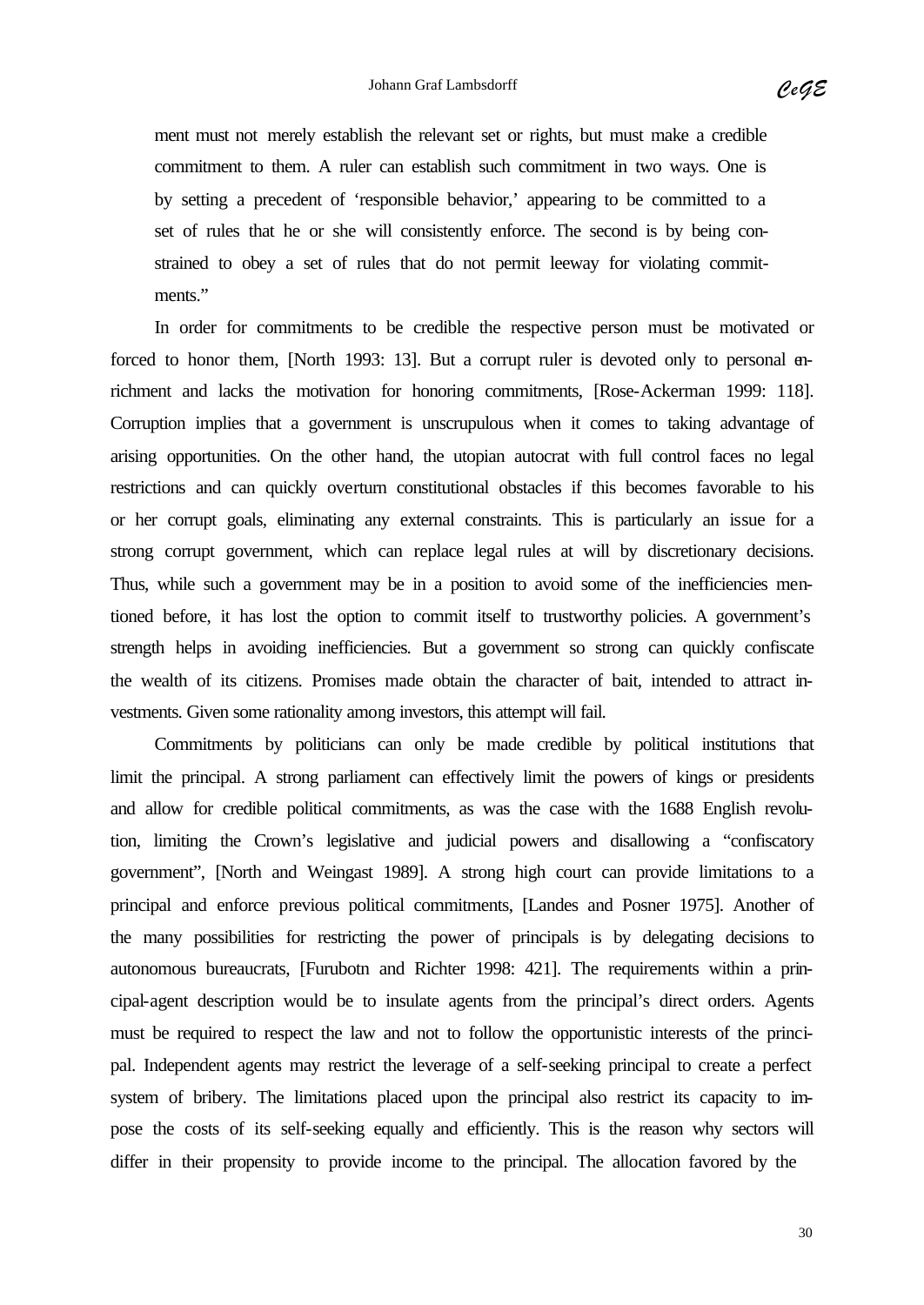principal is therefore likely to differ from that favored by society, because the limitations it faces in some cases cause it to prefer those sectors or business deals where it is less restricted in exacting a payment. This in turn brings about the allocative inefficiencies described above.

One may conjecture that adverse effects on public welfare can temporarily be eliminated when a kleptocrat finds a credible means of sharing power with bribe-paying investors. This may be what Wedeman [1997] has in mind when he argues that the "rent-sharing" type of corruption that he observes in South Korea has been less detrimental to development than the "looting" type that prevailed in former Zaire. Indeed, if such means of sharing power can be found, this type of corruption may provide fertile ground for large-scale investments. But unless some benevolence exists among the principal, conditions for less powerful investors and innovators may even further deteriorate due to the strong position of a leading industry that then acts as an insider, [Murphy, Shleifer and Vishny 1993: 413]. Above that, allocative inefficiency is likely to be re-introduced as principals become dependent on powerful groups within society.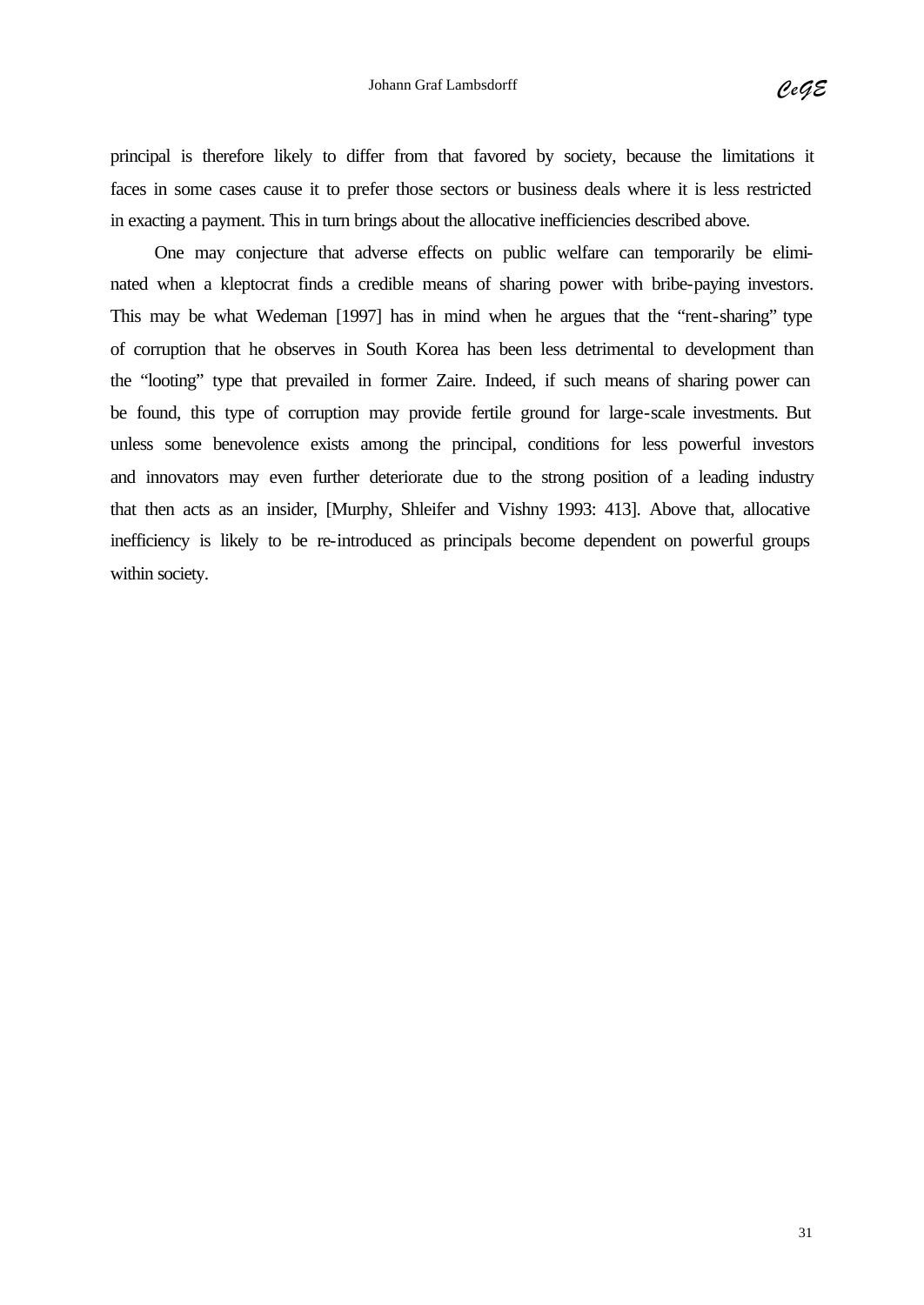#### 6. Conclusions

This study provided a link between an analysis of public welfare and an investigation of corruption. Society will commonly dislike the distributional consequences of corruption, but aspects of economic efficiency and welfare are more complicated. Losses do not occur because money changes hands but because corruption renders a principal unwilling or incapable of increasing public welfare. If the principal is benevolent but limited in its power, corruption among agents inhibits mutually beneficial exchange. Those contracts which require the absence of corruption cannot be sealed. If the principal is indifferent to the general welfare, selfseeking among agents is aggravated and X-inefficiency will occur. If the principal itself is self-seeking, its favors will be sold for a price and, since it acts as a monopolist, allocation will be inefficient. Some losses of public welfare can be avoided if a kleptocrat has the power to design a perfect bribery system that operates like a tax. Such a principal must be capable of setting aside constitutional and legal restrictions. On the other hand, the principal needs such restrictions to make believable commitments to long-term policies. The private sector will not risk sinking resources where corrupt governments do not commit themselves to honoring and defending property rights. Potential investors will justifiably fear opportunism and governments will be unable to attract investors and private capital. In sum, adverse effects of corruption on public welfare cannot be avoided. Either governments decisions, including those of principals and agents, will be distorted, or due to lacking credibility those of the private sector will suffer. For example, avoiding distorting decisions by limiting the influence of agents may reduce the potential of self-seeking governments to credibly commit themselves. On the other hand, delegation of authority to agents can improve credibility but opportunities for sidepayments to agents are likely to increase and distort decisions. Unless corruption is fought in its entirety, attempts to avoid any one of these consequences is likely to aggravate the other.

Corruption can be more of a problem among lower level bureaucrats with a government seeking to limit the adverse consequences. Another type of corruption emerges when both government and bureaucracy are partly engaging in corrupt activities and negotiate over the resulting proceeds. Still another type arises with a strong corrupt government. This study argues that in any of these cases corruption will lower public welfare. But the consequences are not the same for every type of corruption. Corruption among agents will cause an economy not to produce at its production possibility frontier. Self-seeking by the principal may result in allocative inefficiency, with the wrong projects chosen and distorted factor inputs.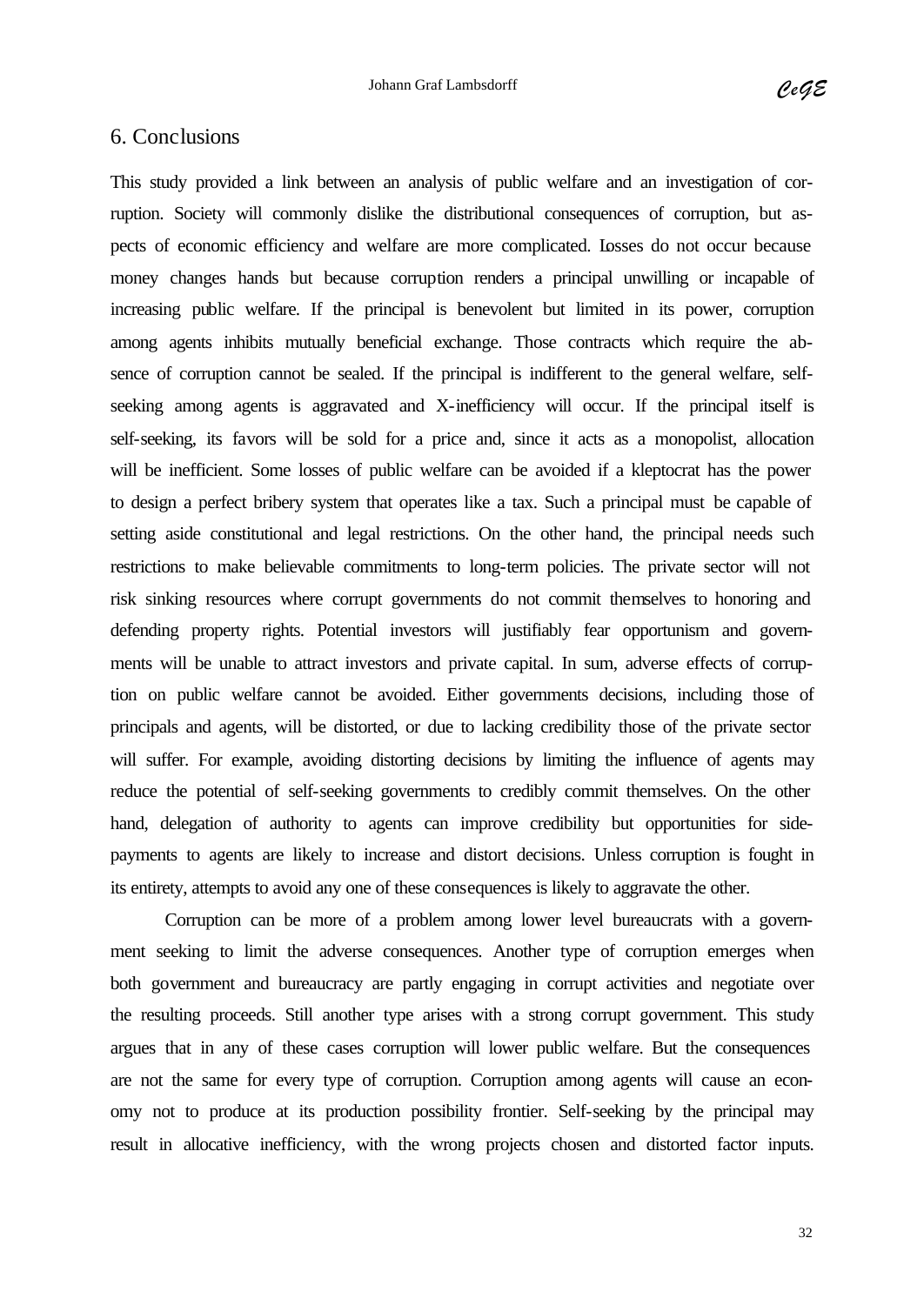The kleptocratic type of corruption will affect capital accumulation foremost.

The clear distinction between actors who are self-seeking and those who are benevolent but limited (or even naive) is helpful to the analysis. But in reality combinations of these types are most common. With respect to corruption in the American tariff system, this has already been well depicted by Meredith [1912: 96]. She criticizes a book in which

"we meet only two kinds of protectionists – the *naïve* enthusiasts who really believe all they say, and the completely cynical who are merely out for the dollars. Now I venture to believe that neither of these men really exists. There can never have been a protectionist leader who believed all that he said: neither, I venture to assert, has there ever been one who was merely out for the dollars. These are the antitheses of the melodrama. Behind them there must lie the gradations, the variety, of real life."

Fruitful avenues for research might seek to empirically assess to what extent differences in types of corruption exist in reality — for example utilizing survey data on the performance of countries and comparing one country to another. Relating these results with countries' data on capital productivity and capital accumulation may provide a way of testing the hypothesis that different forms of corruption have different effects on public welfare.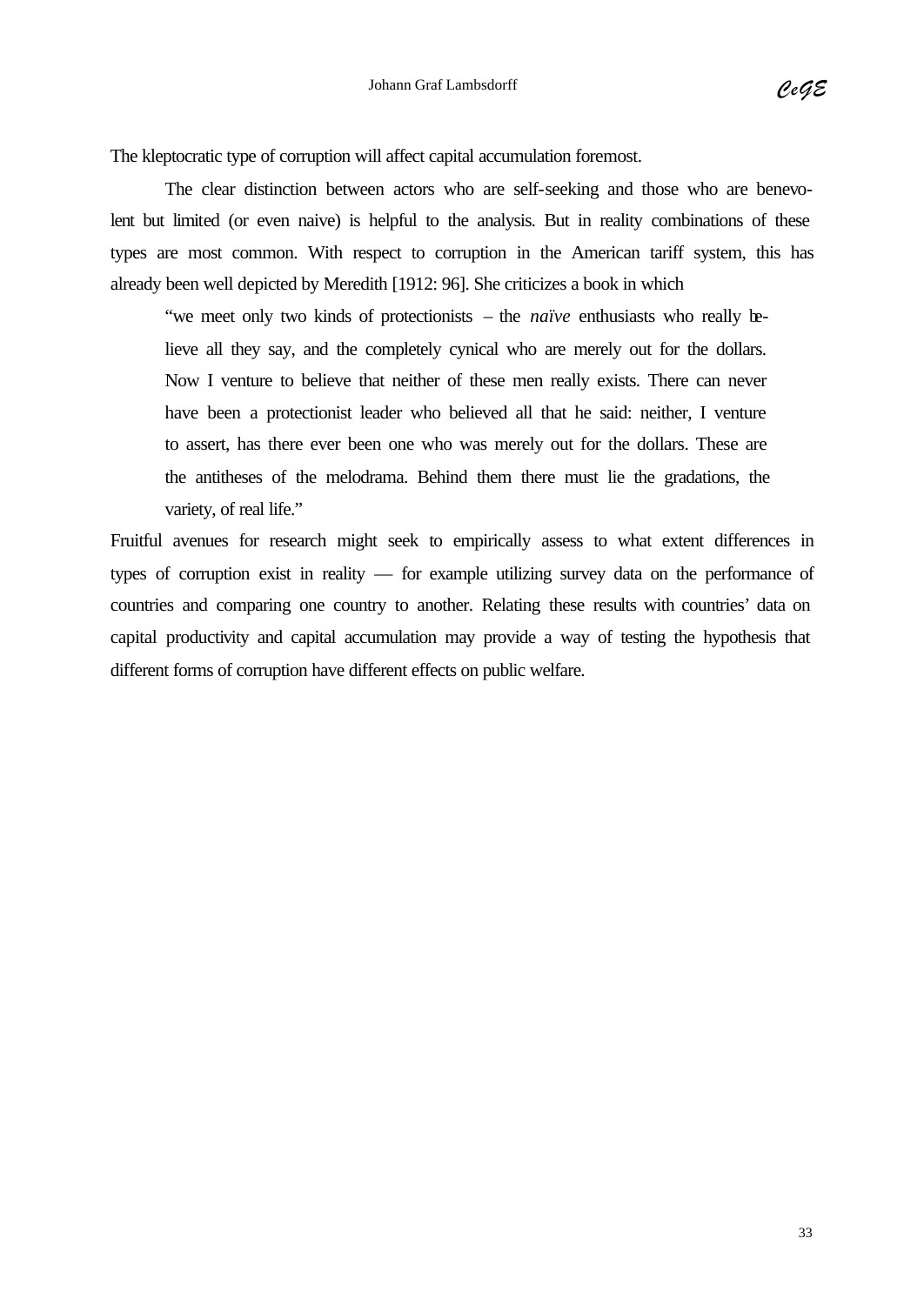### References

- Acemoglu, D., and T. Verdier (2000), "The Choice Between Market Failures and Corruption." *The American Economic Review,* XC, 194-211.
- Acemoglu, D., and T. Verdier (1998), "Property Rights, Corruption and the Allocation of Talent: A General Equilibrium Approach." *The Economic Journal,* CVIII, 1381-403.
- Ades, A. and R. Di Tella (1999), "Rents, Competition, and Corruption ", *The American Economic Review*, LXXXIX, 1023-1042.
- Ades, A. and R. Di Tella (1997), "National Champions and Corruption: Some Unpleasant Interventionist Arithmetic", *The Economic Journal*, CVII, 1023-1042.
- Alesina, A. and B. Weder (1999), "Do Corrupt Governments Receive Less Foreign Aid?" *National Bureau of Economic Research Working Paper* 7108, Cambridge MA.
- Bardhan, P. (1997), "Corruption and Development: A Review of Issues." *Journal of Economic Literature*, XXXV, 1320-46.
- Bayley, D.H. (1966), "The Effects of Corruption in a Developing Nation." *The Western Political Quartely,* XIX, 4, 719-32. Reprinted in A. Heidenheimer, M. Johnston and V. LeVine, *Political Corruption - A Handbook*, (New Brunswick: Transaction Publishers), 1989, 935-52.
- Beck, P.J. and M. Maher (1986), "A Comparison of Bribery and Bidding in Thin Markets," *Economics Letters*, XX, 1-5.
- Becker, G.S. (1994), "To Root Out Corruption, Boot Out Big Government", *Business Week*, January 31.
- Besley, T. and J. McLaren (1993), "Taxes and Bribery: The Role of Wage Incentives." *The Economic Journal*, CIII, 119–41.
- Brock, W. A. and St. P. Magee (1984), "The Invisible Foot and the Waste of Nations." *Neoclassical Political Economy. The Analysis of Rent-Seeking and DUP Activities*, ed. by D.C. Colander, (Cambridge: Ballinger Publishing Company), 177-86.
- Buchanan, J.M. (1993), "Public Choice after Socialism," *Public Choice,* LXXII, 67-74.
- Buchanan, J.M. (1954), "L'Autofinancement des societes en France et aux Etats-Unis, by M. Malissen," *The Journal of Political Economy,* LXII (4), 353.
- Button, K. J. and T.G. Weyman-Jones (1994), "X-Efficiency and Technical Efficiency", *Public Choice*, LXXX, 83-104.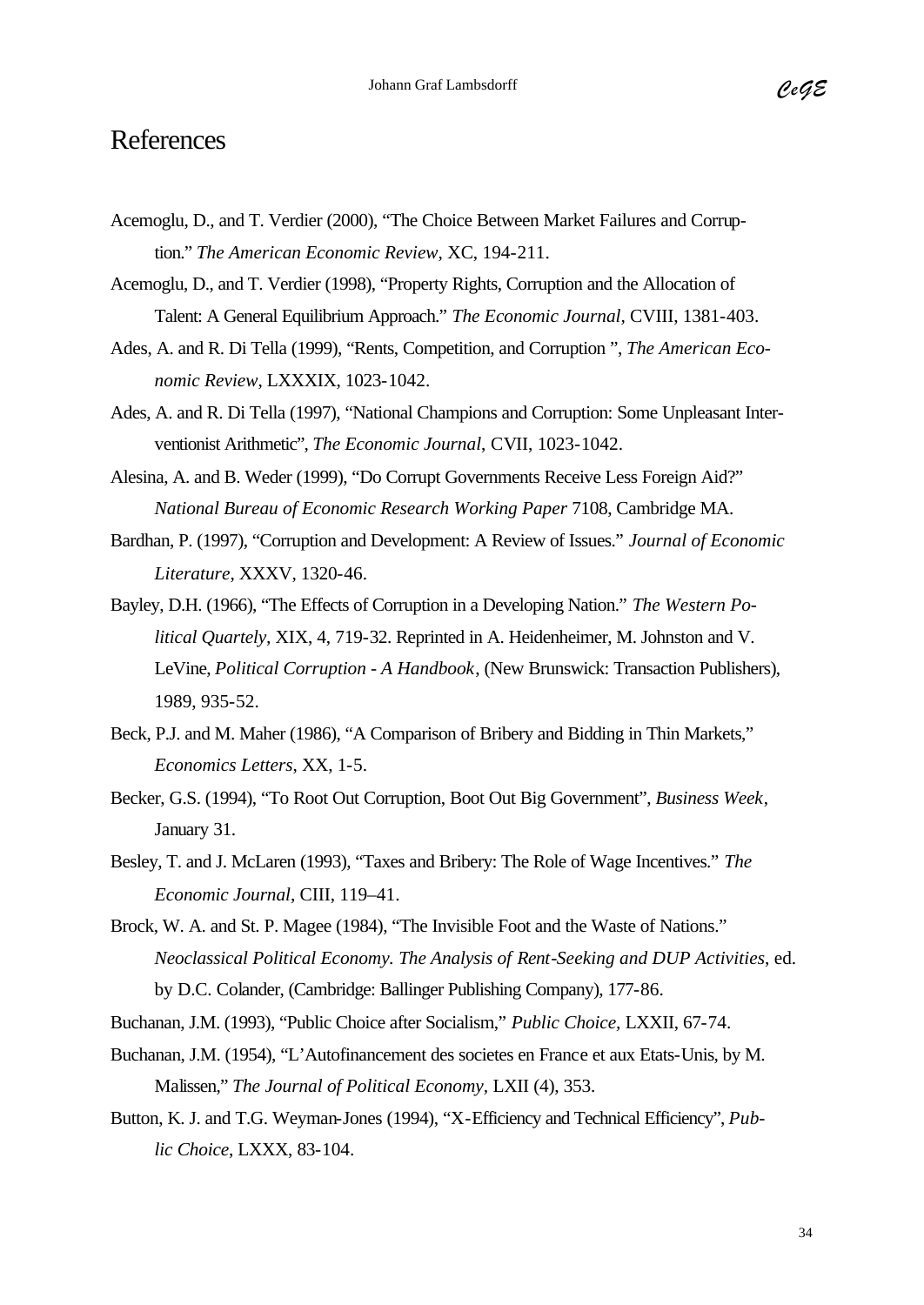- Button, K. J. and T.G. Weyman-Jones (1992), "Ownership Structure, Institutional Organization and Measured X-Efficiency". *The American Economic Review, Papers and Proceedings*, LXXXII, 439-45.
- Coate, St. and St. Morris (1994), "On the Form of Transfers to Special Interests." *University of Pennsylvania, Center for Analytic Research in Economic and Social Science (CA-RESS) Working Paper* 94/21, October.
- De Alessi, L. (1983), "Property Rights, Transactions Costs, and X-Efficiency: An Essay in Economic Theory", *The American Economic Review*, LXXIII, 64–81.
- della Porta, D. and A. Vanucci (1999), *Corrupt Exchanges, Actors, Resources and Mechanisms of Political Corruption*, (New York: de Gruyter).
- Djankov, S., R. La Porta, F. Lopez-de-Silanes and A Shleifer (2000), "The Regulation of Entry," *National Bureau of Economic Research Working Paper* 7892, Cambridge MA.
- Douie, J.M. (1917), "Early Revenue History of Bengal and the Fifth Report by F.D. Ascoli," *The Economic Journal,* XXVII (108), 544-7.
- Edgeworth, F.Y. (1903), "The Tariff Problem by W.J. Ashley," *The Economic Journal*, XIII, (52), 571-5.
- Fons, J. (1999), "Improving Transparency in Asian Banking Systems", *Internet Center for Corruption Research,* Contribution No.4, http://www.uni-goettingen.de/~uwvw, January.
- Frisch, D. (1999), "Entwicklungspolitische Gesichtspunkte der Korruption", *Korruption im internationalen Geschäftsverkehr: Bestandsaufnahme, Bekämpfung, Prävention.* Ed. by M. Pieth and P. Eigen, (Basel, Frankfurt am Main: Luchterhand).
- Furubotn, E.G. and R. Richter (1998), *Institutions and Economic Theory. The Contribution of the New Institutional Economics*, (Ann Arbor: University of Michigan Press).
- Githongo, J. (1997), "Independency, Investigation and Denunciation of Corruption from the Press – The Case of Kenya," 8<sup>th</sup> International Anti-Corruption Conference, Lima, Peru, September.
- Hafner, O. (1998), "The Role of Corruption in the Misappropriation of Tropical Forest Resources and in Tropical Forest Destruction". *Transparency International Working Paper,* (Berlin: Transparency International). The study can be obtained at www.transparency.org/documents/work-papers/index.html.

Hart, A.G. (1970), " Fiscal Policy in Latin America," *The Journal of Political Economy*,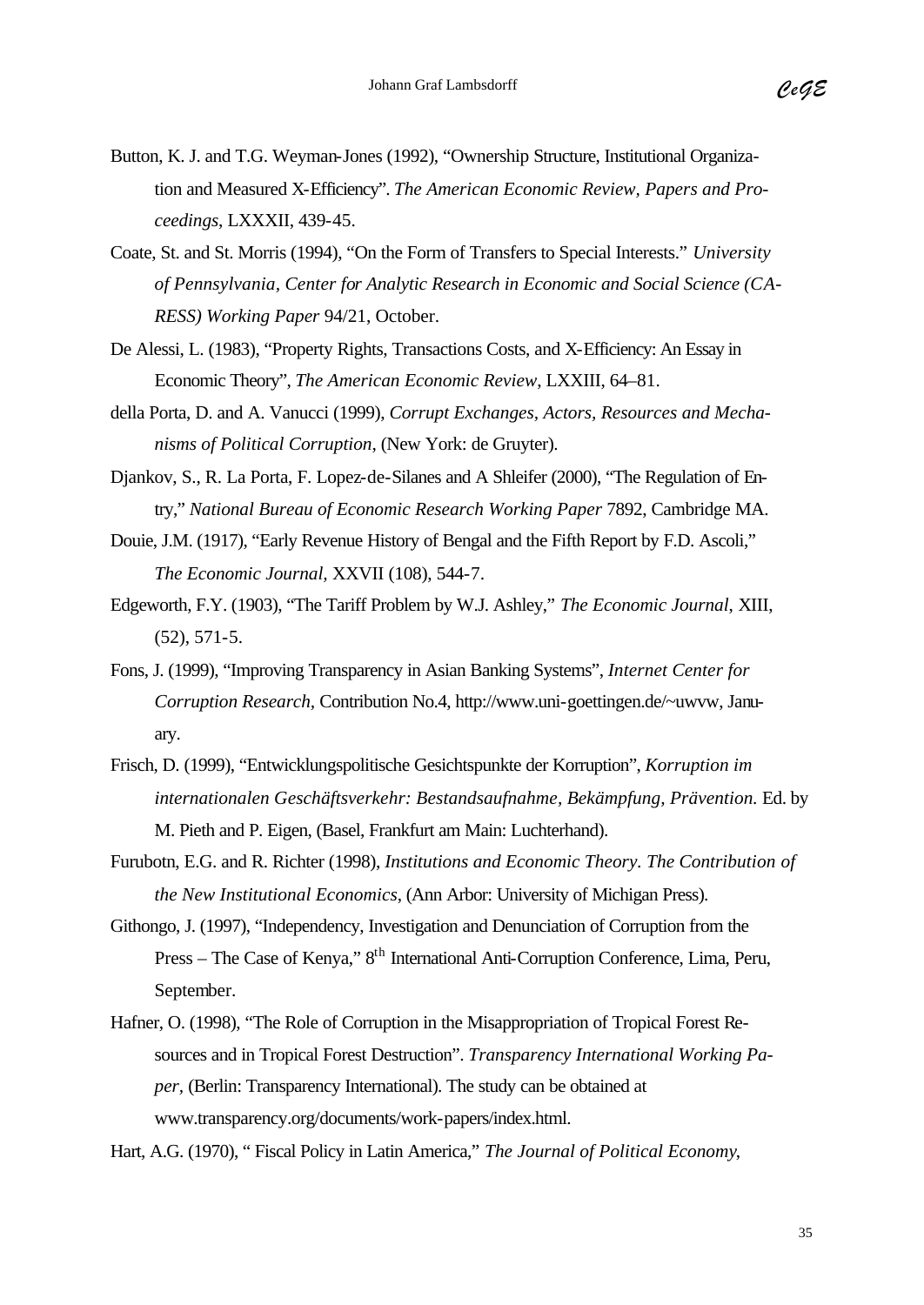LXXVIII (4) Part 2: Key Problems of Economic Policy in Latin America, 857-89.

- Heidenheimer, A., M. Johnston and V. LeVine (1989), *Political Corruption A Handbook*, (New Brunswick: Transaction Publishers).
- Huntington, S.P. (1968), "Modernization and Corruption." *Political Order in Changing Societies*, (New Haven: Yale University Press), 59-71. Reprinted in A. Heidenheimer, M. Johnston and V. LeVine, *Political Corruption - A Handbook*, (New Brunswick: Transaction Publishers), 1989, 377-88.
- Isham, J. and D. Kaufmann (1999), "The Forgotten Rationale for Policy Reform: The Productivity of Investment Projects", *Quarterly Journal of Economics*, CXIV, 149-84.
- Jain, A.K. (1998), "Models of Corruption." *Economics of Corruption*, ed.by A.K. Jain, (Boston, London, Dordrecht), 13-34.
- Khalil, F. and J. Lawarrée (1995), "Collusive Auditors," *The American Economic Review Papers and Proceedings*, LXXXV (2), 442-6.
- Klein, B., R.G. Crawford and A.A. Alchian (1978), "Vertical Integration, Appropriable Rents, and the Competitive Contracting Process", *Journal of Law and Economics*, XXI, 297- 326.
- Klitgaard, R. (1988), *Controlling Corruption,* (Berkeley: University of California Press).
- Kofman, F. and J. Lawaree (1996), "On the Optimality of Allowing Collusion." *Journal of Public Economics*, LXI, 383–407.
- Laffont, J.-J. and J. Tirole (1993), *A Theory of Incentives in Procurement and Regulation,* (Cambridge: MIT Press).
- Lambsdorff, J. Graf (2001a), "Making Corrupt Deals Contracting in the Shadow of the Law", *Journal of Economic Behavior and Organization, forthcoming.*
- Lambsdorff, J. Graf (2001b), "Corruption and Rent-Seeking", *Public Choice, forthcoming.*
- Lambsdorff, J. Graf (2000), "De la propension des exportateurs à verser des pots-de-vin l'impact sur les échanges", *Revue Tiers Monde*, XLI, No. 161, January-March 2000, 89- 116.
- Lambsdorff, J. Graf (1999), "Corruption in Empirical Research A Review", Transparency International Working Paper, November 1999. http://www.transparency.org/documents/work-papers/lambsdorff\_eresearch.html.
- Lambsdorff, J. Graf (1998), "An Empirical Investigation of Bribery in International Trade", *European Journal for Development Research*, X, 40-59. Reprinted in: *Corruption and Development*, ed. by M. Robinson, (London: Frank Cass Publishers).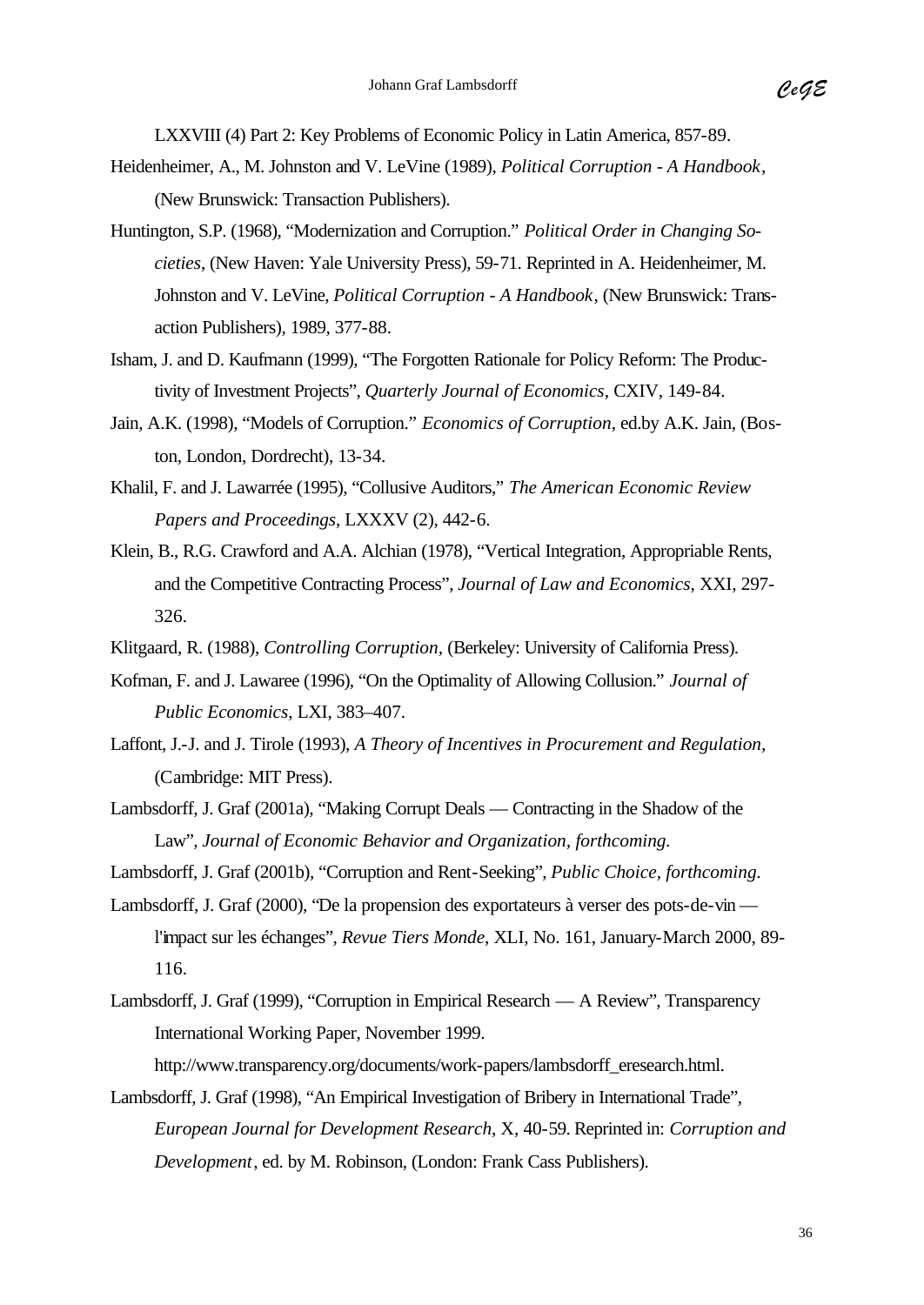- Landes, W.M. and R.A. Posner (1975), "The Independent Judiciary in an Interest-Group Perspective." *Journal of Law and Economics*, XVIII, 875-901.
- Leff, N.H. (1964), "Economic Development Through Bureaucratic Corruption." *American Behavioral Scientist*, VIII (3), 8-14. Reprinted in A. Heidenheimer, M. Johnston and V. LeVine, *Political Corruption - A Handbook*, (New Brunswick: Transaction Publishers), 1989, 389-403.
- Leibenstein, H. (1973), "Competition and X-Efficiency: Reply", *Journal of Political Economy*, LXXXI, 765-77.
- Leibenstein, H. (1966), "Allocative Efficiency vs. X-Efficiency." *The American Economic Review*, LVI, 392-415.
- Lien, D.H.D. (1986), "A Note on Competitive Bribery Games," *Economics Letters*, XXII, 337-41.
- Lui, F.T. (1985), "An Equilibrium Queuing Model of Bribery." Journal of Political Economy, XCIII, 760-81.
- Mankiw, N.G. (2000), *Principles of Economics*, 2. edition, (Harcourt College Publishers: Fort Worth).
- Marcoullier, D. and L. Young (1995), "The Black Hole of Graft: The Predatory State and the Informal Economy," *The American Economic Review*, LXXXV (3), 630-46.
- Marshall, A. (1897), "The Old Generation of Economists and the New," *Quarterly Journal of Economics,* XI (2), 115-35.
- Mauro, P. (1998), "Corruption and the composition of government expenditure ", *Journal of Public Economics*, LXIX, 263-79.
- Mauro, P. (1997), "The Effects of Corruption on Growth, Investment, and Government Expenditure: A Cross–Country Analysis", *Corruption and the Global Economy,* (Washington D.C.: Institute for International Economics), 83–107.
- Mauro, P. (1995), "Corruption and Growth." *Quarterly Journal of Economics* CX (3), 681– 712.
- McChesney, F.S. (1997), *Money for Nothing. Politicians, Rent Extraction, and Political Extortion*, (Cambridge: Harvard University Press).
- McChesney, F.S. (1987), "Rent Extraction and Rent Creation in the Economic Theory of Regulation." *Journal of Legal Studies*, XVI, 101-18.
- McGuire, M.C. and M. Olson (1996), "The Economics of Autocracy and Majority Rule: The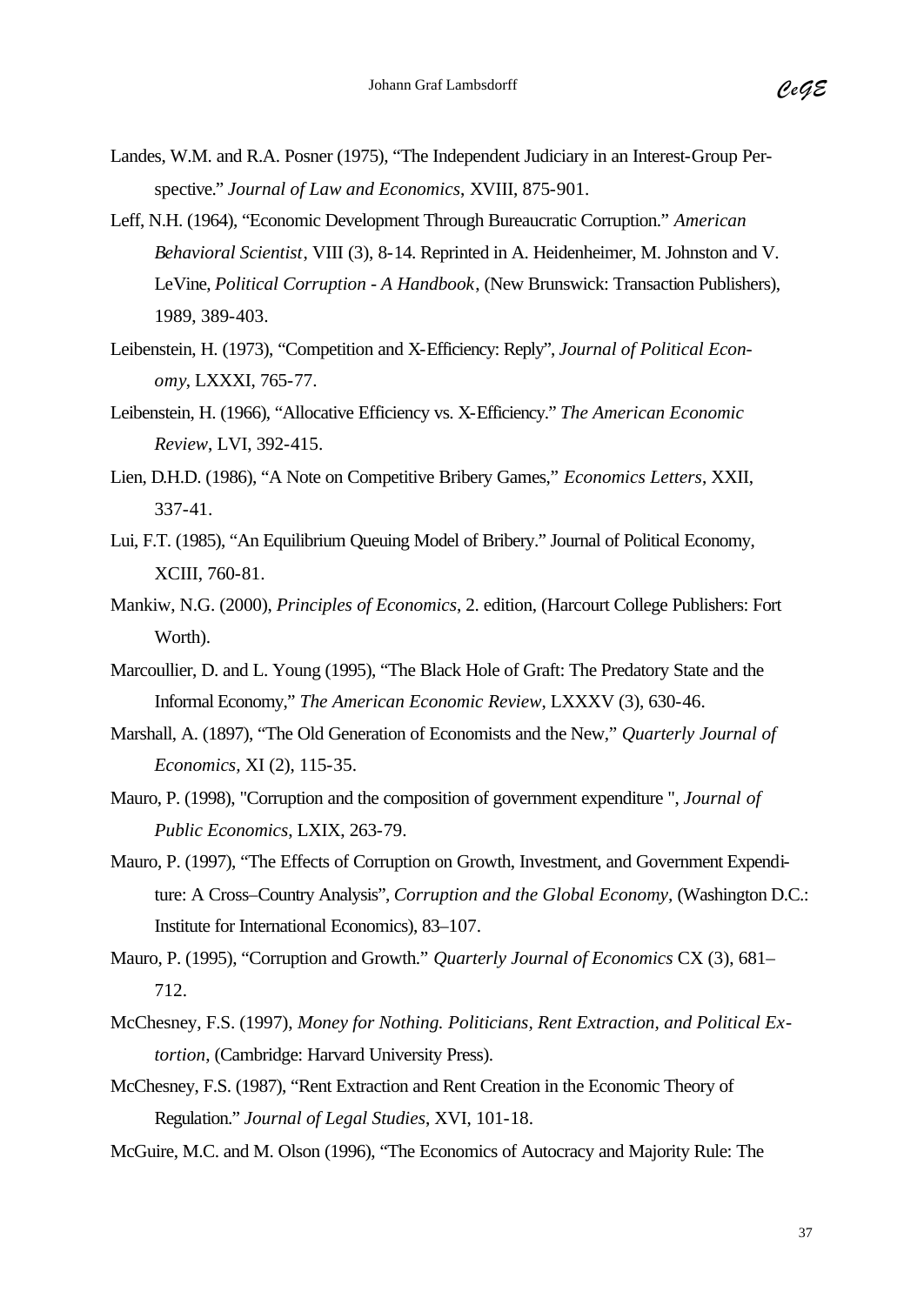Invisible Hand and the Use of Force." *Journal of Economic Literature*, XXXIV, 72-96.

- Meredith, H.O. (1912), "The Tariff in our Times by I.M. Tarbell," *The Economic Journal,*  XXII (85), 96-97.
- Moe, T.M. (1984), "The New Economics of Organization," *American Journal of Political Science, XXVIII* (4), 739-77.
- Morgan, Th. (1964), " The Theory of Error in Centrally-Directed Economic Systems," *Quarterly Journal of Economics,* LXXVIII (3), 395-419*.*
- Murphy, K.M., A. Shleifer, and R.W. Vishny (1993), "Why is Rent-Seeking so Costly to Growth," *The American Economic Review Papers and Proceedings,* LXXXII (2), 409- 14.
- Myrdal, G. (1968), *Asian Drama. Vol. II*., (New York: Random House).
- Myrdal, G. (1956), *An International Economy*, (New York: Harper and Bros.).
- Niskanen, W. (1975), "Bureaucrats and Politicians," *Journal of Law and Economics,* XVIII, 617-43.
- North, D.C. (1993), "Institutions and Credible Commitment." *Journal of Institutional and Theoretical Economics*, CIL, 11-23.
- North, D.C. (1984), "Three Approaches to the Study of Institutions." *Neoclassical Political Economy. The Analysis of Rent-Seeking and DUP Activities*, ed. by D.C. Colander, (Cambridge: Ballinger Publishing Company), 33-40.
- North, D.C. (1981), *Structure and Change in Economic History*, (New York and London: Norton).
- North, D.C. and B.R. Weingast (1989), "The Evolution of Institutions Governing Public Choice in Seventeenth Century England," *Journal of Economic History*, IL, 803-32.
- Nye, J.S. (1967), "Corruption and Political Development: A Cost Benefit Analysis." *American Political Science Review,* LXI, 2, 417-27. Reprinted in A. Heidenheimer, M. Johnston and V. LeVine, *Political Corruption - A Handbook*, (New Brunswick: Transaction Publishers), 1989, 963-83.
- Olsen, T. and G. Torsvik (1998), "Collusion and Renegotiation in Hierarchies: A Case of Beneficial Corruption." *International Economic Review*, IXL (2), May, 413-38.
- Orchard, L. and Stretton, H. (1997), "Public Choice", *Cambridge Journal of Economics*; XXI (3), 409-30.
- Parish, R. and Y.-K. Ng (1972), "Monopoly, X-Efficiency and the Measurement of Welfare Loss", *Economica*, XXXIX, 301-8.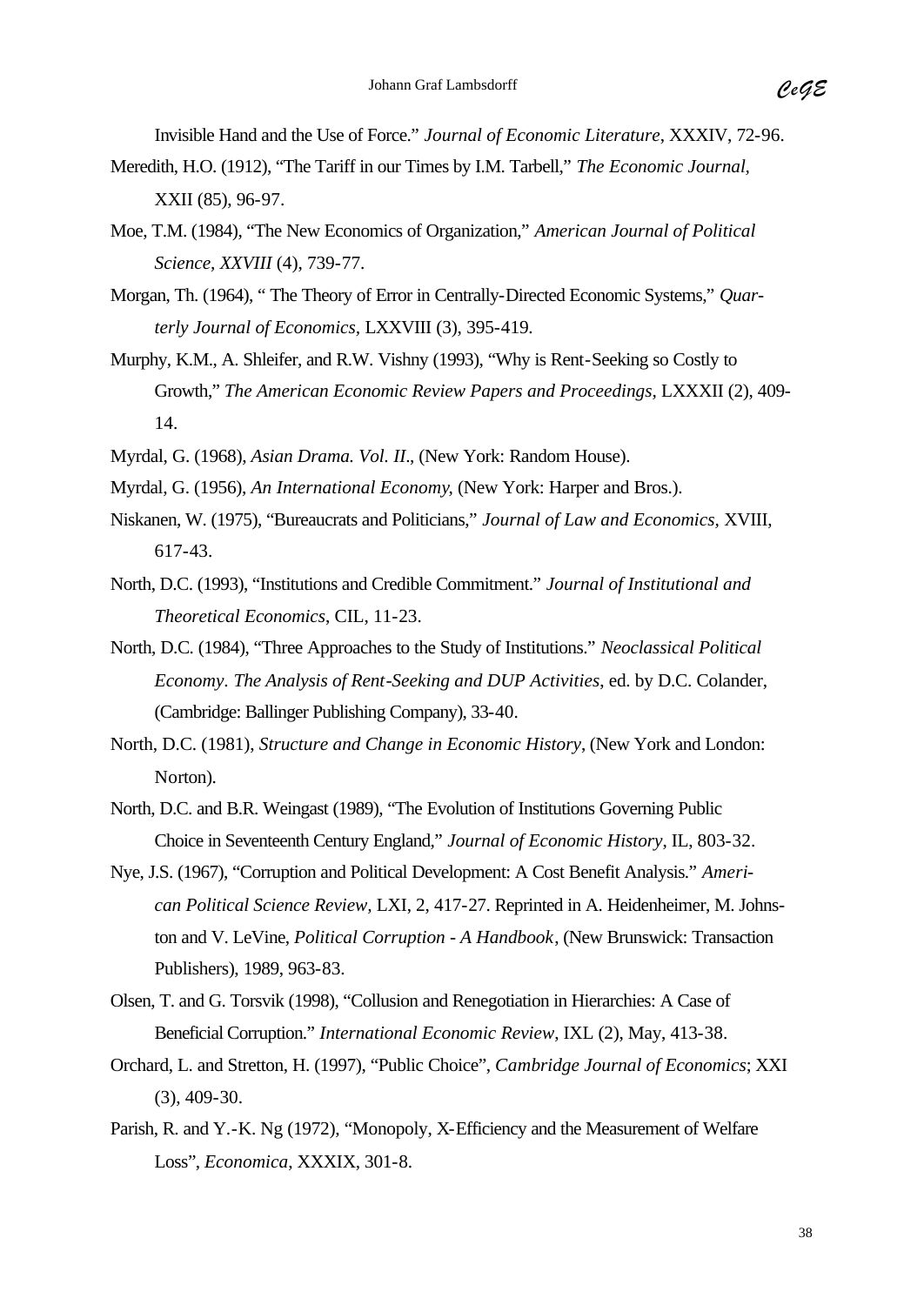- Posner, R.A. (1974), "Theories of Economic Regulation", *Bell Journal of Economics and Management*, V (2), 335-58.
- Rose-Ackerman, S. (1999), *Corruption and Government. Causes, Consequences and Reform,*  (Cambridge: Cambridge University Press).
- Rose-Ackerman, S. (1978), *Corruption A Study in Political Economy,* (New Haven: Academic Press).
- Rowley, C.K. (1988), "Rent-Seeking versus Directly Unproductive Profit-Seeking Activities." *The Political Economy of Rent-Seeking*, ed. by C.K. Rowley, R.D. Tollison and G. Tullock, (Boston: Kluwer Academic Publishers), 15-25.
- Shleifer, A. and R.W. Vishny (1993), "Corruption." *Quarterly Journal of Economics*, CVIII, 599–617.
- Simons, H.C. (1944), "Some Reflections on Syndicalism," *The Journal of Political Economy,*  LII (1), 1-25.
- Stigler, G.J. (1976), "The Xistence of X-Efficiency", *The American Economic Review*, LXVI, 213-6.
- Stigler, G.J. (1971), "The Theory of Economic Regulation." *Bell Journal of Economics and Management Science*, II, 3-21.
- Strausz, R. (1995), "Collusion and Renegotiation in a Principal-Supervisor-Agent Relationship", *Center for Economic Research Discussion Paper*, No. 9548, Tilburg University, Netherlands.
- Tanzi, V. and H. Davoodi (1997), "Corruption, Public Investment, and Growth", *International Monetary Fund Working Paper*, 97/139.
- Tullock, G. (1993), *Rent Seeking*, The Shaftesbury Papers, 2, (Cambridge: University Press).
- Tullock, G. (1980), "Rent Seeking as a Negative-Sum Game." *Toward a Theory of the Rent– Seeking Society*. ed. by J.M. Buchanan, R.D. Tollison and G. Tullock, (College Station: Texas A&M University Press), 16-36.
- Tullock, G. (1971), "The Cost of Transfers." *Kyklos*, XXIV, 629–43.
- Wedeman, A. (1997), "Looters, Rent-Scrapers, and Dividend-Collectors: Corruption and Growth in Zaïre, South Korea, and the Philippines." *The Journal of Developing Areas,*  XXXI: 457–78.
- Weingast, B.R. (1993), "Constitutions as Governance Structures: The Political Foundations of Secure Markets." *Journal of Institutional and Theoretical Economics*, CIL, 286-311.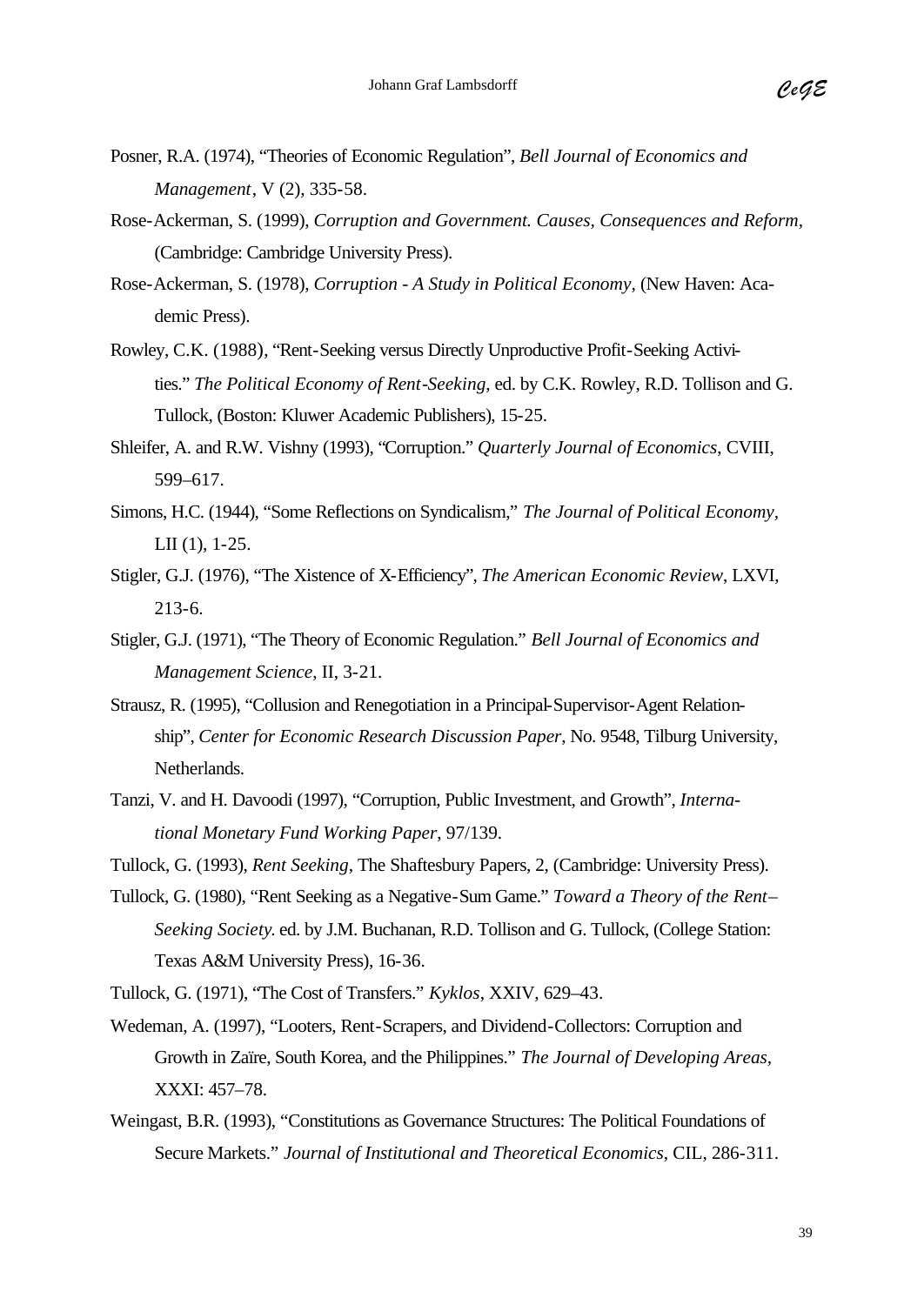- Wiggins, St.N. (1991), "The Economics of the Firm and Contracts: A Selective Survey." *Journal of Institutional and Theoretical Economics*, CXLVII, 603–661.
- Williamson. O.E. (1985), *The Economic Institutions of Capitalism. Firms, Markets, Relational Contracting*, (New York: The Free Press).
- Winston, G. C. (1979), " The Appeal of Inappropriate Technologies: Self-Inflicted Wages, Ethnic Price and Corruption", *World Development,* VII (8/9), 835-45.